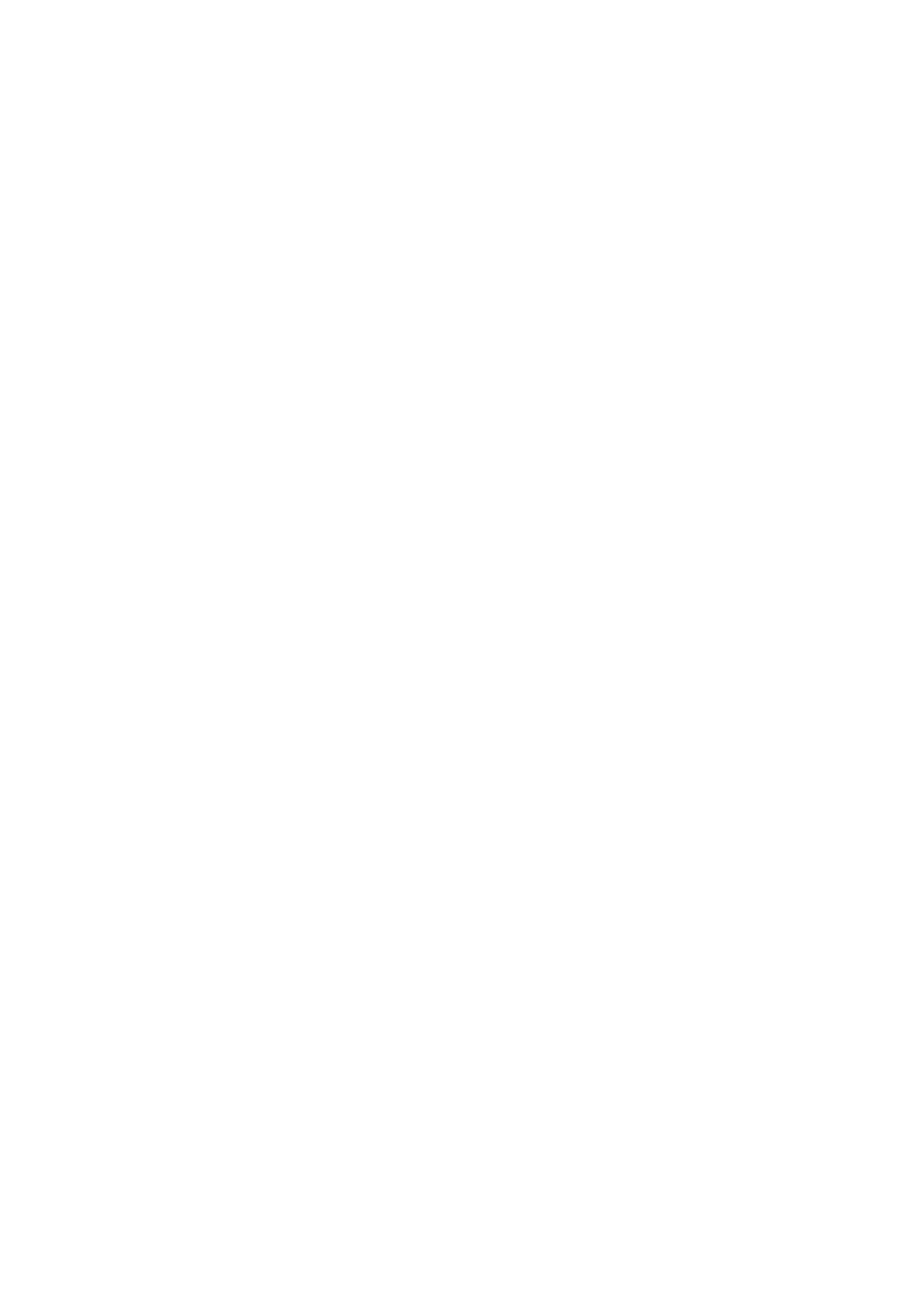# Clara Siboni Lund

# Professional Development Leadership in Public Organizations

PhD Dissertation

Politica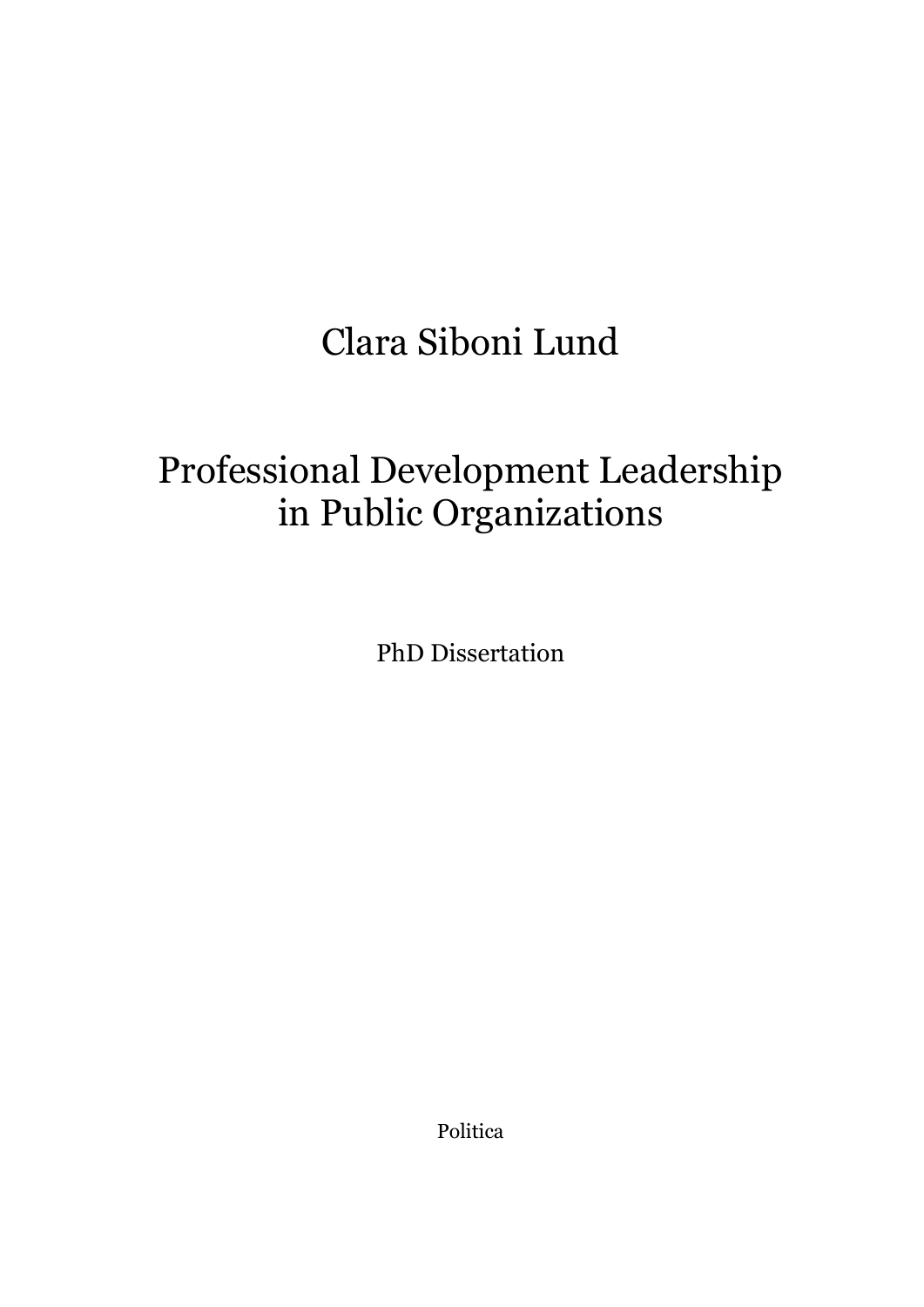© Forlaget Politica and the author 2022

ISBN: 978-87-7335-294-6

Cover: Svend Siune Print: Fællestrykkeriet, Aarhus University Layout: Annette Bruun Andersen

Submitted January 29, 2022 The public defense takes place May 12, 2022 Published May 2022

Forlaget Politica c/o Department of Political Science Aarhus BSS, Aarhus University Bartholins Allé 7 DK-8000 Aarhus C Denmark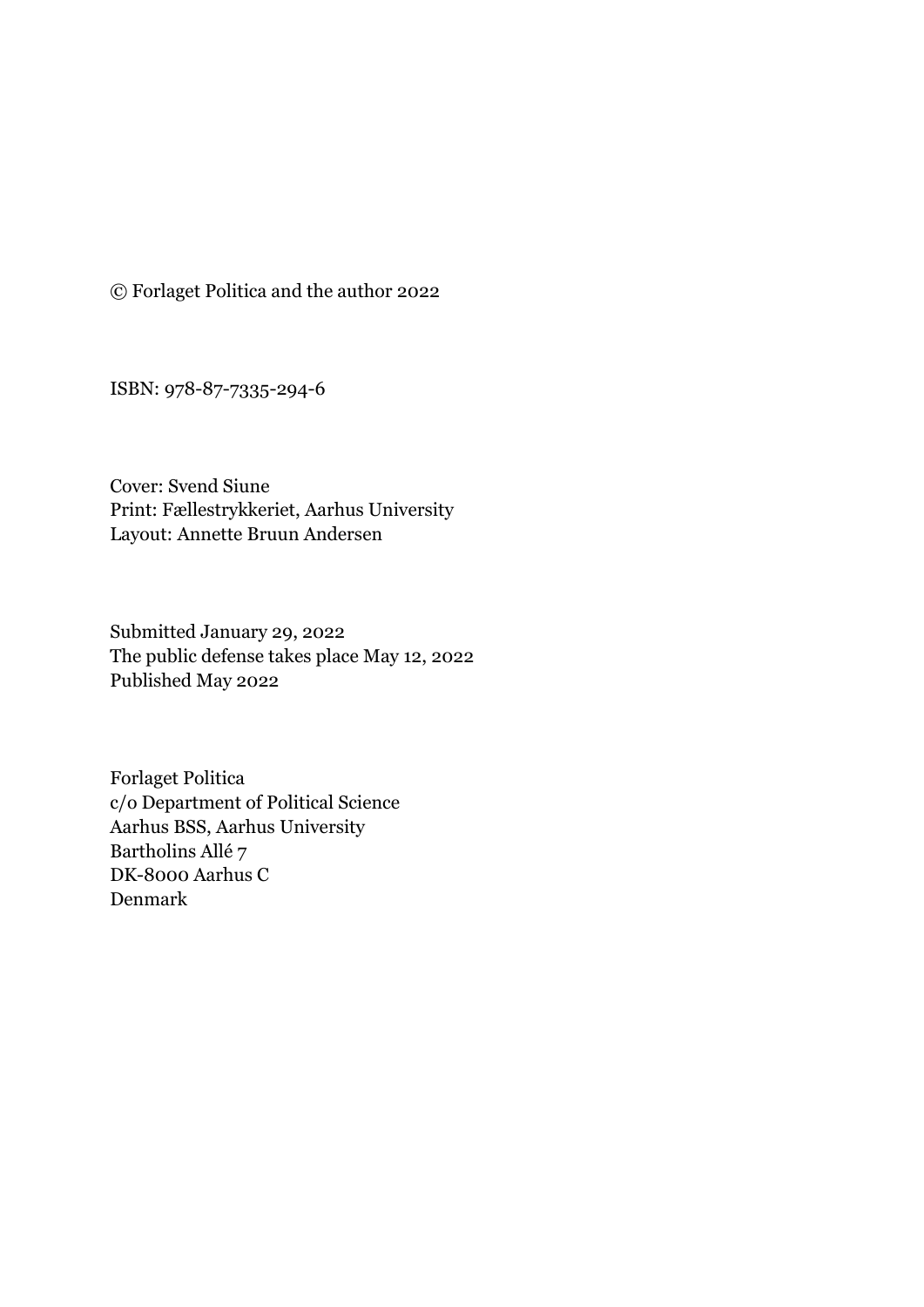### Table of Contents

| Chapter 2. Theorizing Professional Development Leadership17<br>2.1.1. Professionalism: Professional Norms and Knowledge 17<br>2.1.2. Approaches to the Compatibility of Professional and Organizational  |
|----------------------------------------------------------------------------------------------------------------------------------------------------------------------------------------------------------|
| 2.2 Conceptualizing Professional Development Leadership 21<br>2.3. Professional Development Leadership in Turbulent Times  24                                                                            |
|                                                                                                                                                                                                          |
| 3.1 Combining Qualitative and Quantitative Approaches in Multi-level Studies.31<br>3.2.2. Measuring Professional Development Leadership in Interviews 34                                                 |
| 4.1 Empirical Illustrations of Professional Development Leadership 45<br>4.1.4. Professional Development Leadership in Turbulent Times  48<br>4.3 Consequences of Professional Development Leadership 51 |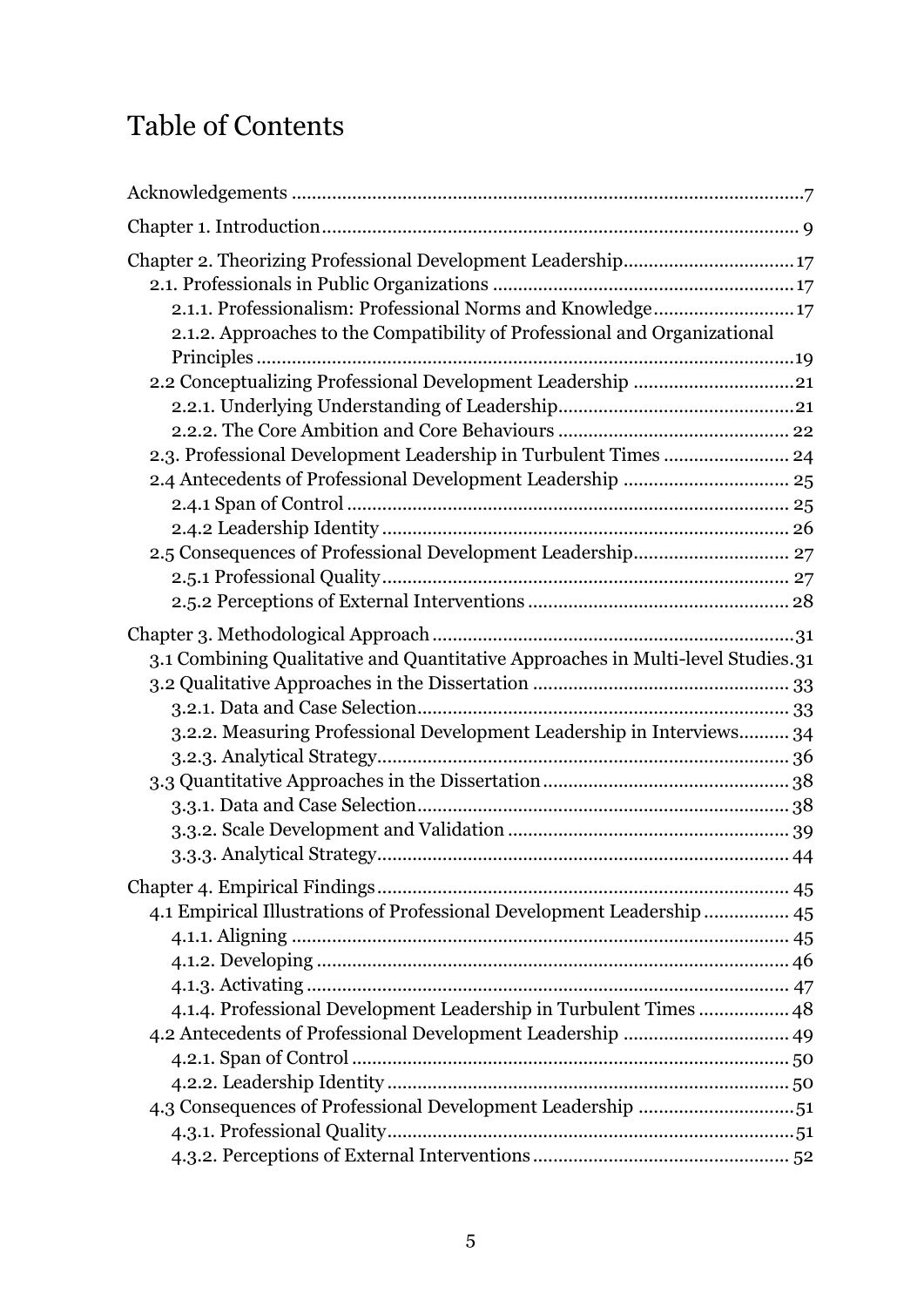| 5,2.2. Contributions from Studies of Antecedents and Consequences59 |  |
|---------------------------------------------------------------------|--|
|                                                                     |  |
|                                                                     |  |
|                                                                     |  |
|                                                                     |  |
|                                                                     |  |
|                                                                     |  |
|                                                                     |  |
|                                                                     |  |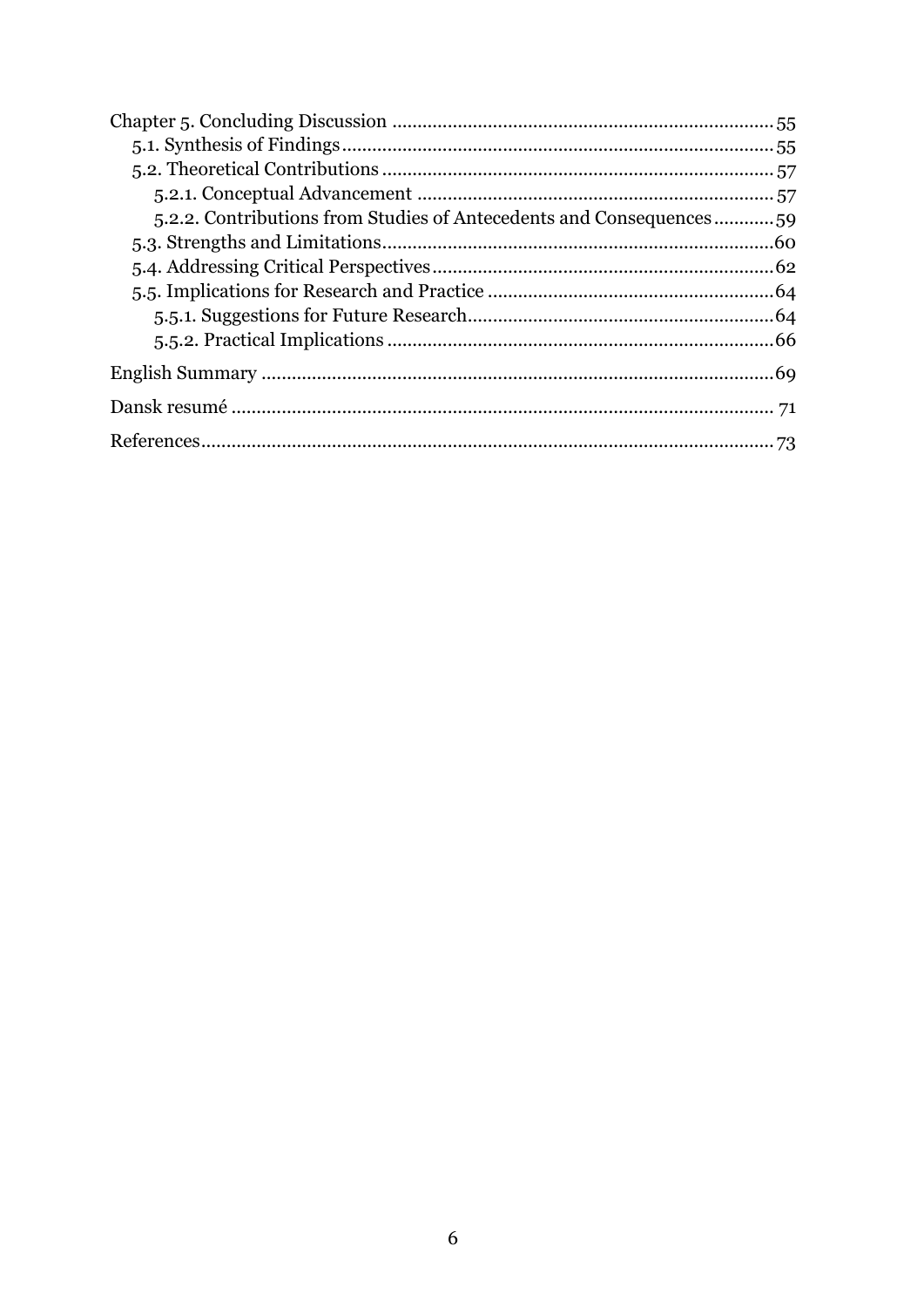## Acknowledgements

<span id="page-6-0"></span>Many people have contributed to this dissertation. My supervisors, Lotte Bøgh Andersen and Morten Jakobsen, have been a tremendous support in the last three years. You have engaged in countless discussions about my research ideas, research outputs, and more broadly, life in academia. I can always count on qualified inputs from you, and I appreciate how you always manage to find time to discuss small and big issues despite your very busy schedules.

I also want to thank the rest of the members of the Leadership Center and the Public Administration and Leadership Section. I really value how my senior colleagues, especially the leadership team in the leadership center, create an inspiring and supportive environment for students and young scholars. You are true role models, and going forward, I will do my very best to carry these values with me when engaging with students and colleagues.

Similarly, I appreciate the community of young scholars in our section and the Department of Political Science more broadly. We take good care of each other, which means a lot to me. Writing a dissertation could have been a lonely journey (especially during a pandemic), but you have always made me feel part of a team. Thank you for that!

I have also received significant support from the technical and administrative staff of Department of Political Science and the ACVA group in the Leadership Center. Thank you for your assistance on so many different things from life-supporting assistance with the coffee machines over language revision to booking of classrooms, data management etc.

In the fall of 2021, I had the pleasure of visiting Nathalie Mendez at Universidad de los Andes, Bogotá, and Mary Feeney at Arizona State University. I want to thank both of you for opening your offices and homes to me and for taking very good care of me academically and socially.

Also, a big thank you to the public professionals and managers who contributed to this dissertation by participating in numerous interviews, tests of questionnaire items, survey studies, and in giving feedback to my work in various workshops. I admire the important work that you are doing, and I appreciate that you have trusted me with your experiences and taken the time to participate – especially in these last couple of turbulent years. I hope that you experience getting something back with this dissertation.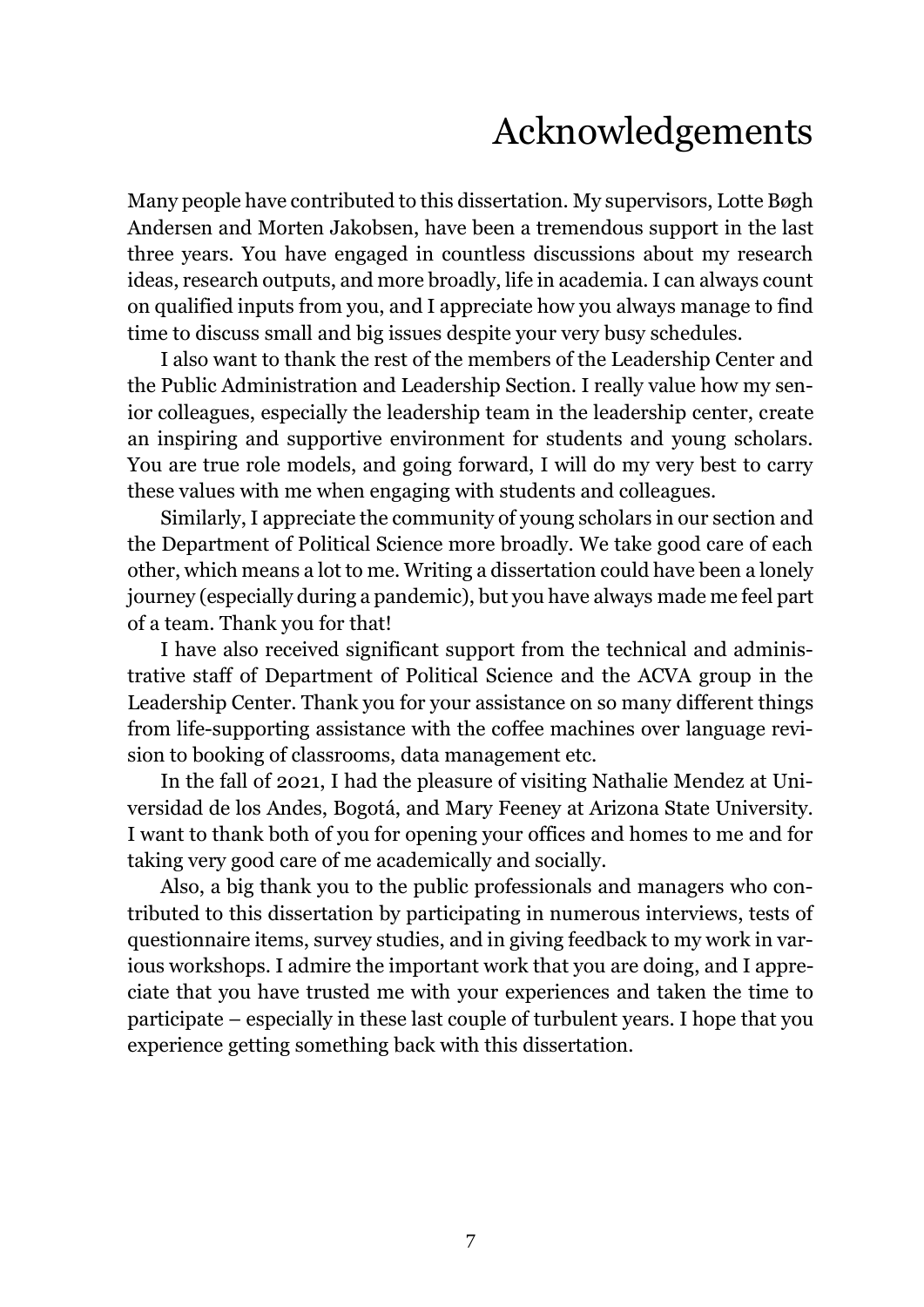Finally, I want to thank you, Anders, my friends, and family. Although writing this dissertation has sometimes felt as the most important thing in the world to me, I am truly grateful for the ways in which you put things into perspective and show me what really matters in the end.

Clara Siboni Lund Aarhus, April 2022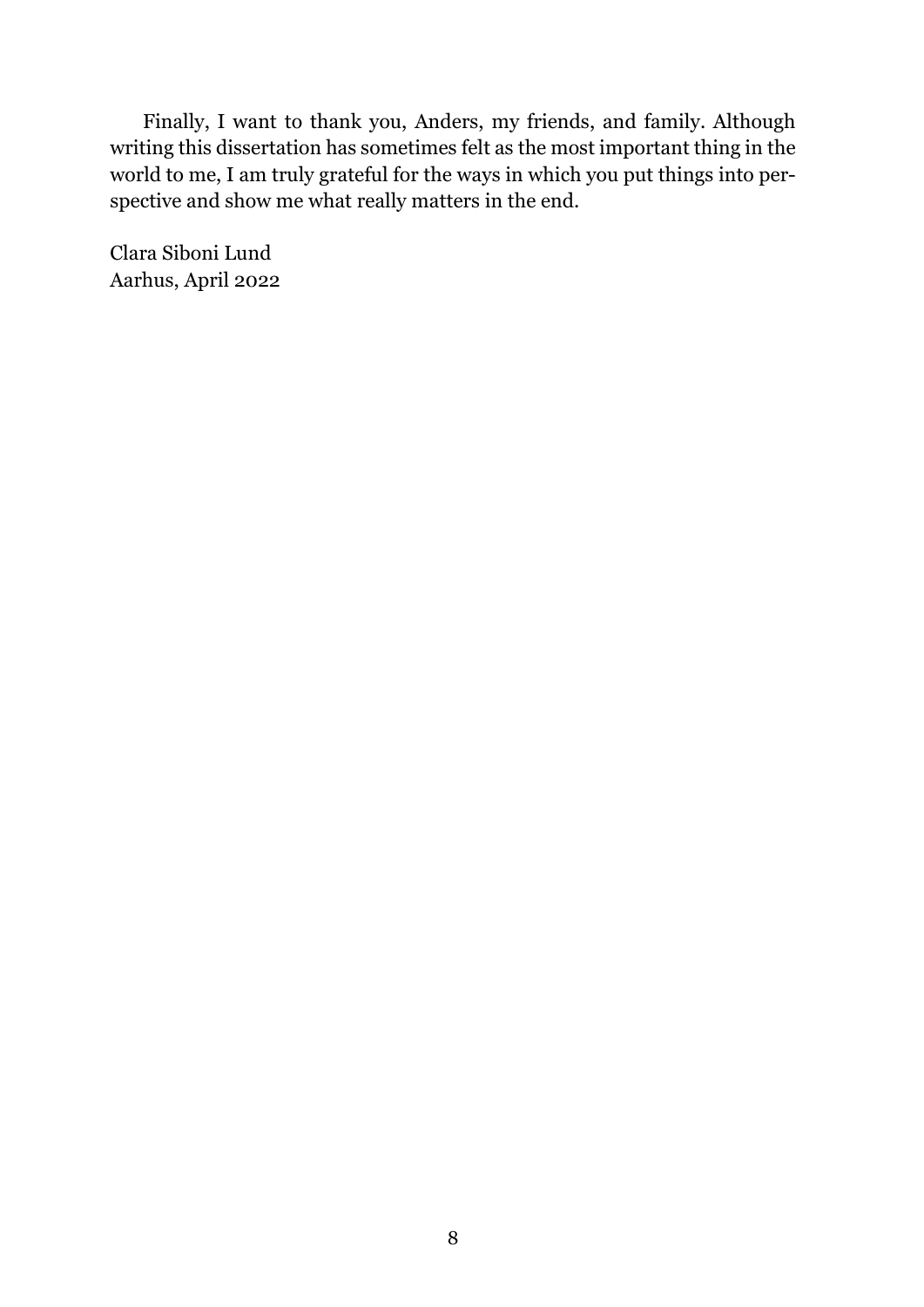## Chapter 1. Introduction

<span id="page-8-0"></span>Many public managers are responsible for realizing politically legitimate goals via the efforts of professional employees. In this regard, the professionalism of the latter may be both a blessing and a curse. On the one hand, professional employees possess specialized, theoretical knowledge and intra-occupational norms that qualify them to solve complex tasks (Abbott, 1988; Freidson, 2011; Andersen & Pedersen, 2012). On the other hand, professionals may hold different views regarding desirable objectives than do the politicians and managers (Brehm & Gates, 1999; Raelin, 1986; Tummers, Steijn, & Bekkers, 2012). Professional employees who wish to work in other directions than the politically stated goals can therefore challenge the attempts made by frontline managers to realize organizational goals. In other words, frontline managers leading professional employees play an important role in facilitating the integration of organizational and professional principles.

It is generally held to be difficult for managers to influence the practices of professional employees (Brehm & Gates, 1999; Riccucci, 2005; May & Winter, 2007). Nevertheless, the existing research shows that public professionals can integrate their professional principles with organizational principles (Schott et al., 2015). Likewise, professionals in managerial roles can develop hybrid professional–managerial identities that are legitimate in their managerial context (McGivern et al., 2015). However, we have limited knowledge about how public managers influence their followers' integration of professional and organizational principles via leadership; that is, how managers engage in processes of influencing professionals to agree about what must be done in the organization and in processes of facilitating their efforts to accomplish shared objectives (Stogdill, 1950; Yukl, 2006; Silva, 2016).

The aim of this dissertation is to provide a framework for understanding how frontline managers exercise leadership to influence the role of professional norms and knowledge in their efforts to realize organizational goals. To do so, the dissertation synthesizes public leadership theory with an integrative approach to professionalism. This integrative approach stresses that professional and organizational principles are compatible and interact, as professionals must develop professional practices that are linked to organizational objectives to strengthen their legitimacy (Schott et al., 2015: 8). Ethical, budgetary, and service standards, for example, enable public professionals to align clients, costs, and capacities meaningfully (Noordegraaf, 2007: 779). The in-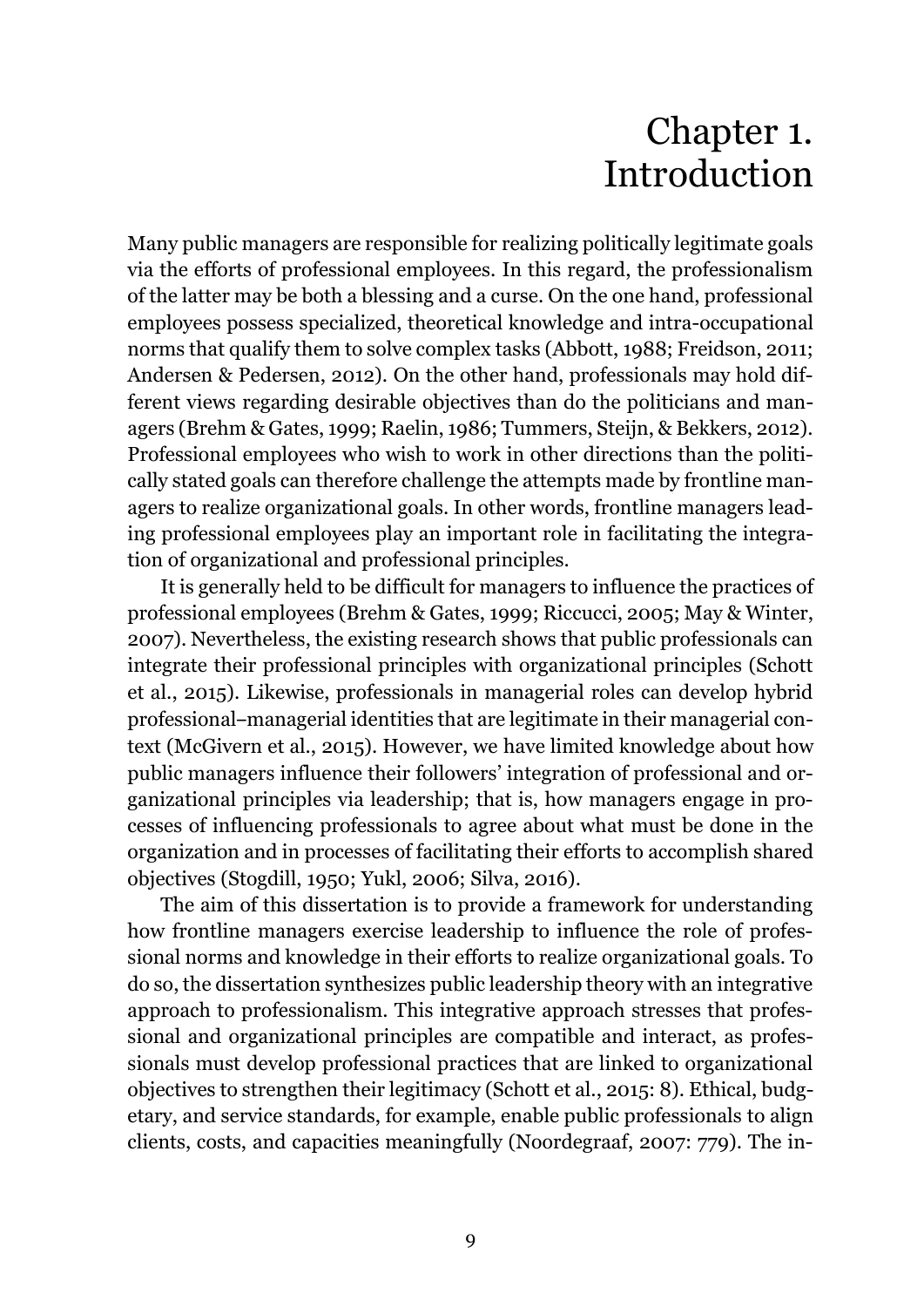tegrative approach thus differs from a bottom-up approach, where professionalism is seen as a distinct logic controlling professional work separated from the bureaucracy (Abbott, 1988; Freidson, 2001), and from a top-down approach emphasizing how organizations and managers can use professionalism instrumentally to control professionals (Schott et al., 2015; Evetts, 2011; Mik-Meyer, 2018).

Synthesizing leadership theory and the integrative approach to professionalism can contribute to literature on both public leadership and public professionals. The public leadership literature can benefit from a more nuanced view on professional knowledge and professional norms as resources that public managers may attempt to develop and activate via leadership. The leadership behaviours involved in such endeavours remain underexposed in the public leadership literature. Literature on public professionals can likewise benefit from the synthesis, as it can shed light on how managers can facilitate the integration of organizational and professional logics by their professional employees. Such insights supplement the existing findings on hybridizing work among employees and managers (Schott et al., 2015; McGivern et al., 2015).

To provide a framework for understanding frontline managers' attempts at influencing professional work to realize organizational goals, the dissertation contributes to the development of the concept *professional development leadership* (PDL). This is as a type of leadership that is relevant in frontline managers' attempts to navigate the complex landscape of potentially conflicting organizational and professional logics and dependence on professional norms and knowledge. In broad terms, PDL is aimed at establishing a shared understanding of what constitutes professional quality (Grøn, Bro, & Andersen, 2019: 6). Recently, the Danish Leadership and Management Commission recommended that 'Leaders of professionals should, in dialogue with employees, perform evidence-based professional leadership and management' (Danish Leadership and Management Commission, 2018: 8), and practitioner-oriented works include lively discussions of the importance of PDL (e.g. Dørvig et al., 2016; Ejler, 2017; Nyhlehn, 2009; Voxted, 2016; Væksthus for Ledelse, 2020).

PDL is a conceptually and theoretically under-developed leadership concept, however, and it has not yet truly caught on in the international public leadership literature. If the PDL concept is to help us to understand and analyse leadership aimed at influencing professional norms and knowledge to realize organizational goals, further conceptual development and refinement is required. For the refined conceptualization of PDL to be theoretically relevant, it should clarify the distinctive theoretical basis of PDL and outline its core behaviours so that it becomes clear what PDL entails and how it differs from other leadership approaches. Likewise, it must be measurable and applicable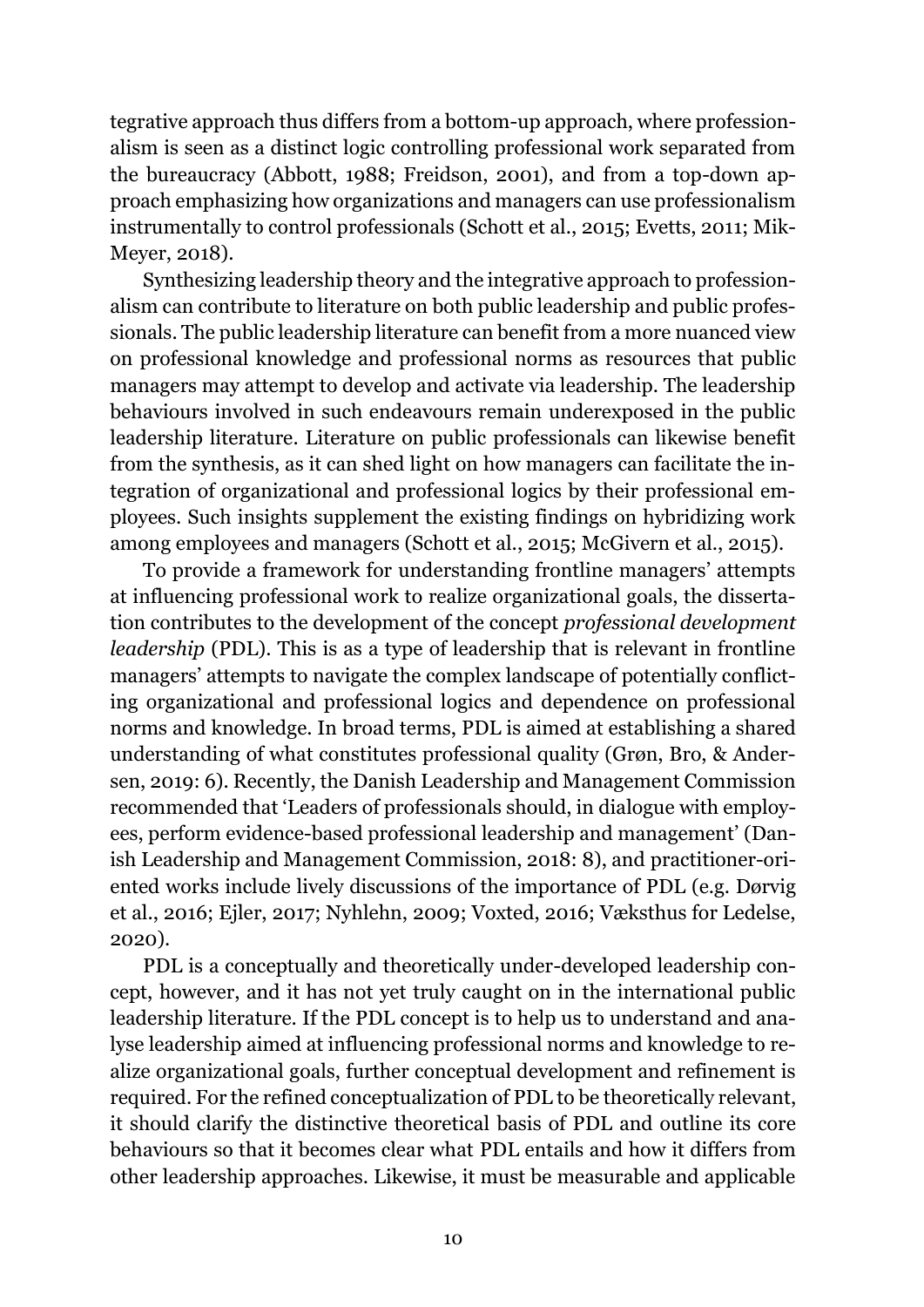in empirical research. For the refined conceptualization of PDL also to be practically relevant, it must capture leadership practices that public managers apply in their endeavours to influence professional practices and be related to desirable outcomes. With these criteria in mind, the dissertation investigates the following research questions:

- 1. What is professional development leadership, and how can it be conceptualized and measured?
- 2. What are antecedents and consequences of professional development leadership?

In this dissertation, I suggest that we conceptualize PDL as leadership aimed at facilitating a shared understanding of professional quality within the scope of organizational goals and at influencing the efforts of others to realize this understanding of professional quality in practice. I point to three core PDL behaviours that reflect different aspects of this ambition. The first refers to the attempts at creating alignment between organizational goals and professional norms, the second is attempts to develop professional knowledge, and the third is attempts at activating professional norms and knowledge in practice.

I address the other elements of the research questions, including measurement, antecedents, and consequences, to improve our understanding of PDL and its relevance in frontline organizations. Developing a valid and reliable measurement scale is an important step. One reason is that this allows the inspection of the dimensional structure of PDL, which can deepen our understanding of how different elements of PDL are related to one another, and it makes it possible to compare PDL with other leadership concepts systematically. A valid and reliable measurement scale can also contribute to rigorous survey-based studies of PDL and its' associated antecedents and consequences.

Relatedly, the very identification of how PDL is associated with different antecedents and consequences can help us to understand the nature of PDL and to identify relevant barriers and drivers for succeeding with PDL as well as informing theoretical expectations about the potential performance effects. For the investigation of antecedents and consequences to live up to this purpose, it is important which potential antecedents and consequences are studied, and this dissertation focuses on a number of specific antecedents and consequences. In terms of antecedents, I prioritize organizational and managerial characteristics, which existing research shows are essential for the ability and tendency of managers to exert leadership (Bro, 2016; Kwok et al., 2018; Ibarra et al., 2014). Specifically, I study *span of control* (the number of employees overseen by one manager) (Meier & Bothe, 2003), managers' perceptions of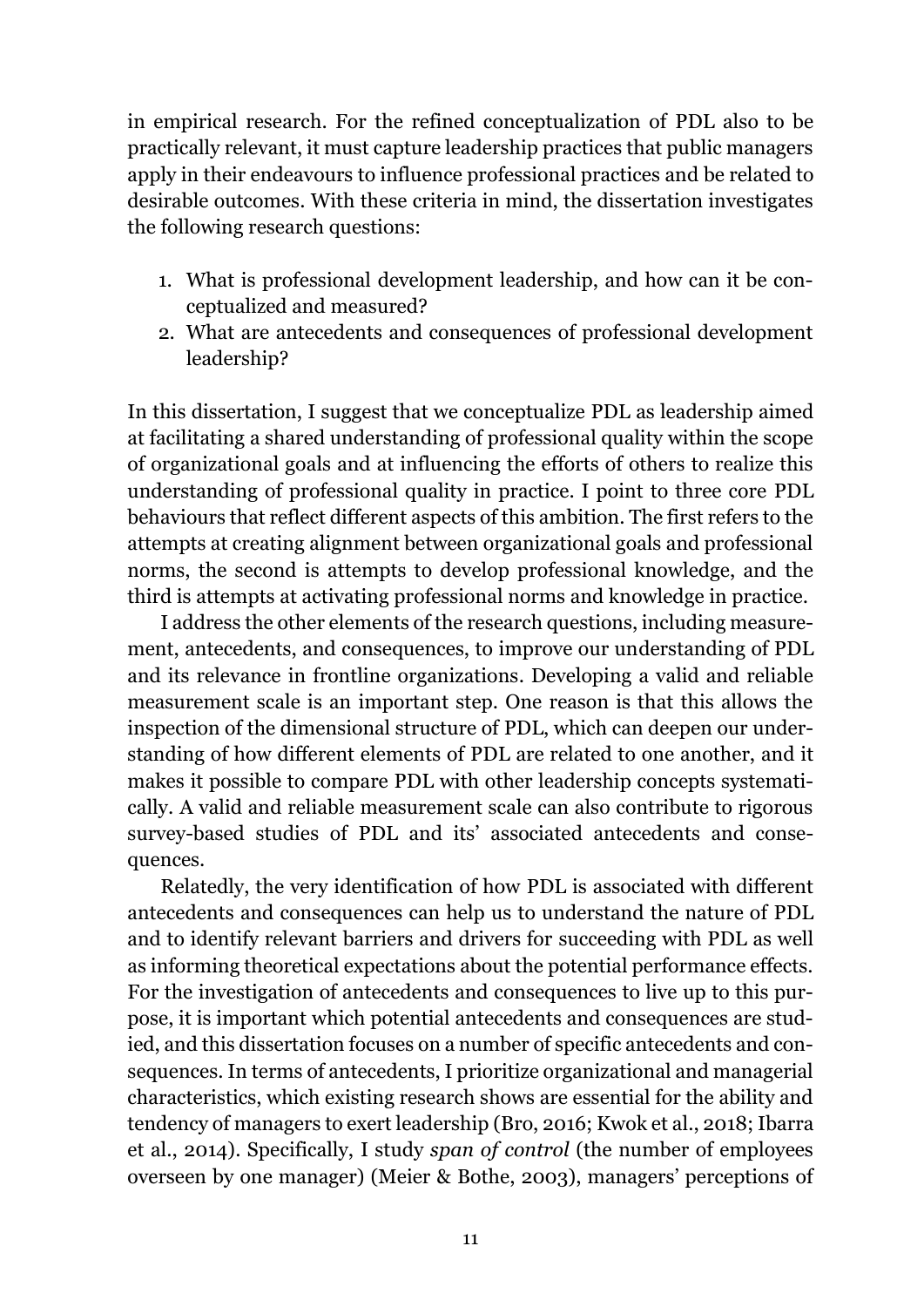the suitability of their span of control, and managers' relative *leadership identity* (the degree to which managers see themselves as leaders relative to their identity as members of a profession) (Grøn, Bro & Andersen, 2019).

When the span of control is broad and managers are distant from the work, it may be easy for managers to assume active leader roles, whereas managers of very narrow spans of control are more likely to take part in the day-to-day work as 'one of the employees' (Bro, 2016). The relative strength of these mechanisms related to how managers exercise PDL can help us to understand the relative distance/proximity to the work required by PDL. In addition, span of control is an organizational characteristic that potentially can be adapted based on insights about its relation to managers' leadership practices. Thus, it is of great practical relevance for public organizations and managers to know about the relationship between span of control and PDL.

The relative leadership identity of managers is relevant to study as a potential antecedent of PDL, because it can help us to understand how the characteristics of the individual manager can also be related to their exercise of PDL. The relative identification with the role as a leader or with the profession is particularly interesting from the PDL perspective, as this type of leadership combines professional and leadership logics. It is also of great practical relevance, since organizations may consider leadership identity in their recruitment of public managers, and leadership identity can be developed to fit managers' leadership tasks. Organizations that want managers to exercise PDL can thus benefit from knowing the relative balance of leadership/professional identities that tends to be related to more widespread use of PDL.

I investigate two potential consequences of PDL in the dissertation. Given that the ambition behind PDL is linked to professional quality, it is relevant to study the relationship between PDL and professional quality. Professional quality is an important performance criterion in many public organizations that employ professional employees (Boyne, 2003; Walker et al., 2013; Andersen et al., 2018), and a potential association between PDL and professional quality is a strong indicator of the relevance of PDL in public organizations. The other potential consequence under study here is public professionals' perceptions of external interventions. This is highly relevant to study given how implementing various types of external interventions is a central task for many public managers, and existing research reveals that how public professionals perceive of external interventions has an impact on their motivation – and ultimately also on organizational performance (Frey, 1997; Frey & Jegen, 2001; Jacobsen, Hvidtved, & Andersen, 2014; Pedersen et al., 2018).

In studying the link between PDL and perceptions of external interventions, I distinguish between general PDL and PDL exercised specifically towards an external intervention. In so doing, I acknowledge that leadership is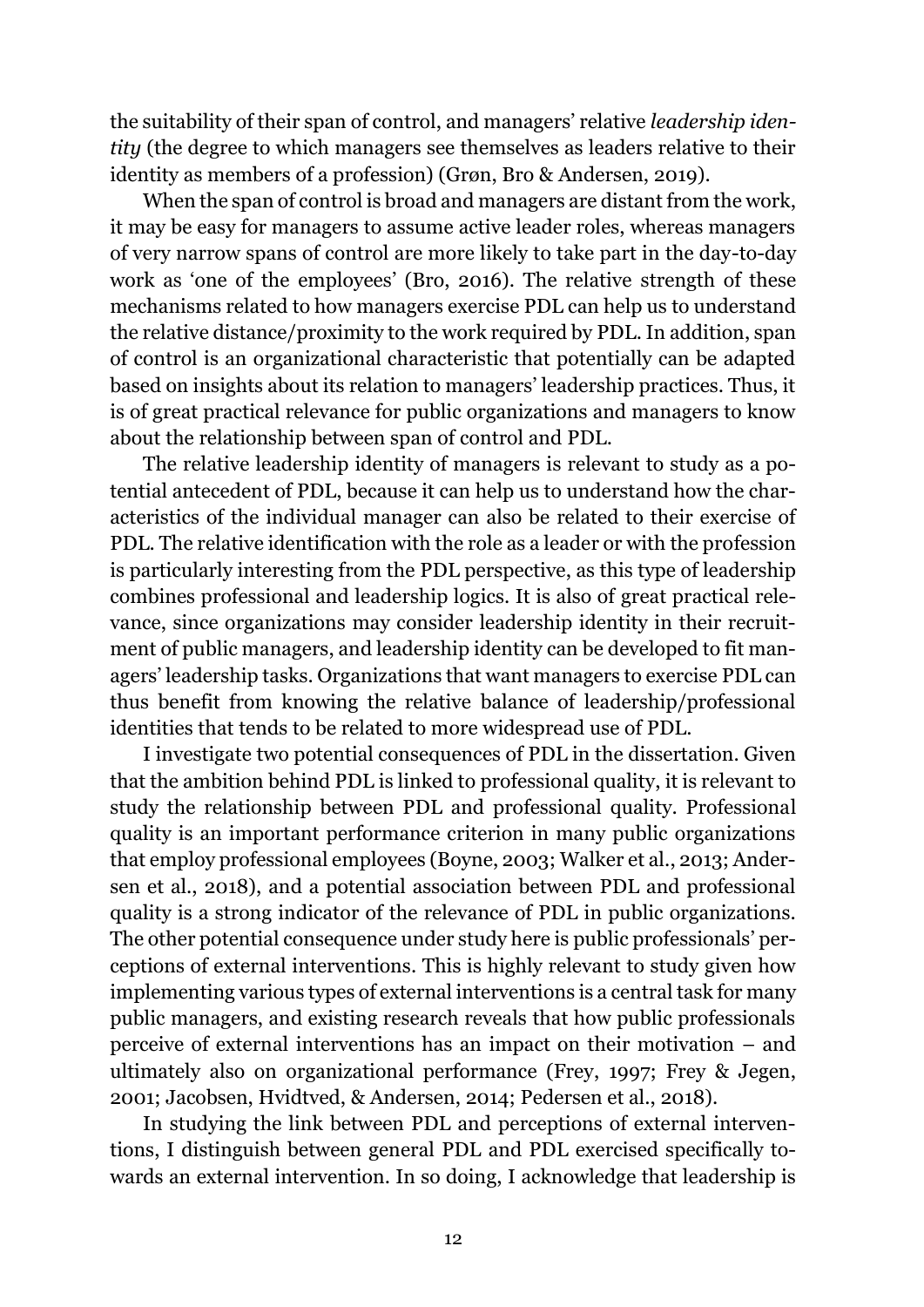exercised in given situations, and if we want to understand given types of leadership, it can be valuable to consider the respective situations in which they are exercised. In addition to studying PDL as exercised in relation to external interventions, I also provide context to the dissertation by devoting part of it to the study of how PDL is exercised in highly turbulent times, where events, demands, and support interact and change in highly variable and unpredictable ways (Ansell & Trondal, 2018; Ansell, Sørensen, & Torfing, 2020). This contributes to answering the research questions, as studying PDL in critical situations can nuance our understanding of what it entails in practice.

Fulfilling the aim of the dissertation and answering the research questions required a design capable of living up to multiple criteria. First, I needed a research context in which public managers lead professional employees with specialized, theoretical knowledge and intra-occupational norms. Second, I needed a design that rendered it possible to analyse flexibly and in-depth how managers work with the facilitation of professional quality to support the conceptual development and to create empirical illustrations. Third, the design should have the breadth to study antecedents and consequences systematically across multiple organizational units and to apply statistical methods to control for relevant confounders. Finally, based on insights from the self-other agreement literature (Fleenor et al., 2010; Jacobsen & Andersen, 2015), I needed a design that included both managers and employees to obtain a nuanced understanding of how managers exercise PDL.

To meet these criteria and answer the research questions, the dissertation is based on a mixed methods multi-level study carried out on the frontlines of public organizations. It is *mixed-methods* in the sense that I combine the analysis of qualitative interviews with 40 public professionals and their managers and survey studies with more than 4,000 respondents in total. The qualitative interviews serve three main functions in the dissertation. First, they assist the conceptual development of PDL together with theory about public leadership and professionals. Second, I use them to provide empirical illustrations of how PDL is exerted on the frontlines, both in the everyday context and during turbulent times. Third, interviews have supported the development of the measurement scale. The survey studies play two main roles in the dissertation: I use them to validate the measurement scale that I developed and to study the antecedents and consequences of PDL.

The *multi-level* approach implies that I have chosen to include the perspectives of both public professionals and their managers in both qualitative and quantitative study elements. I do so to account for the fact that managers and employees often experience the degrees to which managers perform certain types of leadership differently (Wright & Nishi, 2007), and employees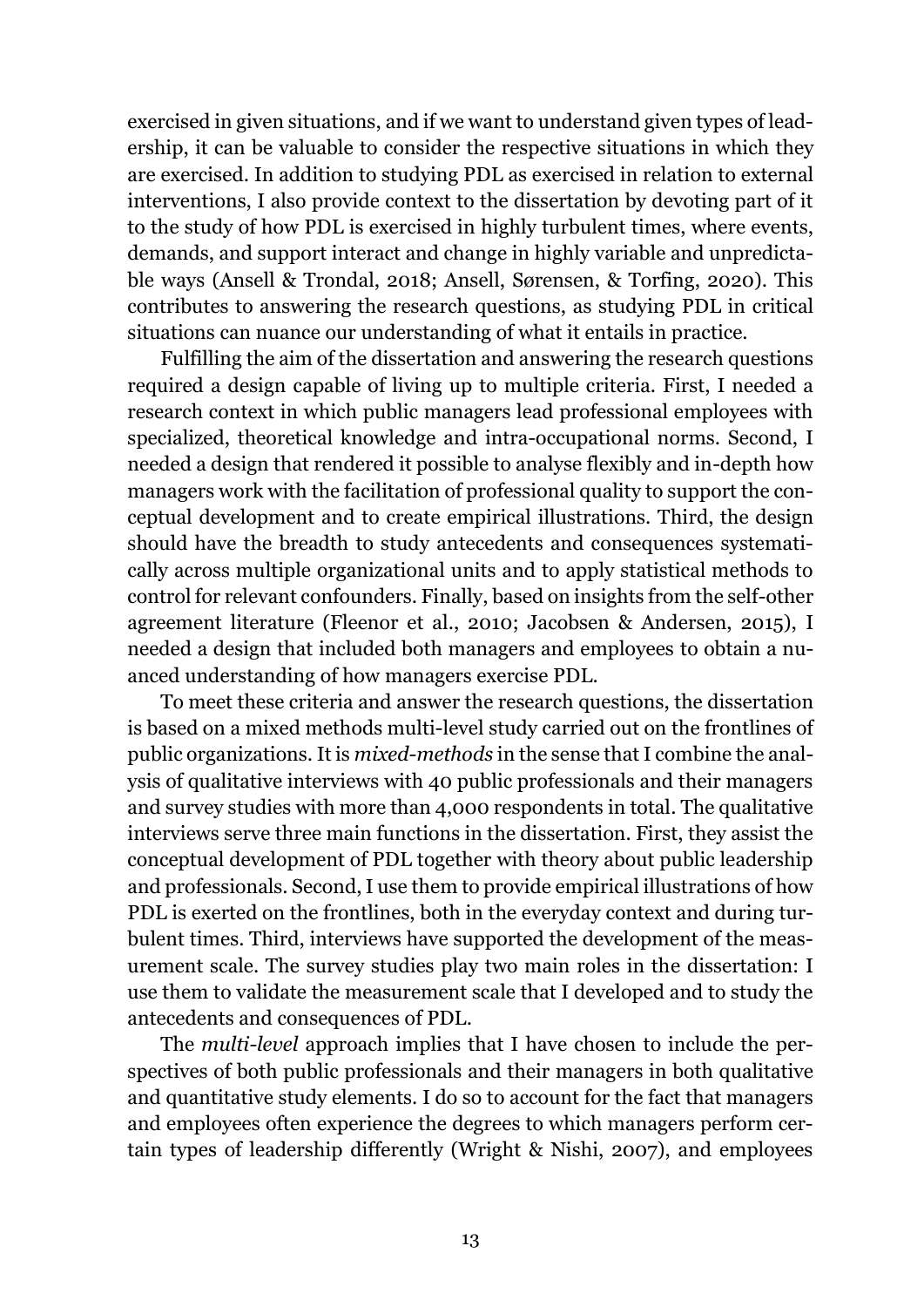must perceive the managers' intended leadership for it to influence them (Jacobsen & Andersen, 2015). In addition, the multi-level approach makes it possible to reduce common source bias (Favero & Bullock, 2015) in the analysis of antecedents and consequences, as when I for example apply employee-reported leadership when studying managerial leadership identity as a potential antecedent of PDL.

Furthermore, I have chosen to focus on PDL on the *frontlines of public organizations* (Lipsky, 1980; Riccucci, 2005; Petersen, 2020). As I return to in Chapter 5 when laying out suggestions for future research, other levels in the bureaucracy are relevant for understanding PDL and how public managers attempt to make organizational and professional principles come together. I have chosen to focus on the frontline organizations, however, as they constitute a primary nexus where many public managers work to realize organizational goals together with and through their professional employees. The main focus is on public health and care organizations, such as public hospitals, rehabilitation centres, and nursing homes. In addition, I include job centres in the attempt to validate the measurement scale to ensure that the measurement scale developed here can be applied in both service-producing and serviceregulating organizations (Hasenfeld, 1972; Kjeldsen, 2014).

Five different papers cover the different research elements and constitute the dissertation together with this summary. Table 1 reports the full titles of the five papers in the dissertation and describes which of the research questions they each address. Paper A (Concept Paper) develops the refined conceptualization of PDL and provides empirical illustrations of how managers exert PDL on the frontlines of public organizations on a daily basis. Paper B (Measurement Paper) develops a measurement scale of PDL and validates the scale among managers and employees in public service-regulating and public service-producing organizations. Paper C (Antecedents Paper) examines how the span of control and manager's leadership identity are related to employees' perceived level of PDL from their manager. This paper also studies the association between the PDL of the individual manager and how their employees assess the professional quality.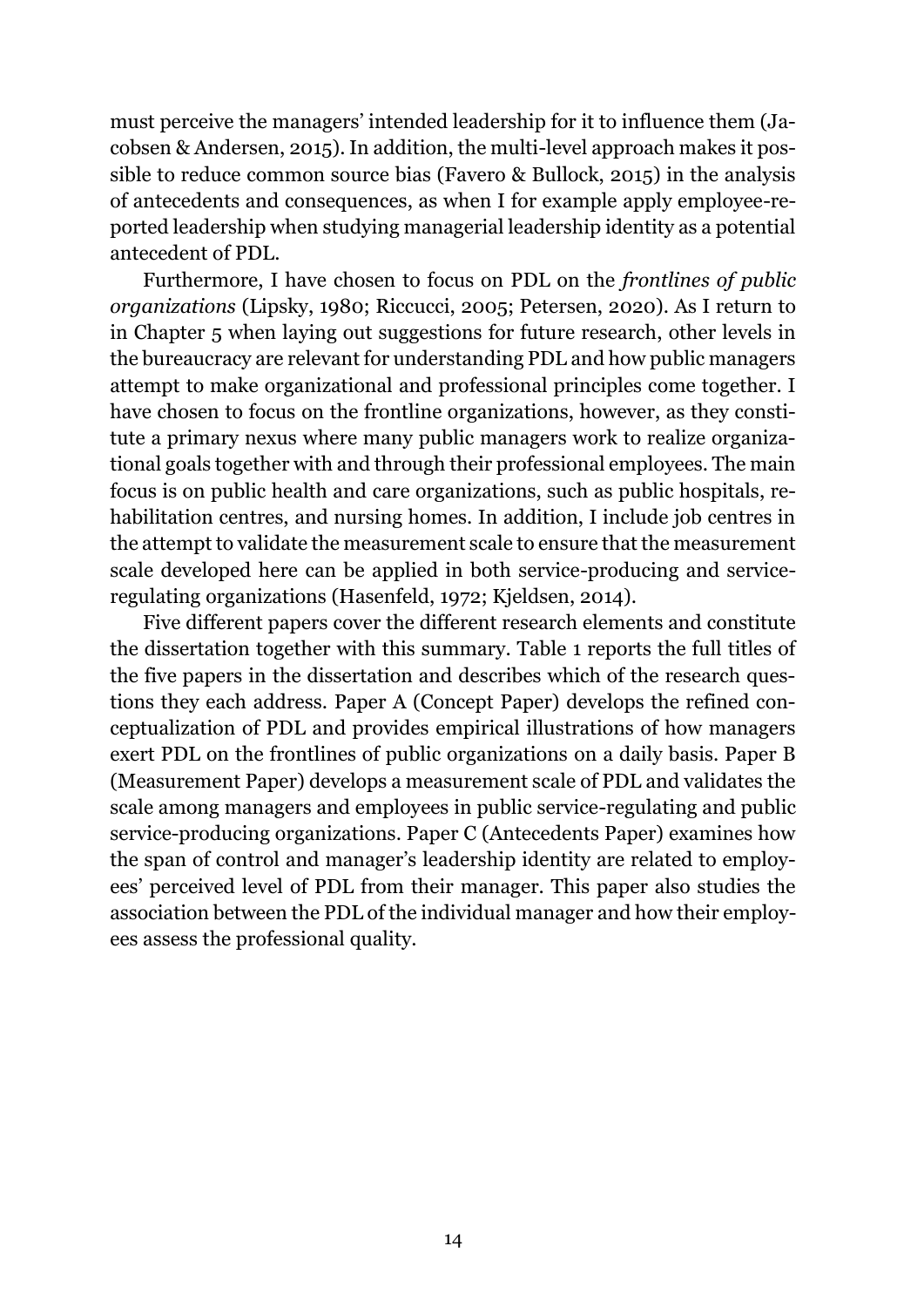|  |  |  | Table 1. Titles of Papers in Dissertation and the Research Questions They Address |
|--|--|--|-----------------------------------------------------------------------------------|
|  |  |  |                                                                                   |
|  |  |  |                                                                                   |
|  |  |  |                                                                                   |

|                                                                                                                                                              | <b>Research Question</b> |
|--------------------------------------------------------------------------------------------------------------------------------------------------------------|--------------------------|
| PAPER A. Lund, C.S. (2022) Professional Development Leadership<br>in Public Organizations: A Refined Conceptualization. Invited for revise $\&$<br>resubmit. |                          |
| PAPER B. Lund, C.S. (2022) Professional Development Leadership:<br>Scale Development & Validation. Working paper.                                            | 1                        |
| PAPER C. Lund, C.S. (2021) Professional Development Leadership in Public<br>Organizations: A Multi-level Study of Relevance & Antecedents*. Politica 53(4).  | $\overline{2}$           |
| PAPER D. Lund, C.S. (2022) Professional Development Leadership: Shaping<br>Public Professionals' Perceptions of External Interventions. Working paper.       | $\overline{2}$           |
| PAPER E. Lund, C.S., & L.B. Andersen (2022) Professional Development<br>Leadership in Turbulent Times. Forthcoming in Public Administration.                 | 1                        |

Note: \*Danish title: Lund, C.S. (2021) Faglig ledelse i offentlige organisationer: Et multi-level studie af relevans og forudsætninger blandt afdelingssygeplejersker og sygeplejersker. Politica Vol. 53, 4.

Paper D introduces the distinction between general and intervention-specific PDL and examines how both are related to how employees perceive external interventions. Paper E investigates how managers exercise PDL during intensity turbulence with shifting parameters, interdependence, and temporal complexity. Model 1 provides an overview of the project structure and illustrates the role of each of the papers in the project as a whole.

Model 1. Project Model and Overview of Papers in Dissertation



Note. Letters in parentheses indicate the papers addressing the given research elements. See Table 1.

This summary of the dissertation is structured in five chapters. The next chapter elaborates the conceptualization of PDL and presents the core theoretical expectations about how PDL is related to the investigated antecedents and consequences. Chapter 3 describes the methodological approaches in the dissertation. I show how I have combined qualitative and quantitative multi-level studies to obtain an in-depth and nuanced understanding of PDL as a concept, validated a new measurement scale, and studied its relations to other concepts. In Chapter 4, I present the key empirical findings of the dissertation. First, I provide empirical illustrations of PDL based on the interviews with public managers and their professional employees. Here, I also illustrate how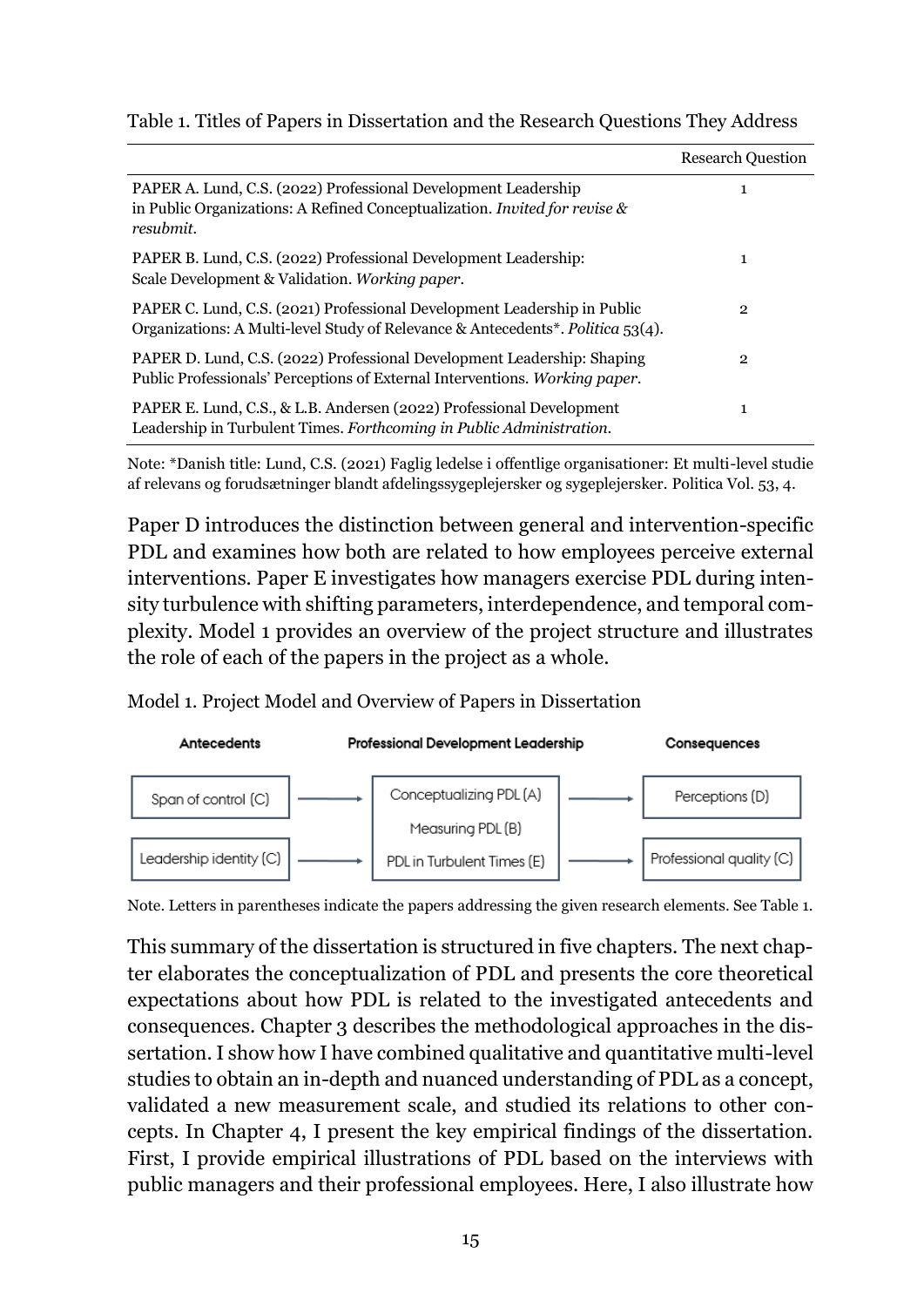studying public managers' use of PDL in turbulent times (due to the Covid-19 pandemic) has assisted the conceptual development of PDL. Second, I present the empirical findings in terms of antecedents and consequences related to PDL. The final chapter summarizes the answers to the research questions based on the findings in the five papers. In this chapter, I also discuss the primary contributions of the dissertation and critical perspectives, the methodological limits of the dissertation, and implications for practice and future research.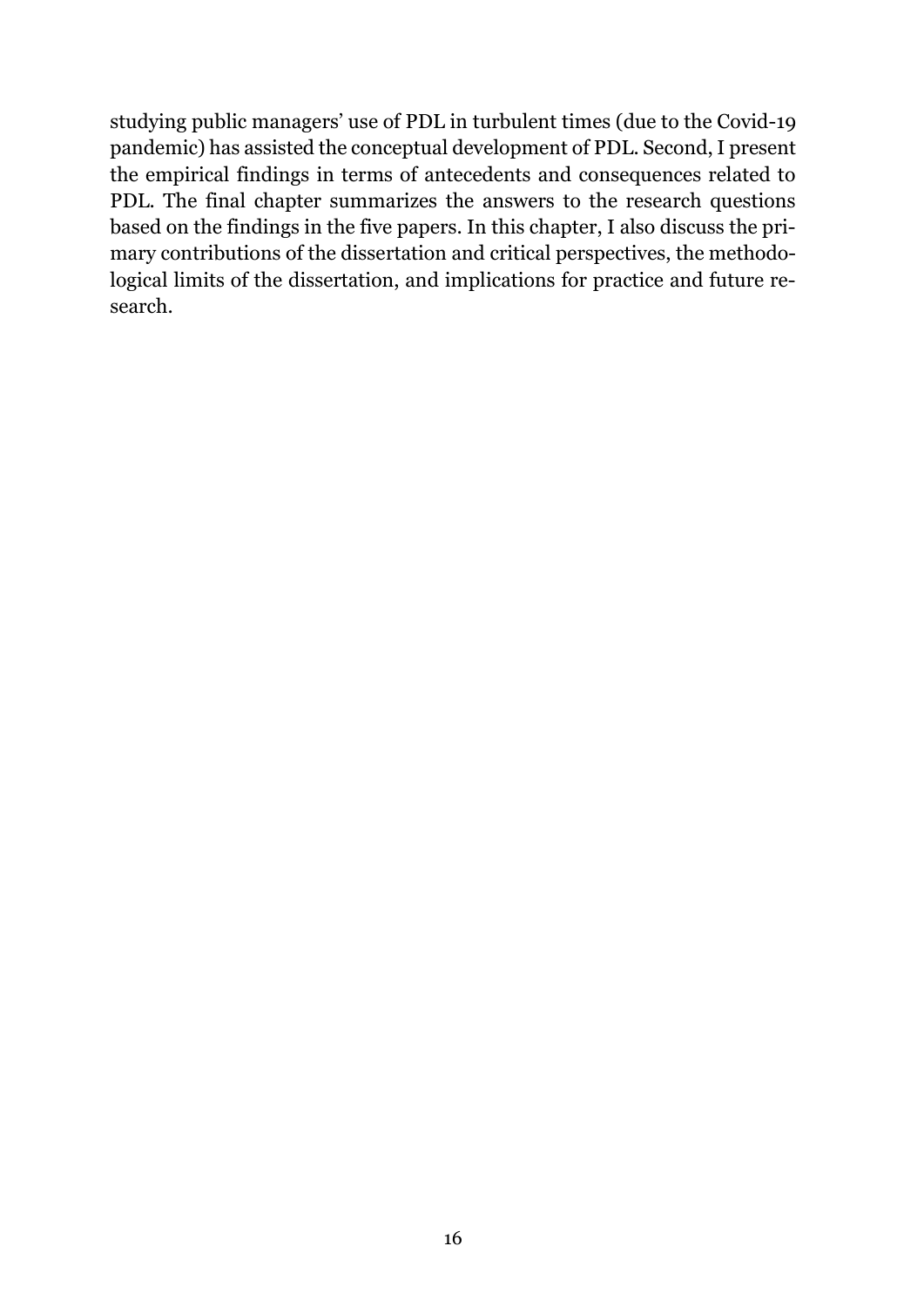## Chapter 2. Theorizing Professional Development Leadership

<span id="page-16-0"></span>The first part of the theory chapter is devoted to presenting the refined conceptualization of professional development leadership (PDL) and positioning it in the existing literature on public professionals. The second part of the chapter theorizes how PDL is related to relevant antecedents and consequences. In terms of antecedents, I focus on an organizational characteristic (span of control) as well as a manager characteristic (leadership identity), which the existing leadership literature identifies as relevant for the ability of managers to get across with their intended leadership behaviours. As regards the consequences of PDL, I study how it is associated with professional quality and employee perceptions of external interventions, which the existing literature shows to be relevant for motivation and performance. The first section below begins by defining some core concepts.

### <span id="page-16-1"></span>2.1. Professionals in Public Organizations

Professionalism is a concept with various connotations, and what it means to be 'professional' has been widely contested (Kallman, 2021; Noordegraaf, 2007). I start this theoretical chapter by defining some core concepts and providing a brief overview of central strands of the perspectives in the literature on public professionals, as this is a central step for positioning the PDL concept in the existing literature.

### <span id="page-16-2"></span>2.1.1. Professionalism: Professional Norms and Knowledge

When referring to 'professionals', I am referring to members of professions. Professions are occupations with specialized, theoretical knowledge and firm intra-occupational norms regulating their conduct (Andersen & Pedersen, 2012). The specialized aspect of professional knowledge implies that it is exclusive; the public and other occupational groups do not have the same knowledge. The theoretical aspect means that the core of professional knowledge is scientific and has an abstract, cognitive base, implying that it cannot be codified. While some of this theoretical knowledge is usually attained through formal education (Parsons, 1939; Abbott, 1988; Freidson, 2001), professional knowledge can also comprise experiential knowledge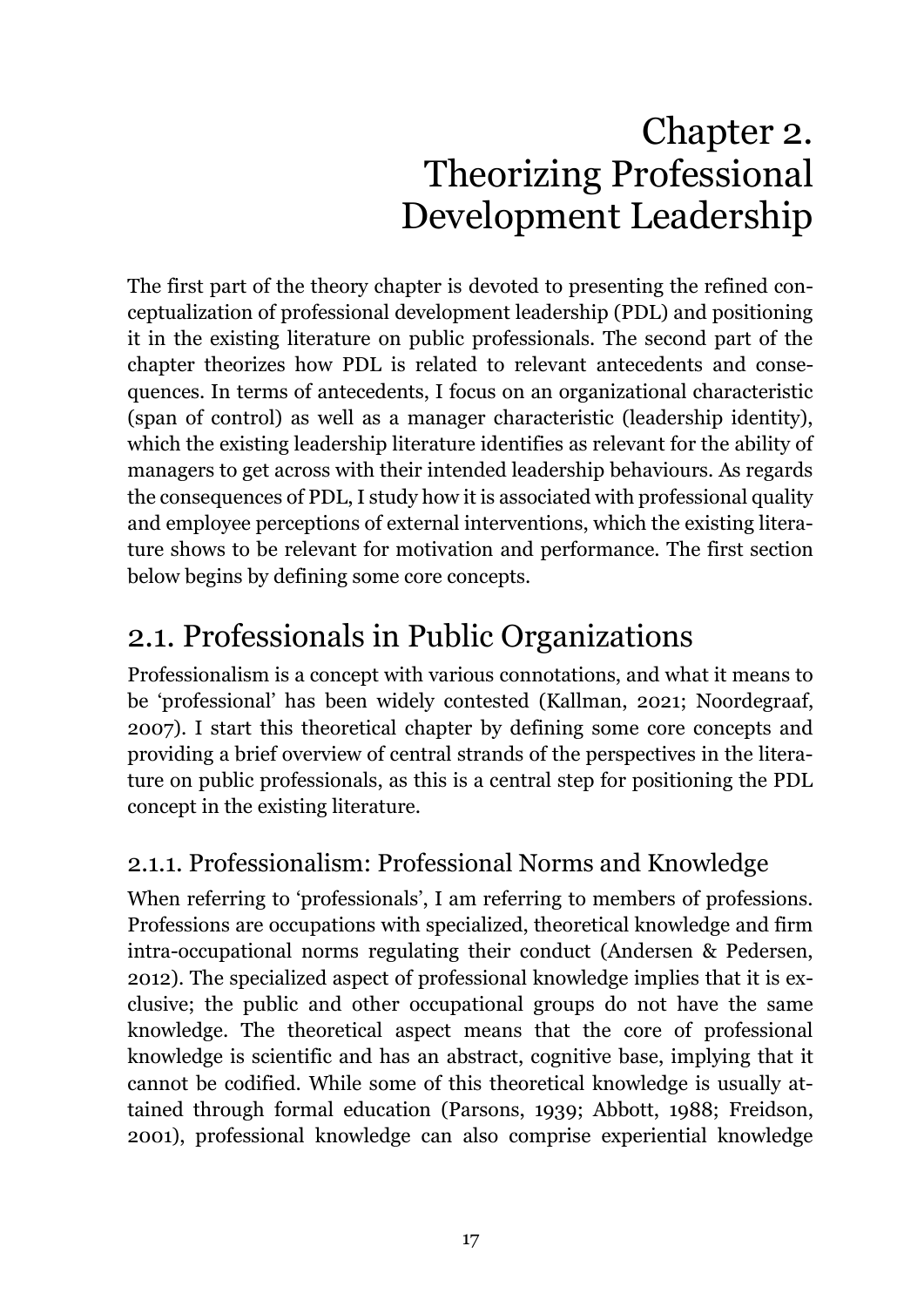shared in communities of practice (Grimen, 2008; Schön, 1983). In accordance with recent research in the field, this dissertation conceptualizes professional knowledge to include both education-based and experience-based knowledge (Cecchini & Harrits, 2021).

Professional norms can be defined as 'prescriptions commonly known and used by the members of an occupation, referring to which actions are required, prohibited, or permitted in a specific situation' (Andersen & Pedersen, 2012: 48). In other words, professional norms describe the understandings shared by the members of a profession regarding which behaviours are deemed suitable in certain situations with respect to 'professionally correct' action. Thus, professional norms play a central role in upholding certain standards of professionals' work and, together with the professionals' specialized training, professional norms are essential for professions to maintain their status in society (Parkin, 1979; Weber, 1978).

In some work, scholars distinguish between 'true' professions (e.g., medicine, law) (Abbott, 1988) and semi-professions (e.g., social work, nursing, teaching) (Etzioni, 1969; Brante, 2011). Instead, I apply the understanding of professionalism as the occupational level of specialized, theoretical knowledge and professional norms (Andersen & Pedersen, 2012), viewing for example social work and nursing as professional work but acknowledging that other occupations have higher levels of professionalism (ibid.; Kallman, 2021). Thus, I see professionalism more as a matter of degree than an 'either or'.

In traditional sociology of professions, the functionalistic and neo-Weberian schools represent different views on professional norms and knowledge. Their key difference concerns their respective understandings of professional knowledge as being necessary to fulfil the altruistic motives of professions (Goode, 1957) or a symbolic cover for gaining professional power (Johnson, 1972). The functionalist school sees altruism as a driver of professional norms (Durkheim, 1992; MacDonald, 1995; Freidson, 2001) and professional knowledge as necessary to professions when performing special tasks in society (Sehested, 1996; Goode, 1957). In contrast, the neo-Weberian school emphasizes how professions are collectively self-interested and conceive professional knowledge as a symbolic tool for protecting their powerful societal positions (Sehested, 1996; Weber, 1978; Johnson, 1972).

Public administration literature has emphasized that professional knowledge is often necessary, but that professionals are not expected to follow norms for altruistic reasons alone (Andersen & Pedersen, 2012: 47; Le Grand, 2003; Thomsen & Jensen, 2019). Thus, insights from the functionalist and neo-Weberian schools have been combined, resulting in the understanding of professions as occupational groups with specialized, theoretical knowledge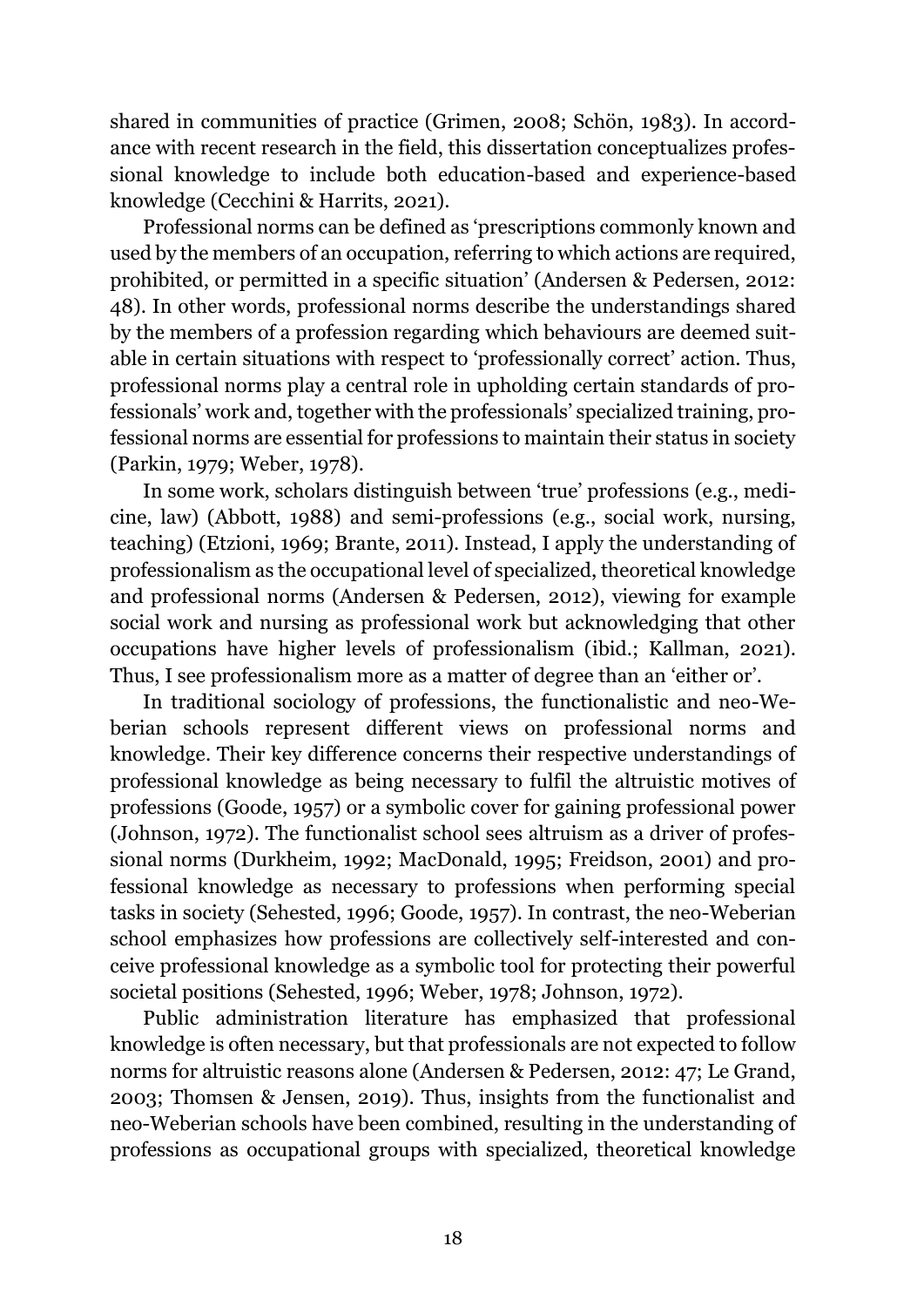and intra-occupational norms resting on both collective altruistic and collective egocentric motives.

While the sociological approach to professionalism has been essential in describing core characteristics of professions and the role of professional associations in regulating professional conduct to ensure the professional quality and societal status of professions (Abbott, 1988; Freidson, 2001; Weber, 1922(1978)), it pays less attention to the role of professionalism in organizational settings (Noordegraaf, 2011). Most professional work in contemporary society is carried out in organizations, however, and organizational principles and professional principles may clash. Health care organizations focus on cost-effective treatment, which can conflict with medical professional norms concerning ethical treatment (Reay & Hinnings, 2009). This raises critical questions regarding the compatibility of professional and organizational principles. Three different perspectives on professionalism deliver different answers to the questions of how professional and organizational principles interact in organizational settings (Schott et al., 2015). I briefly outline these perspectives (*occupational professionalism*, *organizational professionalism*, and *hybridized professionalism*) in the following to clarify the dynamic understanding of professionalism underpinning the refined conceptualization of PDL, which I present afterwards.

#### <span id="page-18-0"></span>2.1.2. Approaches to the Compatibility of Professional and Organizational Principles

*Occupational professionalism* is a bottom-up perspective wherein professional associations regulate professional practice and set objectives and standards themselves (Schott et al., 2015). Professionalism is seen as a distinct way of organizing professional work across organizations (Abbott, 1988), and only 'true' professions with real institutional control are seen as professionals. Freidson's (2001) notion of a 'third logic' exemplifies this perspective, as he describes professionalism as an ideal mechanism of control for complex public services.

*Organizational professionalism* represents another, more top-down approach to professionalism, arguing that organizations use professionalism instrumentally to control professionals (Schott et al., 2015: 7). In organizational professionalism, professional work is embedded in organizational structures, and organizational principles rather than professional norms set the relevant goals and define employee relations to citizens and set performance goals (Evetts, 2011). The organizations that employ the professionals play a larger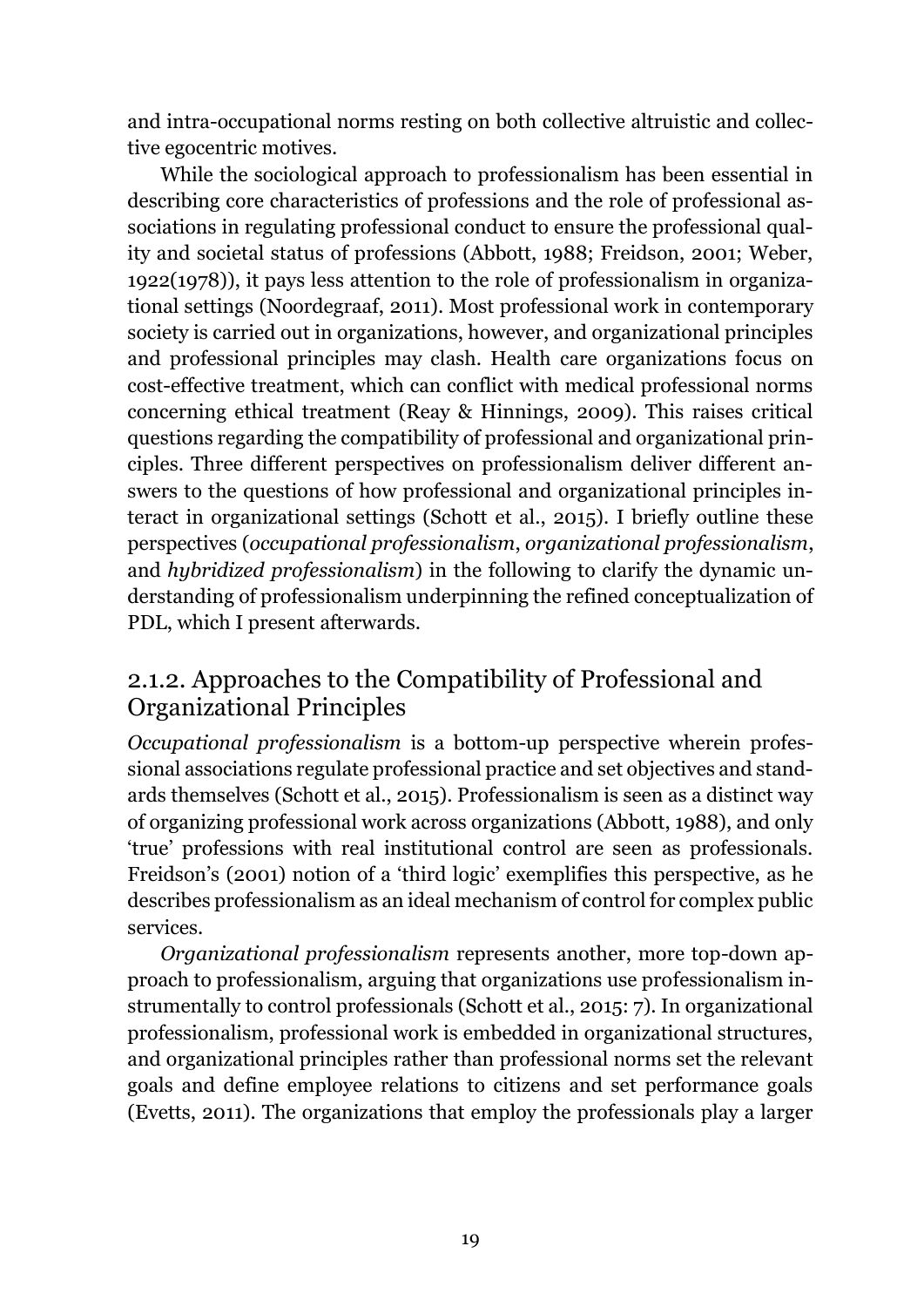role in certifying and organizing the professionals' work, whereas the professional associations play a less clear role in certifying and controlling the professionals (Larson, 1977).

Finally, *hybridized professionalism* is an integrative approach to professionalism, neither seeing professional control as bottom-up agency by professionals nor a top-down strategy of managers and organizations; professionalism is instead seen as the co-product of both parties (Schott et al., 2015). Noordegraaf (2016), for example, emphasizes that public professions have never been autonomous and that public professionals are accountable to multiple stakeholders in bureaucratic contexts. Thus, the dichotomy between occupational and organizational logics becomes blurred. Hybrid capacities and cooperative skills can even be seen as crucial aspects of professionalism, as they are necessary for reacting to contextual changes in appropriate ways (Schott et al., 2015; Noordegraaf, 2011; 2016). This approach embeds organizing roles and capacities within professional practice and highlights the organizational dimensions of professional work.

The different approaches to professional work imply different views concerning the opportunities to influence and develop professional norms and knowledge in an organizational setting. The traditional sociology of professions argues that professional knowledge is attained through formal training only and that the professional associations are the main providers of codes of ethics and licensing and responsible for controlling competences (Evetts, 2014: 43). Newer strands of literature, including *organizational professionalism* and *hybridized professionalism*, have more dynamic perspectives on professionalism. Professional norms and knowledge are thus seen as something that can be developed in organizational and bureaucratic contexts, potentially leaving room for leadership to influence the expression of professional norms in the organizational work (Torfing et al., 2020; Schott et al., 2015; Noordegraaf et al., 2016).

The refined conceptualization of PDL that I have developed and present below is based on an integrative approach to professionalism. Thus, in addition to seeing professionalism as a matter of a degree, I apply a dynamic understanding of professionalism. This also implies that I do not see professionalism as a purely bottom-up or top-down control logic, viewing professional principles instead as phenomena that can interact with organizational principles. Likewise, I see public managers as actors capable of playing an essential role in supporting how public professionals integrate their professionalism in an organizational context via their leadership behaviours.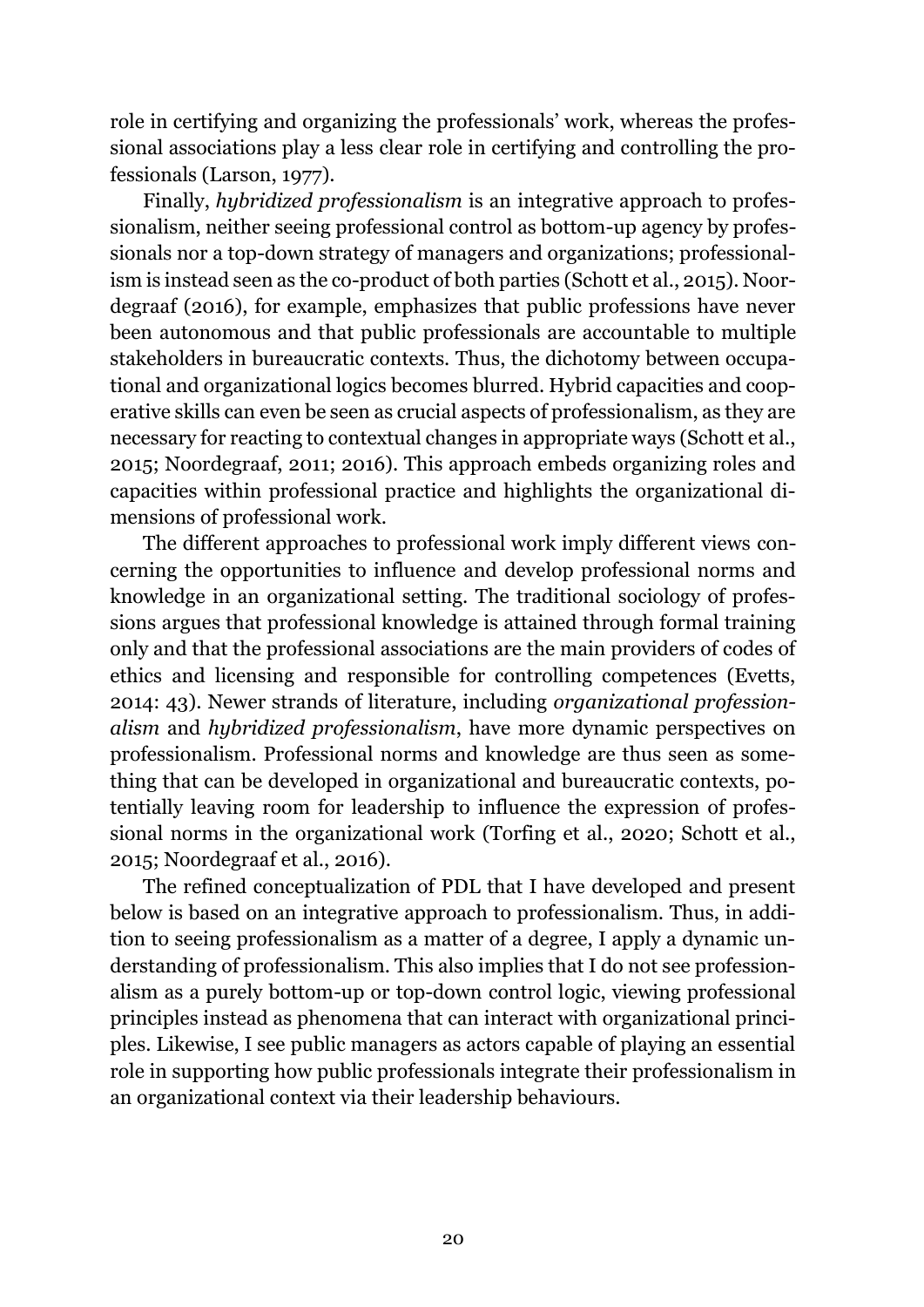### <span id="page-20-0"></span>2.2 Conceptualizing Professional Development Leadership

Existing research has defined PDL as leadership behaviours focused on facilitating a shared understanding of professional quality in an organizational unit (Grøn, Bro, & Andersen, 2019; Danish Leadership and Management Commission, 2018). However, existing research has not conceptualized this type of leadership more systematically or theorized its behavioural dimensions. To accommodate for this, I have developed a refined conceptualization of PDL in Paper A. To address previous criticisms of leadership concepts (e.g., confounding leadership strategies with their effects), I apply the Jensen et al. (2019) framework for conceptualizing leadership behaviours and thus outline the overall ambition of PDL and three core behaviours.

I define PDL as leadership aimed at *facilitating a shared understanding of professional quality within the scope of organizational goals and at influencing others to realize this understanding in practice*. This ambition is reflected in three core behaviours, namely attempts to align organizational goals and professional norms, to develop professional knowledge, and to activate professional norms and knowledge in practice (Paper A). In the following, I first describe the theoretical understanding of *leadership* as a broader concept that underpins this definition of PDL. Next, I elaborate the PDL conceptualization further by nuancing its ambition and the core behaviours.

### <span id="page-20-1"></span>2.2.1. Underlying Understanding of Leadership

Leadership can be described broadly as 'the process of influencing others to understand and agree about what needs to be done and how to do it, and the process of facilitating individual and collective efforts to accomplish shared objectives' (Yukl, 2006: 8). This understanding of leadership is underpinning the refined conceptualization of PDL, but it also points to the relevant demarcations that I have drawn in my work with PDL in this dissertation.

First, with this definition, leadership is seen as a *process* and not as a person or trait. Leadership is thus a series of behaviours with a certain end that various persons in principle can exert independently of their position and where they for example employ a formal leadership position. This is reflected in the refined PDL conceptualization in the sense that I do not define PDL as behaviours that only formal managers can exercise, although how public frontline managers exercise PDL is the primary theoretical and empirical focus in this dissertation. I return to this demarcation in Chapter 5 in the discussion of the concept of *distributed professional development leadership*.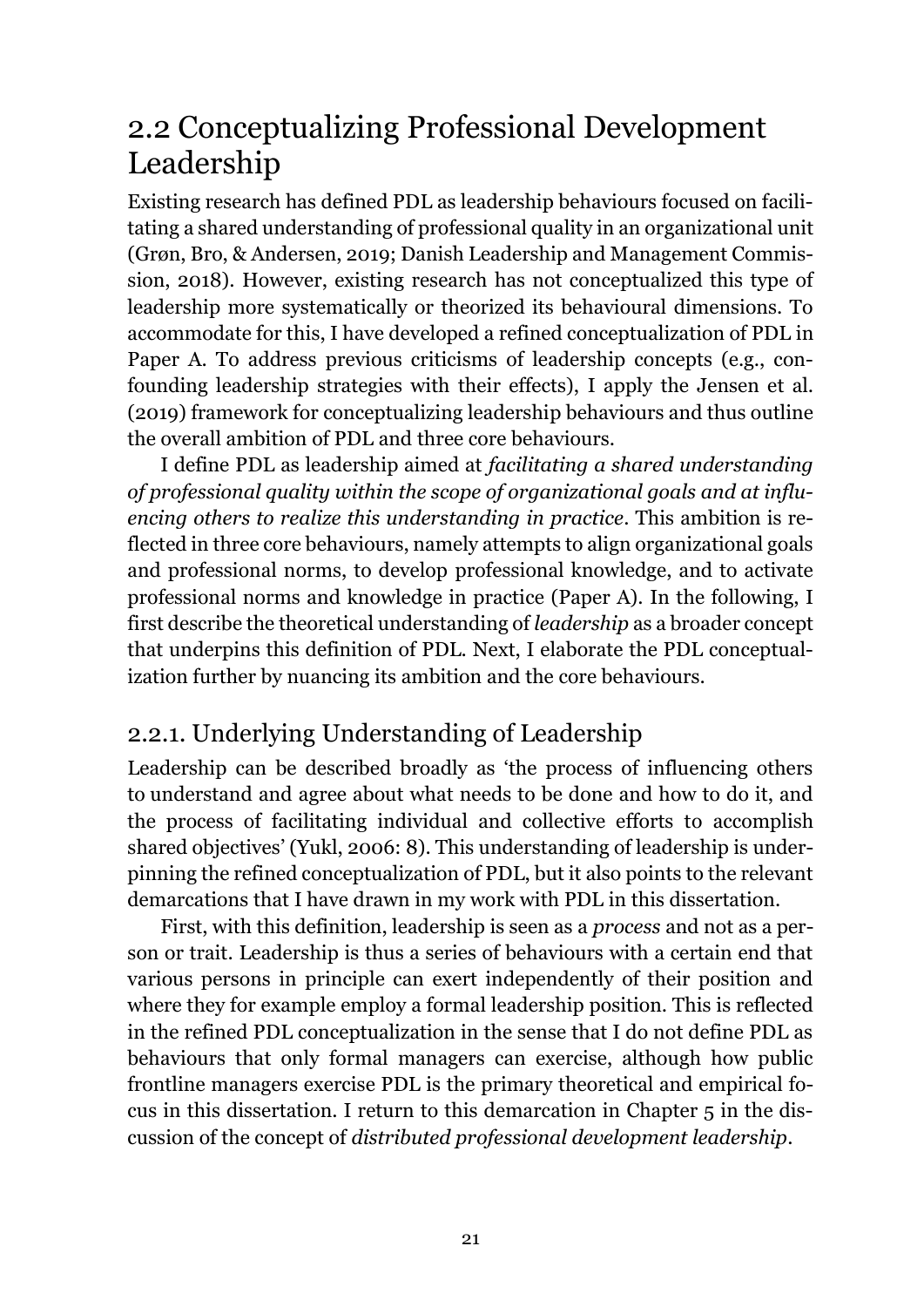I also apply the understanding of leadership as a process in the refined conceptualization in the sense that I specify a group of behaviours with the common *ambition* to facilitate and realize a shared understanding of professional quality within the scope of organisational goals in practice as PDL. By doing so, I avoid conceptualizing PDL by its effects, as some existing leadership concepts have been criticized for doing (Jensen et al., 2019; Judge & Piccolo, 2004; van Knippenberg & Sitkin, 2012).

Second, the leadership definition focuses on *influencing others* to agree about what to do and *facilitating* their *efforts to accomplish shared objectives*. From this perspective, leadership has both a dimension of working with perceptions of what must be done as well as a dimension of facilitating that others work to accomplish this. Again, this is reflected in the refined PDL conceptualization, as it includes both working with the understanding of professional quality in the organization and facilitating others' efforts to achieve it in practice.

Third, the focus on *others* emphasizes how leadership takes place in collectives; there must be someone to influence – to lead – which also means that the self-leadership concept becomes rather empty in this understanding (e.g., Manz, 1986). However, the definition does not define who these others are or explicates that leadership necessarily takes place in organizational settings with a top-down approach; for example, leadership can also be directed upwards in a hierarchy (e.g. Schilit & Locke, 1982). Similarly, the refined conceptualization of PDL is not demarcated by a specific 'direction' of leadership behaviours. Nevertheless, PDL requires followers with some degree of professional norms and knowledge to be relevant, as it involves leadership behaviours oriented towards aligning, developing, and activating professional norms and knowledge in organizational settings. The primary focus in this dissertation is on the PDL exercised by managers towards their professional employees on the frontlines of public organizations. As I return to in Chapter 5, this does not imply that it may not be relevant to lead upwards in the hierarchy to integrate organizational and professional principles. Such mechanisms are merely outside of the primary scope of this dissertation.

### <span id="page-21-0"></span>2.2.2. The Core Ambition and Core Behaviours

PDL aspires *to facilitate a shared understanding of professional quality within the scope of organizational goals and to influence others to realize this understanding in practice*. The ambition of facilitating a shared understanding of professional quality within the scope of organizational goals involves an aim of ensuring an agreement about what constitutes professional quality, which is aligned with organizational objectives. This ambition to facilitate a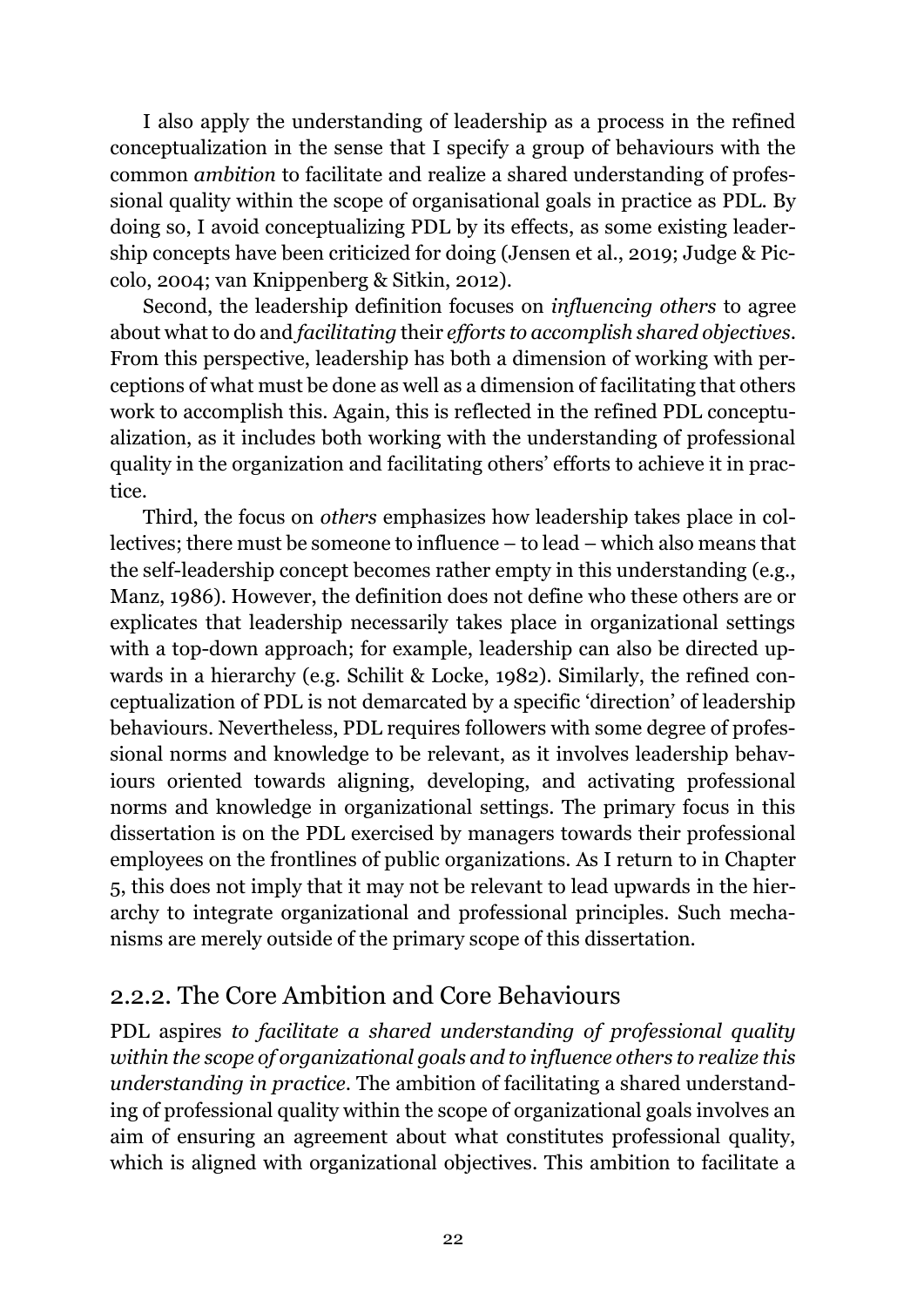shared understanding of professional quality acknowledges that organizational goals and professional norms may clash (Raelin, 1986) and that professionals may have diverse views on main objectives (Andersen et al., 2018; Walker et al., 2013). It taps into the hybridized approach to professionalism that underpins the conceptualization, and it emphasizes that PDL is aimed at integrating organizational and professional principles. The ambition is that the manager(s) and employees within an organizational unit reach agreement about what professional quality means in their unit in a way that is aligned with the politically legitimate goals (Andersen, Boesen, & Pedersen, 2016; Boschken, 1992; Radin, 2006).

The other element of the ambition of PDL is to influence others to realize the shared understanding of professional quality in practice. It emphasizes that PDL is not only about influencing understandings of how the professional work should be done in the organizations; it is also directed at facilitating efforts to realize a shared understanding of professional quality in practice. Thus, the refined conceptualization of PDL differs from and adds some layers to the existing definition (Grøn, Bro, & Andersen, 2019) in its description of the overall ambition with this type of leadership. It adds that the shared understanding of professional quality is not just any understanding but one that is within the scope of organizational goals, and it clarifies that, in addition to facilitating a shared understanding, PDL aims to realize the shared understanding of professional quality in practice.

Together, the ambition of facilitating a shared understanding of professional quality within the scope of organizational goals and influencing others to realize this in practice denotes the reason for grouping certain leadership behaviours together as PDL (Paper A; Jensen et al., 2019). The ambition is reflected in three core behaviours of PDL, namely managers' attempts to: 1) create alignment between organizational goals and professional norms, 2) develop professional knowledge, and 3) activate professional norms and knowledge in practice (Paper A).

Attempts to create alignment between organizational goals and professional norms can involve effort to translate organizational goals in professionally meaningful ways as well as attempts to develop professional norms in the direction of organizational goals (Grøn & Møller, 2019; Torfing et al., 2020). Attempts at developing professional knowledge may concern the development of formal knowledge attained through professional degrees as well as practicebased learning in communities of practice, and attempts to activate norms and knowledge include leadership efforts to ensure that employees follow professional norms and actively use professional knowledge in their work. Importantly, the activation element includes managers' attempts to mobilize as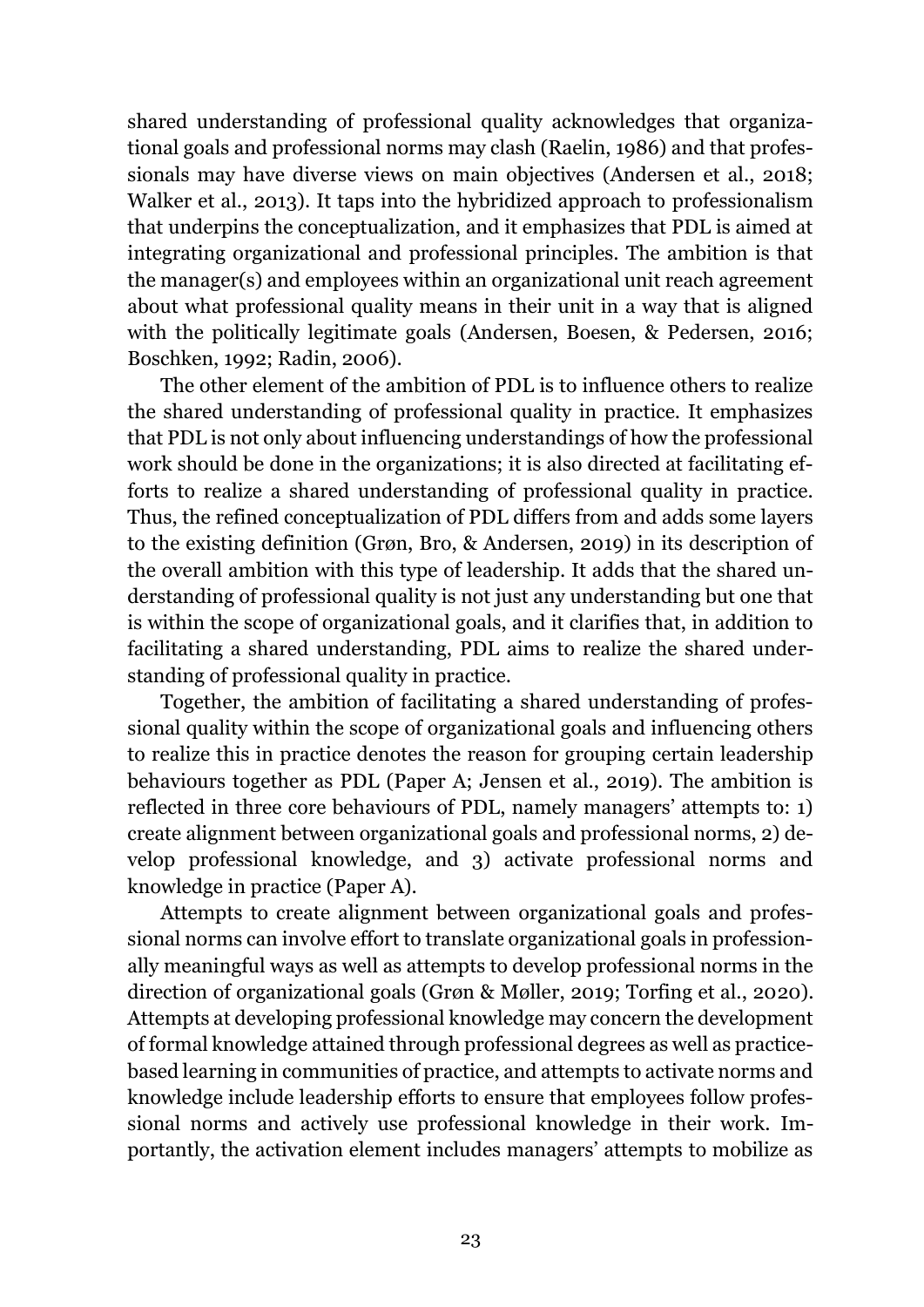well de-activate professional resources in the work contingent on the situation, implying that it is not only the efforts to influence professional employees to apply as much knowledge as possible, but efforts to influence that the *right* knowledge and norms be activated in the specific context (Paper E). I return to this point in Chapter 4, where I illustrate some of the empirical findings in the Turbulence Paper for how public managers exercise PDL in turbulent times (Ansell & Trondal, 2018; Paper E).

In line with the hybridized understanding of professionalism that underpins the conceptualization of PDL, the three core behaviours share a focus on influencing the expression of professional norms and knowledge in the organization. But they also emphasize different aspects of influencing professional efforts in the direction of goal attainment. The first core behaviour, which is focused on aligning goals and norms, addresses an essential element of setting direction for the professional work, and this taps into the overall ambition of facilitating a shared understanding of professional quality that is aligned with organizational goals. The second core behaviour addresses the work of developing the employees so that they have the professional competences necessary to attain the given understanding of professional quality. Finally, the third core behaviour emphasizes the effort of also influencing the professional employees to actively use their professional norms and knowledge in practice. The two final core behaviours are thus reflections of the other aspect of the ambition; namely, the ambition to influence others to realize the shared understanding of professional quality in practice.

By including these different layers, the refined conceptualization adds important elements to existing understandings of PDL (Grøn, Bro, & Andersen, 2019). It incorporates the role of organizational goals explicitly and clarifies that PDL is not only about facilitating the shared understanding of professional quality but also facilitating that the employees are capable of attaining it *and* that they work to do so with the active use of their professional resources. Thus, the refined conceptualization also carves out essential core behaviours of PDL in addition to outlining the overall ambition.

### <span id="page-23-0"></span>2.3. Professional Development Leadership in Turbulent Times

Turbulence is characterized by surprises, inconsistency, unpredictability, and uncertainty (Ansell et al., 2020). Public organizations experience some degree of turbulence at all times due to the unpredictability of the political process with multiple stakeholders (Torfing et al., 2020). Public managers should therefore be ready to reach organizational goals in turbulent times (Barasa et al. 2018; Ansell & Trondal, 2018). By analysing PDL via a critical case with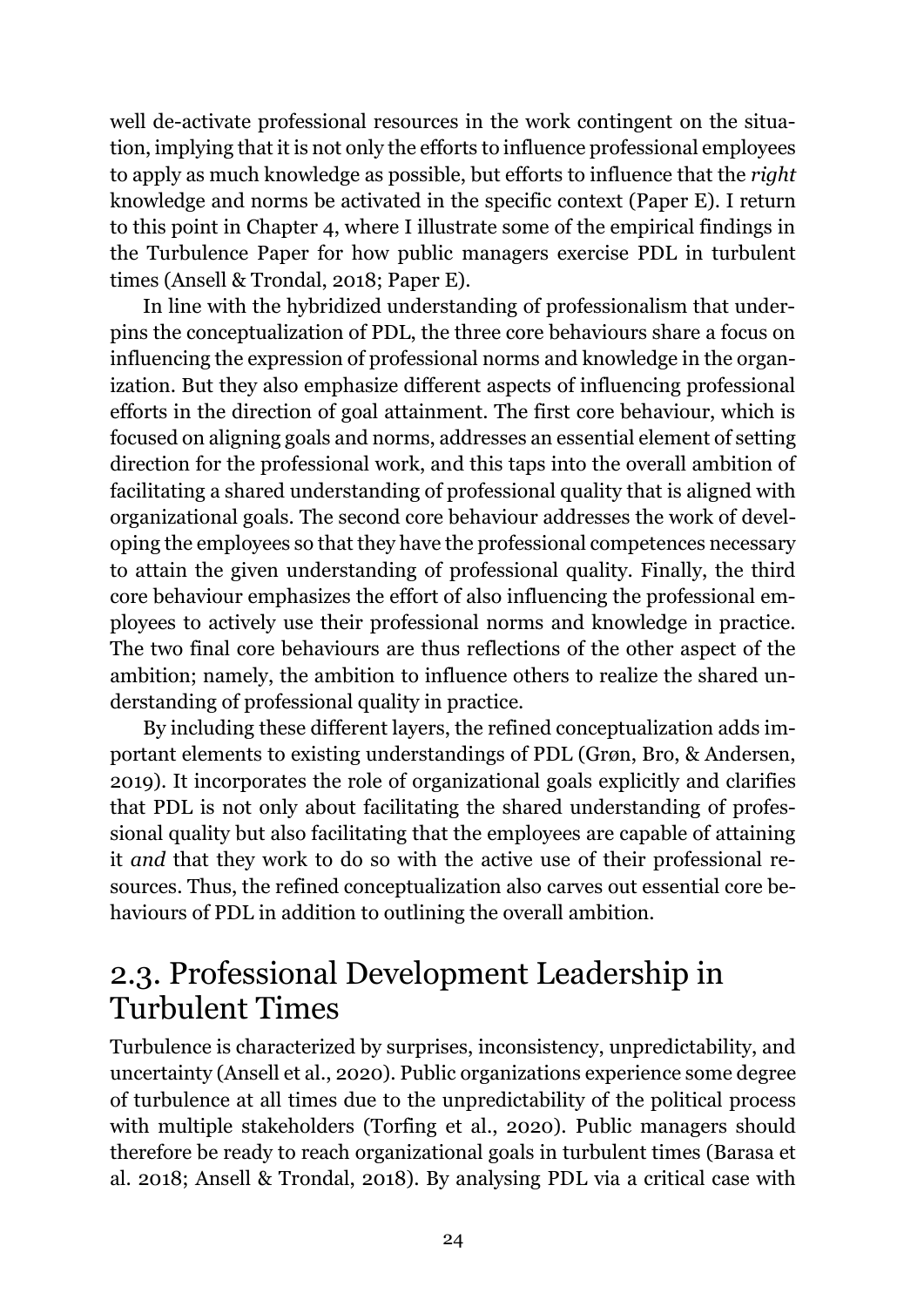high-intensity turbulence, Paper E sheds light on how public managers exercise PDL in times characterized by intense levels of turbulence.

In this paper, my co-author and I focus on three dimensions of turbulence; shifting parameters, unexpected interdependence, and temporal complexity (Ansell & Trondal, 2018). *Shifting parameters* refer to periods when otherwise stable parameters are changing, standard operating procedures are no longer standard (or have different consequences), and new factors can influence goal attainment. *Unexpected interdependence* relates to both horizontal and vertical institutional entanglements in which stakeholders depend on each other in their attempts to attain their goals. Finally, *temporal complexity* manifests itself in multiple and shifting tempos, as when organizations shift from routine programme action to rapid response.

We theorize how managers will exercise PDL consciously in turbulent times by, for example by facilitating that professional employees deactivate professional norms and knowledge that do not match the shifting parameters, hinder interdependence-induced collaboration, or are unsuited to the situational tempo (Paper E). Instead, they can focus on activating professional norms and knowledge that they expect to lead to value creation given the circumstances. Likewise, managers can develop new norms and knowledge to address shifting parameters, to support that that collaboration leads to goal attainment, and to assist employees in developing the ability to assess the tempo to adapt their professional practice to the situation (Paper E).

### <span id="page-24-0"></span>2.4 Antecedents of Professional Development Leadership

Identifying the antecedents of PDL can be fruitful in terms of developing our theoretical understanding of the concept further. In the following, I present the theoretical expectations to how the perceived level of PDL among employees towards their managers is related to the *span of control* and their managers' *leadership identity*, respectively.

### <span id="page-24-1"></span>2.4.1 Span of Control

Objective span of control denotes the number of employees overseen by one manager. The existing research sheds light on two opposing mechanisms influencing the relationship between span of control and leadership (see Paper C). On the one hand, a very broad span of control may imply less one-on-one interaction between managers and their employees and thereby reduce the managers' opportunities to get across with active leadership (Gumusluoglu,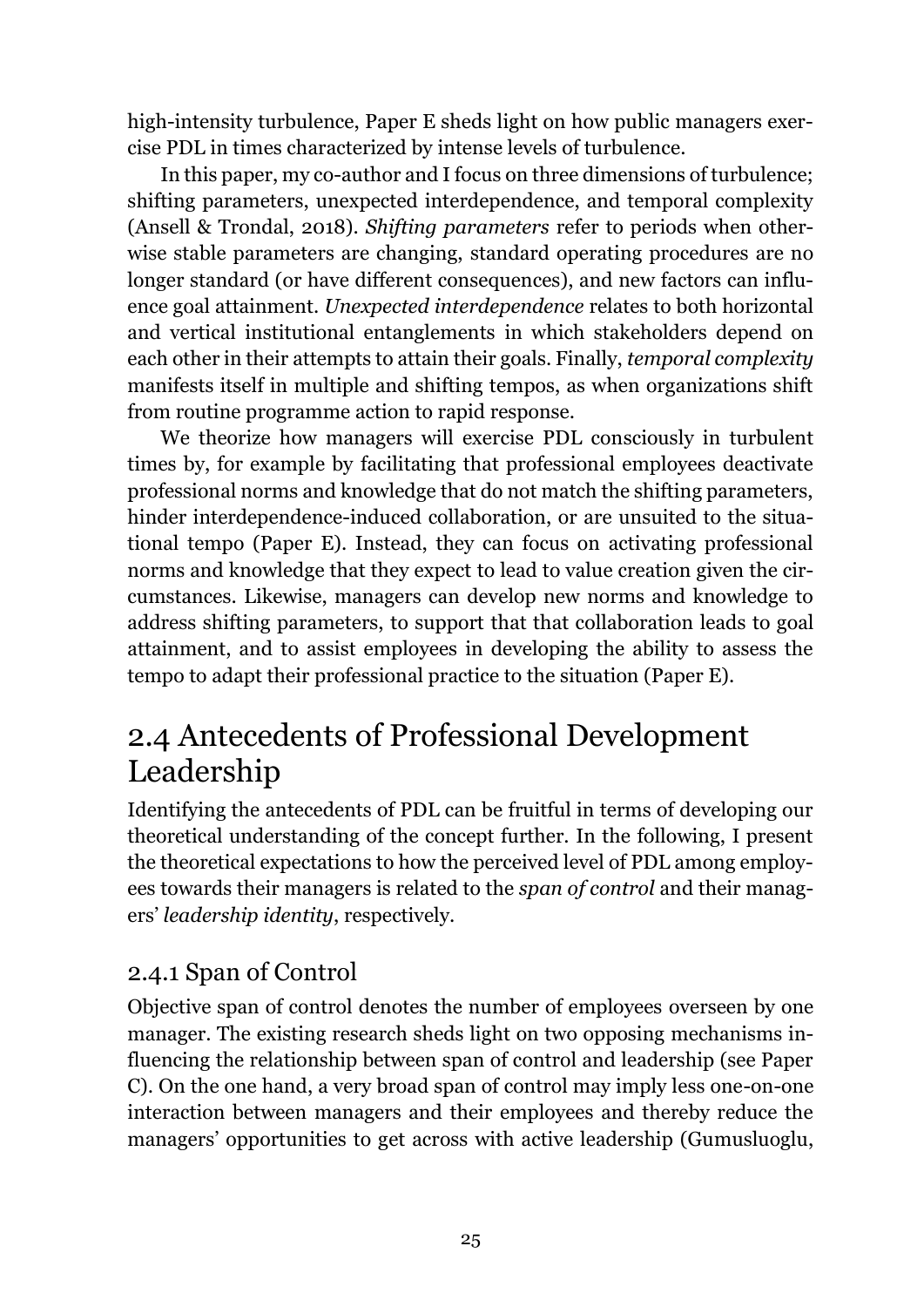Karakitapoğlu-Aygün, & Hirst, 2013). On the other hand, managers risk becoming 'one of the colleagues' rather than assuming their leadership role if their span of control is very narrow (Bro, 2016). These mechanisms are also expected to be relevant to PDL, as it requires public managers to take on an active, facilitating leader role *and* to be relatively close to the core tasks to actively develop and mobilize professional norms and knowledge in practice (Holm-Petersen et al., 2015: 32; Grøn, Bro, & Andersen, 2019; Lund, 2021: 341). I therefore expect employees to perceive higher levels of PDL in organizational units with medium-sized spans of control rather than very broad or very narrow spans of control.

Paper C also theorizes on how managers' own perceptions of the span of control are expected to be relevant to the degree to which public managers get across with PDL. As the paper discusses, various factors, including the diversification of function and stability, may influence whether public managers perceive their span of control as suitable, too broad or too narrow (Gulick, 1937; Meier & Bothe, 2003: 62). The expectation is that if managers perceive their span of control as being too broad, this will be reflected in a sense of excessive distance to the individual employees and to the core tasks, and therefore fewer chances to get across with active PDL (Lund, 2021: 342). Likewise, if managers think the span of control is too narrow, they may become too collegial and neglect to assume the role as a leader and engage in active PDL (ibid.). I therefore expect employees to perceive higher levels of PDL in organizational units where the managers perceive their span of control as suitable rather than too broad or too narrow.

### <span id="page-25-0"></span>2.4.2 Leadership Identity

Leadership identity denotes the extent to which individuals see themselves as leaders; similarly, occupational identity describes how much an individual identifies with people with a similar educational and occupational background (Day & Harrison, 2007; Grøn, Bro, & Andersen, 2019; Miscenko et al., 2017). In this dissertation, I work with leadership identity as a relative concept contrasted with occupational identity. As managers are expected to answer very affirmatively to questions measuring their leadership identity as 'stronger or weaker', we may obtain more nuanced insights into their leadership identity by asking about their comparative occupational-/leadership identity (Grøn, Bro, & Andersen, 2019). Additionally, recent literature has examined the relationship between comparative occupational-/leadership identity and other types of leadership (ibid.), and we can thus nuance our conceptual understanding of PDL by investigating whether it is related differently to leadership identity than other types of leadership behaviour.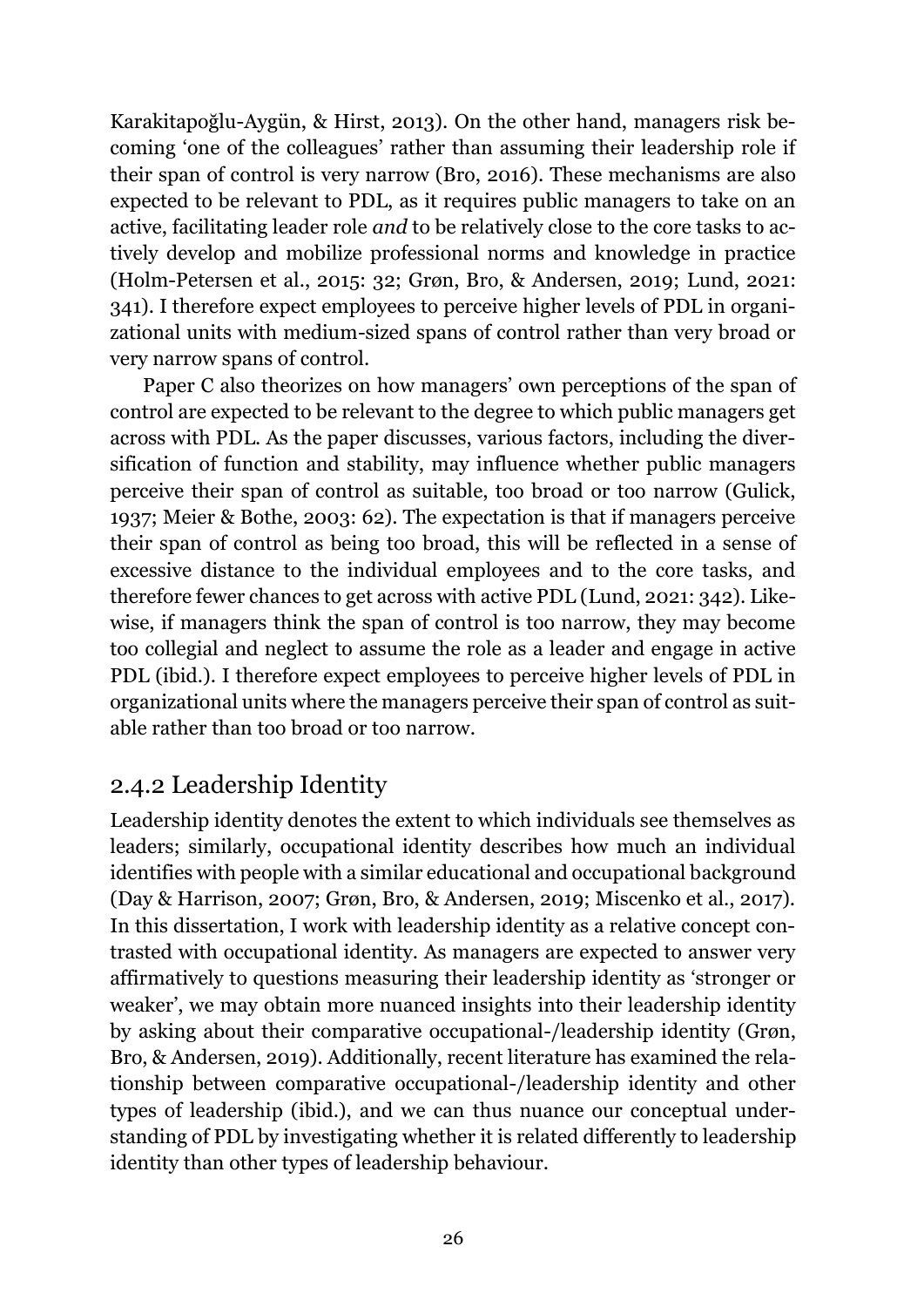Scholars have found that managers with a dominating leadership identity reportedly exercise more transformational leadership than do managers with a balanced or dominating occupational identity (ibid.). My theoretical expectation, which I outline in Paper C, is that employees perceive higher levels of PDL when their managers have a balanced occupational- and leadership identity rather than a dominating leadership identity, because strong identification as a leader as well as with the professional occupation may nurture the capacity of public managers to get across with PDL. To facilitate and engage in the professional discussion about quality, the managers need some insight into the professional knowledge and norms among the employees (Cecchini, Pedersen, & Andersen, 2021). However, the managers must also assume their leadership role and be responsible for facilitating the professional development and establishment of a shared understanding of professional quality (Cecchini, Pedersen, & Andersen, 2021: 241). Thus, I expect employees to perceive higher levels of PDL from leaders with a balanced occupational- and leadership identity.

### <span id="page-26-0"></span>2.5 Consequences of Professional Development Leadership

This section presents the theoretical arguments for how PDL is expected to be related to *professional quality* and *perceptions of external interventions*, respectively.

### <span id="page-26-1"></span>2.5.1 Professional Quality

Professional quality is an essential performance criterion in the public sector, and it can be understood differently (Andersen et al., 2018). In this project, I work with professional quality as a performance dimension, which has the professional employee as the primary stakeholder. The level of professional quality thus describes whether professional norms are followed and professional knowledge applied in the work, and the professionals' understanding hereof may relate to the criteria related to input, process, output, and outcome (Andersen et al., 2018; Boyne, 2002; De Bruijn, 2010).

When public managers exercise higher levels of PDL, I expect their employees to perceive the level of professional quality also to be higher, as I expect PDL to increase the *willingness* of public professionals as well as their *capacity* to attain professional quality in public organizations (Lund, 2021: 340; Winther & Nielsen, 2008).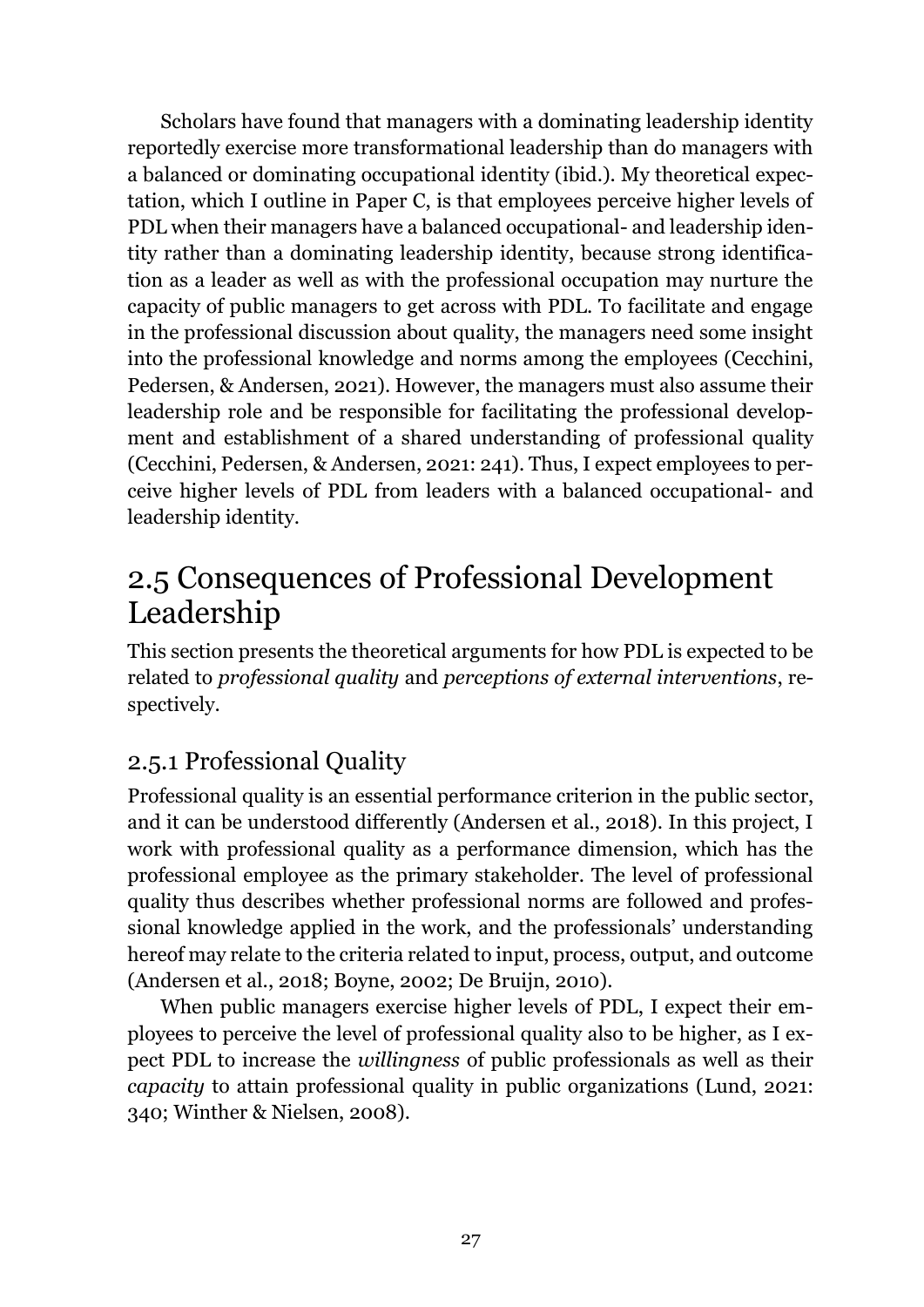One aspect of the ambition with PDL is to facilitate a shared understanding of professional quality in the organizational unit. This implies that managers attempt to create alignment between organizational goals and professional norms, which is the first behavioural element of PDL (Paper A). Paper C theorizes how this type of congruence can make professional employees more willing to try harder to attain professional quality and to avoid professional employees working to realize different objectives and values (Andersen et al., 2018: 54; Lund, 2021: 340).

Other behavioural elements of PDL are oriented towards supporting that the shared understanding of professional quality is also realized in practice. This is reflected in the attempts to develop professional knowledge and activate professional norms and knowledge in practice (Paper A). As I elaborate in Paper C, I expect these elements of PDL to make professional employees more *capable* of attaining professional quality (Winther & Nielsen, 2008). The managers' efforts to ensure that professional knowledge is developed in the organization supports professional employees having the necessary professional knowledge, and the managers' work to activate professional norms and knowledge supports that the employees not only have the knowledge but also apply it and follow professional norms in the work.

In this sense, I expect PDL to increase the professional quality in public organizations. In the next subsection, I turn the attention to the potential of PDL to influence perceptions of external interventions.

#### <span id="page-27-0"></span>2.5.2 Perceptions of External Interventions

Public managers must implement various sorts of external interventions, such as command systems, incentives, and governance initiatives. We know from the existing literature that they do so in different ways, and this may have implications for how their employees perceive the external interventions (Frey & Jegen, 2001; Jacobsen, Hvitved, & Andersen, 2014; Mikkelsen, Jacobsen, & Andersen, 2015). In Paper D, I investigate how PDL is related to public professionals' perceptions of external interventions. This is important, because when employees perceive external interventions as more supportive, they have higher intrinsic motivation, they have lower levels of illness absenteeism (Andersen, Kristensen, & Pedersen, 2015), and they are more motivated to contribute to goal attainment (Andersen & Pallesen, 2008).

In my investigation of the relationship between PDL and perceptions of external interventions, I introduce another systematized concept of PDL. Thus, in addition to *general* PDL, which is the concept I introduce in Paper A and hitherto have referred to in this summary of the dissertation, I introduce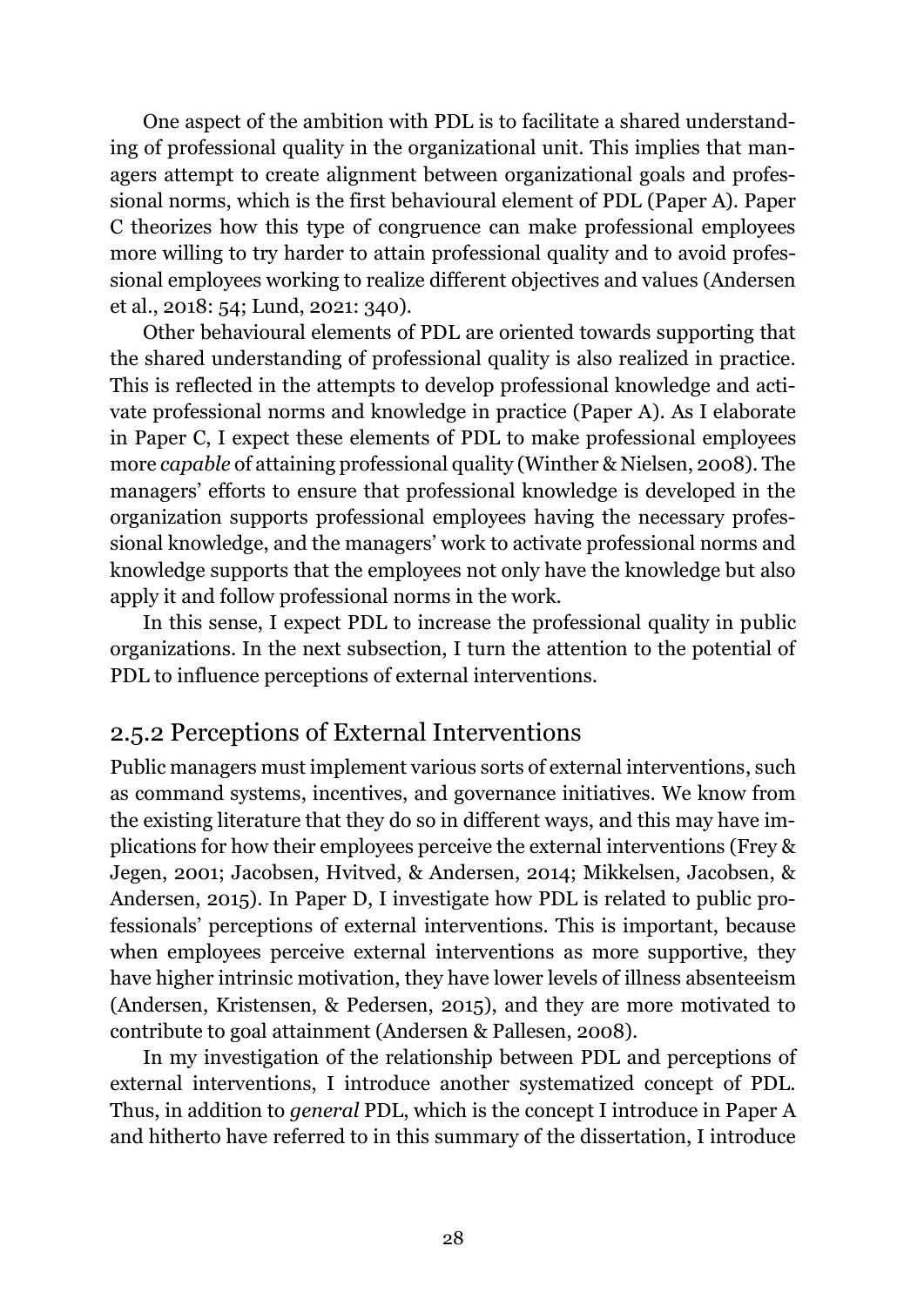the concept of *intervention-specific* PDL in Paper D. As with general PDL, intervention-specific PDL is aimed at contributing to professional quality by influencing the development and activation of professional norms and knowledge among others. However, intervention-specific professional development is exercised specifically in relation to a given external intervention. The ambition of intervention-specific PDL is thus to integrate an external intervention in the shared understanding of professional quality for the external interventions to contribute to professional quality (Paper D). Core behaviours include the attempts made by managers to create alignment between a given external intervention and professional norms and to activate professional norms and knowledge of relevance to the work with the given external intervention (Paper D).

A typical example of an external intervention in public organizations is the documentation requirements obligating public professionals to document information, such as patients' well-being and services provided (Andersen, Kristensen, & Pedersen, 2015). When a head nurse exercises intervention-specific PDL related to documentation requirements, she works to integrate documentation practices in how the ward understands professional quality for the documentation ultimately to contribute to the professional quality. In professional discussions about a patient, the head nurse may pose reflective questions to the nurses about the Early Warning System (EWS) information documented in the electronic patient records. This can be a strategy to mobilize professional knowledge about relevant diagnoses and medication in the assessment of the right treatment for the patient.

In Paper D, I elaborate on the theoretical arguments for why general and intervention-specific PDL is expected to be related to more supportive perceptions of external interventions. In short, I expect general PDL to make public professionals feel less controlled, as their professional competencies are acknowledged and supported, which in turn may manifest itself in more supportive perceptions of external interventions. I expect intervention-specific PDL to prevent external interventions from impairing public professionals' self-esteem and self-determination, and therefore to contribute to more supportive perceptions (Frey, 1997; Frey & Jegen, 2001; Paper D).

This chapter has presented a conceptualization of PDL and provided an overview of the dissertation's theoretical expectations about antecedents and consequences related to PDL. The next chapter describes the methodological approaches applied in the empirical studies of both how public managers exercise PDL on the frontlines of public organizations and of the theorized antecedents and consequences.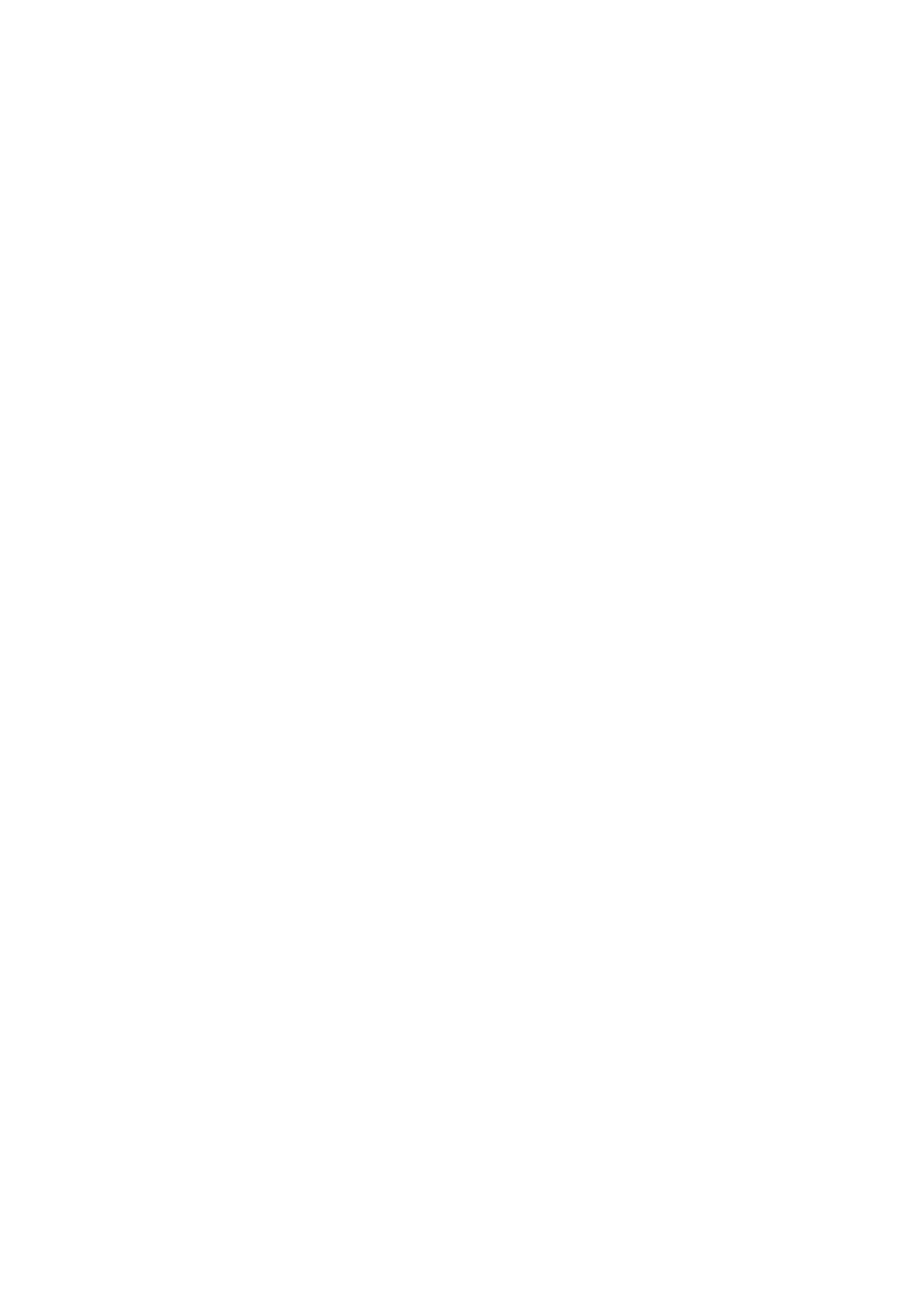## Chapter 3. Methodological Approach

<span id="page-30-0"></span>To investigate the research questions posed in the dissertation, I have adapted a mixed methods approach with both qualitative and quantitative research elements. This chapter presents and discusses some of the most central methodological choices I have made. First, I address why I have chosen to combine qualitative and quantitative research methods. Next, I present relevant choices within the qualitative and quantitative studies, respectively. I discuss case selection, measurement of professional development leadership, and strategies of analysis. More detailed information regarding the methodological procedures can be found in the individual papers.

### <span id="page-30-1"></span>3.1 Combining Qualitative and Quantitative Approaches in Multi-level Studies

The research questions posed in the dissertation are 1) What is professional development leadership, and how can it be conceptualized and measured? 2) What are antecedents and consequences of professional development leadership? In answering the first research question, I am interested in shedding light on the set of leadership behaviours that can be grouped as PDL and how it is exercised in public organizations. I want to uncover what it looks like when public managers exercise PDL – both according to the managers themselves and in the eyes of their employees. Qualitative interviews allow me to obtain this in-depth understanding of how public managers and employees see leadership attempts to align, develop, and activate professional norms and knowledge with the aim of facilitating a shared understanding of professional quality and influencing others to attain this understanding in the service-delivery. More specifically, qualitative interviews with public managers and their employees allow for thick, in-depth descriptions of their reasoning about how the managers exercise PDL (Schwartz-Shea & Yanow, 2011). These qualitative data are useful in my goal of further developing our conceptual understanding of professional development leadership (Gerring, 2017)

While the qualitative approach is useful for conceptual development and nuanced descriptive analyses of how public managers exercise PDL, it comes at a cost in terms of external validity, and the qualitative approach is not as useful for testing correlations between PDL and the related antecedents and consequences. Here, larger N-studies with quantitative methods are more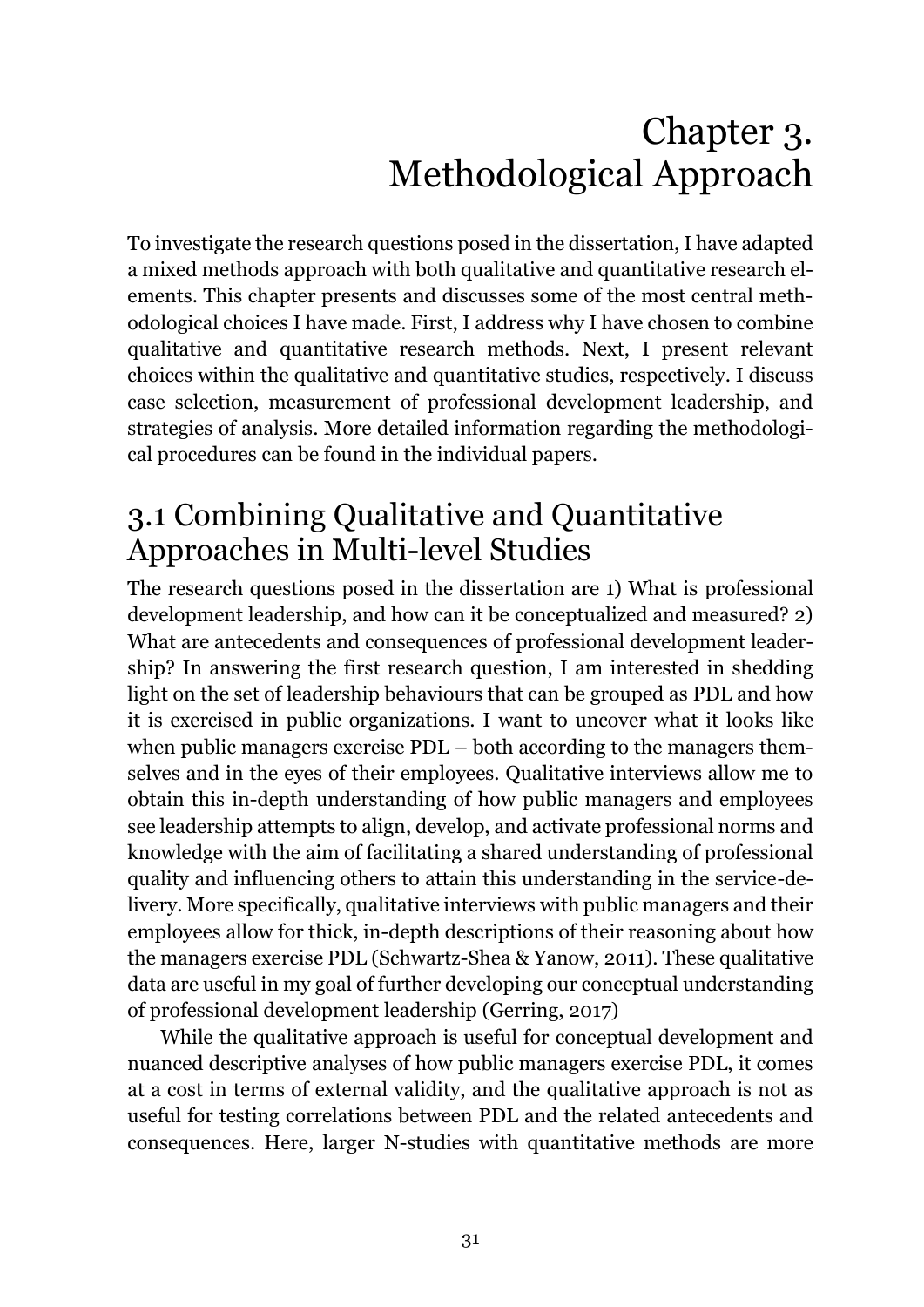useful, as they allow for identification of more general tendencies and statistical associations (Hansen & Lolle, 2020), albeit at the expense of in-depth, flexible descriptions. Thus, to answer the questions most nuancedly with the advantages that qualitative and quantitative methods can each bring, I combine them to ensure both in-depth understanding of how public managers and their employees see PDL to be exercised and the systematic identification of relevant antecedents and consequences related to PDL. Table 3.1 provides a brief overview of the designs adopted in each of the papers comprising the dissertation.

As shown in Table 3.1, a consistent characteristic of the studies that I have conducted for this dissertation is that they are multi-level studies, regardless of whether they are qualitative or quantitative in their research design. This implies that I include both the managers' own and their employees' perceptions of PDL. I have made this choice to account for the fact that managers' own understandings of their leadership practices tend to be different from how their employees perceive their leadership practices (Jacobsen & Andersen, 2015; Wright & Nishii, 2007). How managers perceive and report their own leadership behaviours, for example, may be influenced by leniency and social desirability biases, implying that they focus on positive rather than negative aspects of their own behaviours and are influenced by an awareness of the culturally desirable behaviours (Schriesheim et al., 1979; Crowne & Marlowe, 1964). Likewise, employees' general understanding of the world and their implicit preferences for certain leader traits may influence their perceptions of their managers' leadership behaviours (Lord et al., 1984). Relying exclusively on manager- or employee perceptions will therefore probably lead to biased descriptions. In the following subsections, I elaborate on central choices in the dissertation's qualitative and quantitative studies, respectively, including how I used the multi-level setup to address related challenges.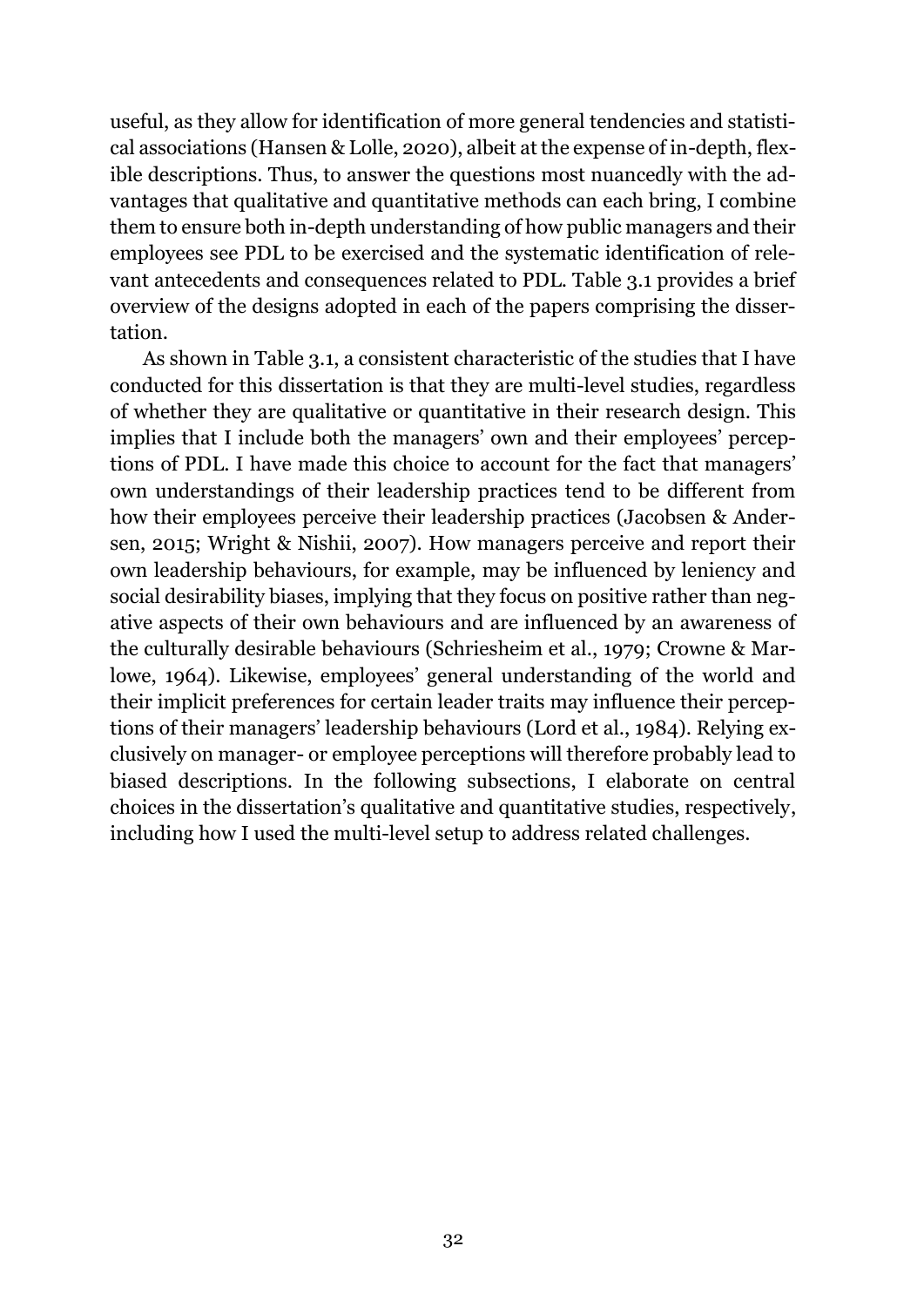| Paper                  | Design                            | Data                                                                                                                      | Main variables                                                               |
|------------------------|-----------------------------------|---------------------------------------------------------------------------------------------------------------------------|------------------------------------------------------------------------------|
| A: Concept             | Qualitative<br>multi-level study  | 34 interviews w. public<br>managers and employees                                                                         | PDL (Conceptually)                                                           |
| <b>B</b> : Measurement | Quantitative<br>multi-level study | Hierarchical surveys with<br>managers and employees from<br>health and employment. $N =$<br>approx. $4000 + 6$ interviews | PDL (Operationally)                                                          |
| C: Antecedents         | Quantitative<br>multi-level study | Hierarchical surveys with head<br>nurses and nurses.<br>$N =$ approx. 900                                                 | <b>PDL</b><br>Span of control<br>Leadership identity<br>Professional quality |
| D: Perceptions         | Quantitative<br>multi-level study | Hierarchical surveys with head<br>nurses and nurses.<br>$N =$ approx. 900                                                 | PDL<br>Perceptions of<br>documentation<br>requirements                       |
| E: Turbulence          | Qualitative<br>multi-level study  | 34 interviews w. public<br>managers and employees                                                                         | PDL (Descriptively in<br>turbulent times)                                    |

Table 3.1. Overview of the Paper's Data and Design

## <span id="page-32-0"></span>3.2 Qualitative Approaches in the Dissertation

I conducted 34 interviews with public managers and employees to support the development of the conceptualization of PDL and to provide empirical illustrations of PDL. The interviews constitute the data foundation for the two qualitative papers in the dissertation, namely the concept paper (Paper A) and the turbulence paper (Paper E). In the following, I outline selected choices in terms of case selection, the measurement of PDL in the interviews, and analytical strategies.

### <span id="page-32-1"></span>3.2.1. Data and Case Selection

I collected the 34 interviews (three of which were pilot interviews)<sup>1</sup> with managers and employees in health and care organizations in a medium-sized Danish municipality and the region in which the municipality is located. The specific organizations were nursing homes, rehabilitation centres, nursing centres for elderly and vulnerably citizens, a hospice, a health visitor centre, and a hospital ward. Table 3.2 provides an overview of the distribution of interviewees across the organizations.

 $\overline{a}$ <sup>1</sup> I conducted interviews with additional six public professionals and managers for the scale development work in the measurement paper. Please see paper B for more information on this.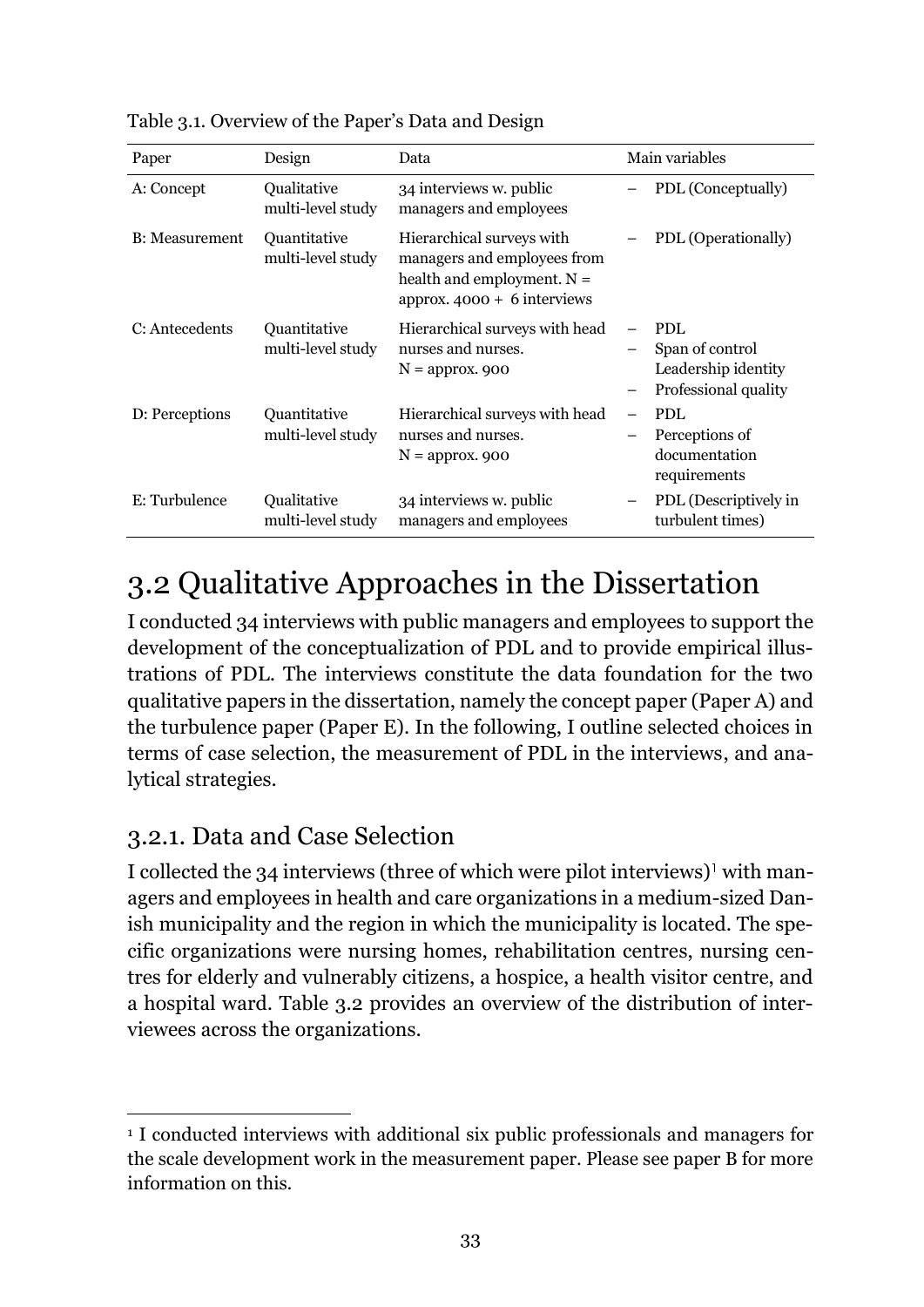| Type of organizations                                         | Interviewed managers                                    | Interviewed employees               |
|---------------------------------------------------------------|---------------------------------------------------------|-------------------------------------|
| Hospital ward                                                 | 1 chief physician                                       | 1 physician                         |
| Health visitor centre working with<br>families with new-borns | 1 health visitor manager                                | 1 health visitor,<br>2 coordinators |
| Hospice                                                       | 1 nursing manager                                       | 1 nurse                             |
| Nursing centres                                               | 2 nursing managers                                      | 1 nurse<br>1 occupational therapist |
| Rehabilitation centres                                        | 5 rehabilitation managers<br>(from four units in total) | 4 physiotherapists                  |
| Nursing homes                                                 | 4 nursing home managers                                 | 4 health assistants<br>2 nurses     |

Table 3.2. Overview of Interviewees

Note. Pilot interviews: 1 health assistant, 1 nursing manager, and 1 nursing home manager.

I chose to conduct the interviews in these organizations for a combination of reasons. First, public health and care organizations are accountable to complex organizational goals and primarily employed by professional employees, for which reason they constitute examples of the types of organizations in which I expect PDL to play a relevant role. Second, with this specific combination of organizations and professional groups, I could balance two related criteria; on the one hand, I obtained variation in organizations and professional groups to ensure that the study of PDL would not be too field- or occupation-specific. This was important given the goal of developing the understanding of PDL as a generic type of leadership that is relevant when leading professional employees in general, and not demarcated by or limited to a specific profession. On the other hand, I needed a certain level of saturation of the material within each of the professional groups. This became relevant in terms of shedding light on the professional norms shared among the employees from the respective professions.

#### <span id="page-33-0"></span>3.2.2. Measuring Professional Development Leadership in Interviews

I made several choices to achieve a nuanced understanding of how managers exercise PDL in the investigated organizations, both in their own eyes and those of their employees. While interviews do not give direct access to observing how managers attempt to develop and activate professional norms and knowledge in their leadership conduct, they do give access to the interviewees' views and how they understand leadership practices. The qualitative multilevel setup implied that I interviewed managers and employees from the same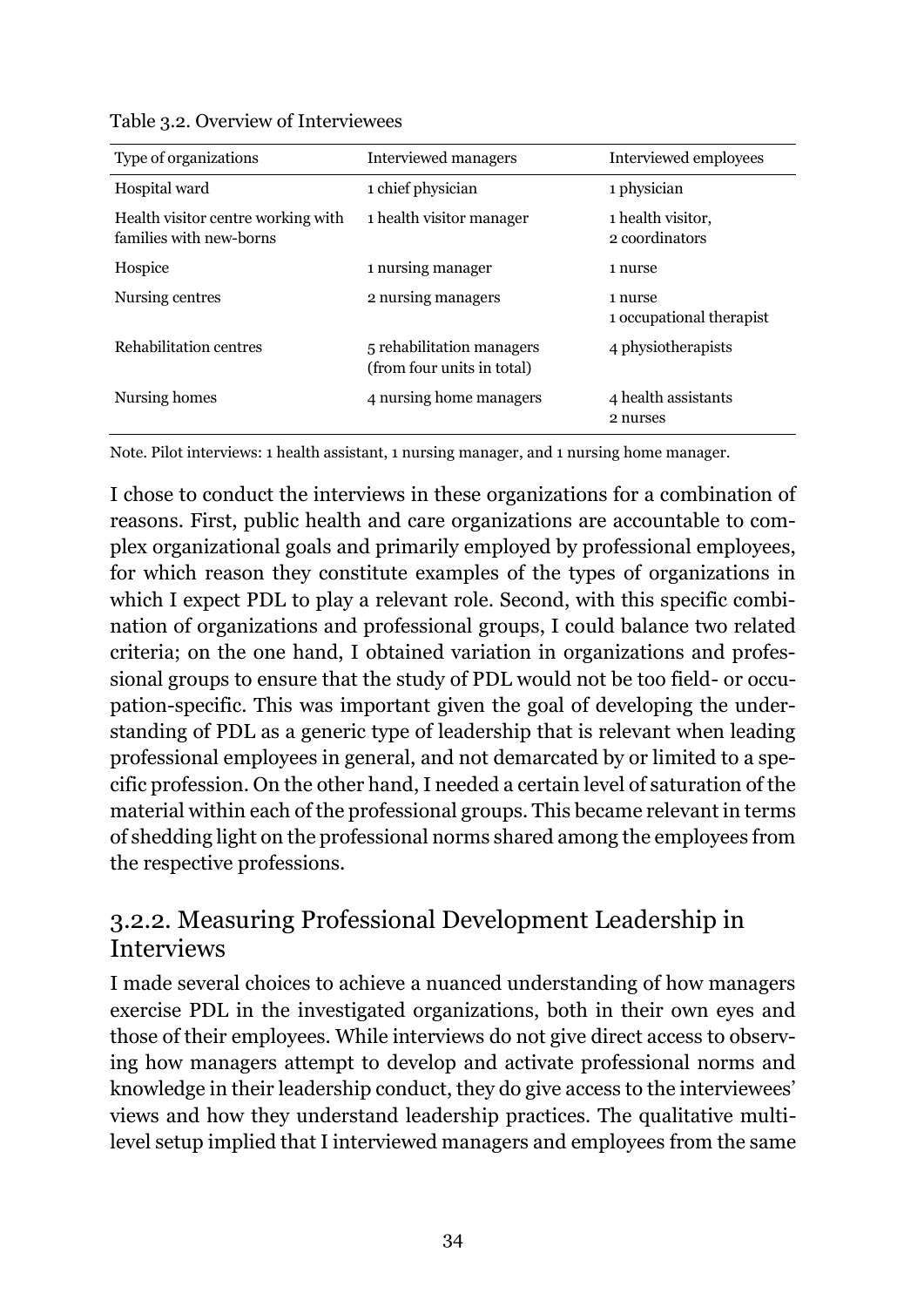organizational units in dyads (Headley & Clark, 2020). Thus, for each manager describing how they exercise PDL, I also interviewed at least one employee from the same organizational unit about the managers' leadership practices. This enabled me to triangulate the managers' accounts of their own leadership behaviours with an employee perspective on the same type of leadership practices (Miles, Huberman, & Saldaña, 2014: 299). Likewise, this setup allowed for more nuanced insight into how PDL is exercised in the investigated organizations in the eyes of both the 'senders' and 'recipients' of the leadership behaviours (Andersen et al., 2018).

The interviews were semi-structured around elements that I had pre-theorized as being central to the conceptualization of PDL (Brinkmann, 2021: 286). Accordingly, the interview guide was structured around themes of professional quality, professional norms, professional knowledge, and leadership behaviours addressing these themes.<sup>2</sup> Still, the semi-structured approach also allowed for leeway for following up on perspectives that the interviewees brought to the table that I had not theorized beforehand (ibid.).

I designed the interview guide and approached the interviews with different techniques to ground the interviewees' accounts in practical examples. While most of the questions in the interview guide are very open (see Table 3.3 for examples), I followed up with exemplifying questions, inviting the interviewees to provide specific illustrations of how they or their manager have behaved or reacted in certain situations (Møller & Harrits, 2021: 117). Another specific technique I used to support the interviewees' articulation of their practice was inspired by the 'interview to the double' technique (Nicolini, 2009). I asked the interviewees to imagine that they had a double who would have to replace them at their job the next day. Then I asked them to provide instructions ensuring that the same level of professional quality would be maintained. This technique especially supported the insights into professional norms among the employees and indirectly made the interviewees share their perspectives on relevant (leadership) practices for upholding professional quality.

 $\overline{a}$ 

<sup>2</sup> Full interview guides are attached as appendixes to the concept paper (Paper A) and the turbulence paper (Paper E).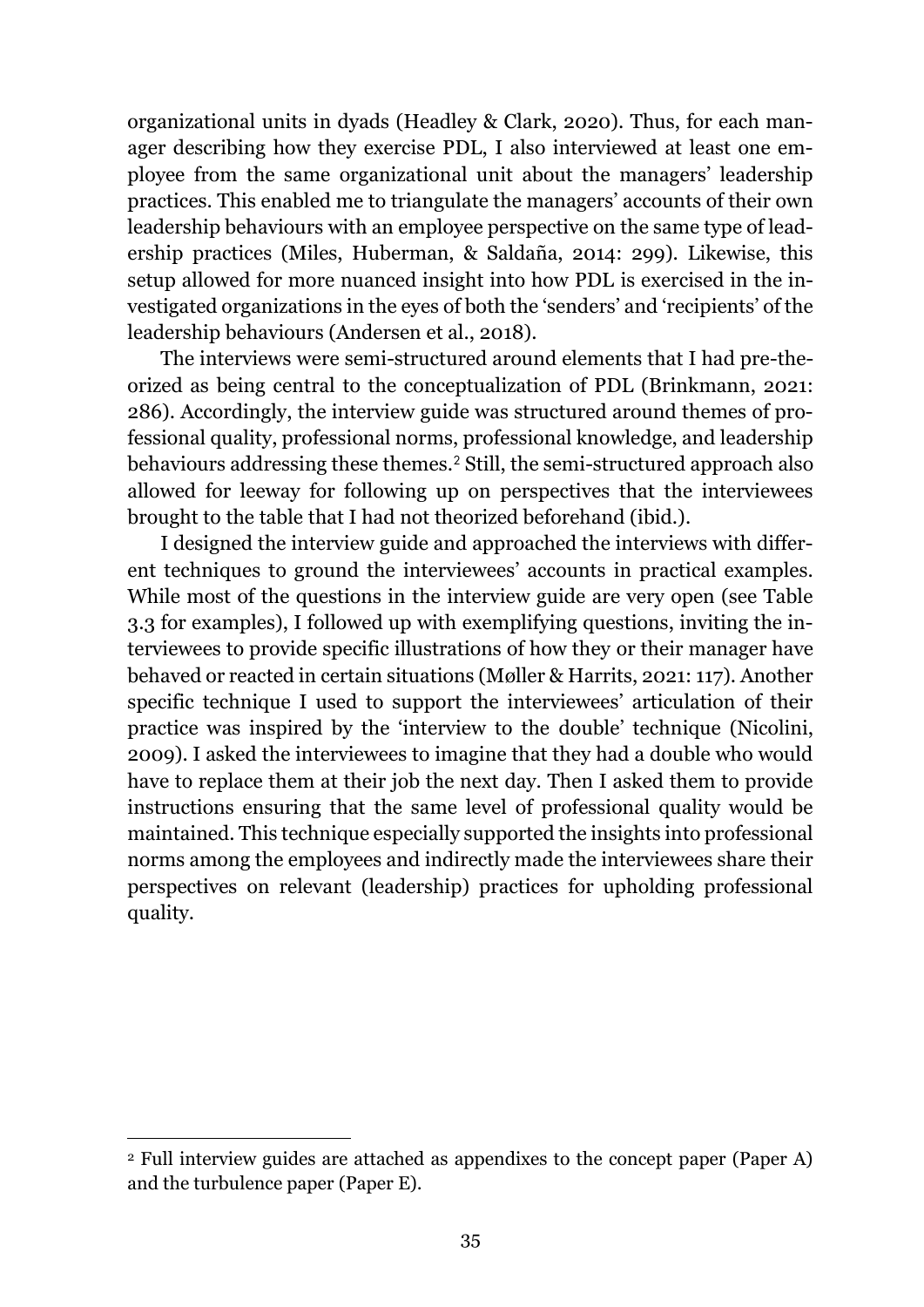#### Table 3.3. Extract of Interview Guide for Manager Interviews

**E1**: 'If we were to imagine that it's Monday afternoon and you're about to have a meeting with a new leader who is going to lead an entity identical to yours, what kind of recommendations would you give them to succeed in terms of facilitating professional quality?'

**E2**: 'What do you do in terms of facilitating a shared understanding of professional quality in the unit? How do you make sure you realize this understanding of quality in practice?'

**E3**: 'What do you do to ensure that the employees' professional resources – their professional norms and knowledge – aren't just "tools in their backpack" but that they are actually activated and applied in practice?'

**E4**: 'During COVID, you (like many others) have faced new challenges. What have you done to maintain professional quality in this period?'

The selected questions from the interview guide reported in Table 3.3. illustrate the variation in the openness of the questions. Whereas the interview-tothe-double question and E2 are examples of relatively open questions that do not specifically ask about pre-theorized elements of PDL, E3 is an example of a question asking directly about managers' attempts to *activate* professional norms and knowledge. This combination of interview questions illustrates my combination of deductive and inductive approaches, as I return to below.

I used the final question in Table 3.3 as a 'bridge question'; an in-between question related to PDL and questions asked towards the end of the interview for another study on leadership behaviours oriented towards ensuring organizational resilience (Lund et al., 2021). Material from the bridge question and other material in the interview data that shed light on the role of PDL during the Covid-19 pandemic is used in the turbulence paper (Paper E), as described below. In contrast, the empirical illustrations in the concept paper focus on examples of PDL that the interviewees describe as 'everyday leadership' that take place in situations that are characterized by absence of high intensity turbulence. The following section elaborates the strategy of analysis for the interview-based studies.

#### <span id="page-35-0"></span>3.2.3. Analytical Strategy

As outlined above, the interview questions consisted of questions addressing pre-theorized elements of PDL as well as more open questions leaving room for interviewees' interpretations. Similarly, for the qualitative data analysis, I have approached the interview material with a combination of inductive and deductive strategies of analysis in an iterative and dialectic process (Miles, Huberman, & Saldaña, 2014: 238).

I coded the transcribed interviews in multiple cycles in collaboration with the co-author of the turbulence paper. We prioritized to collaborate on the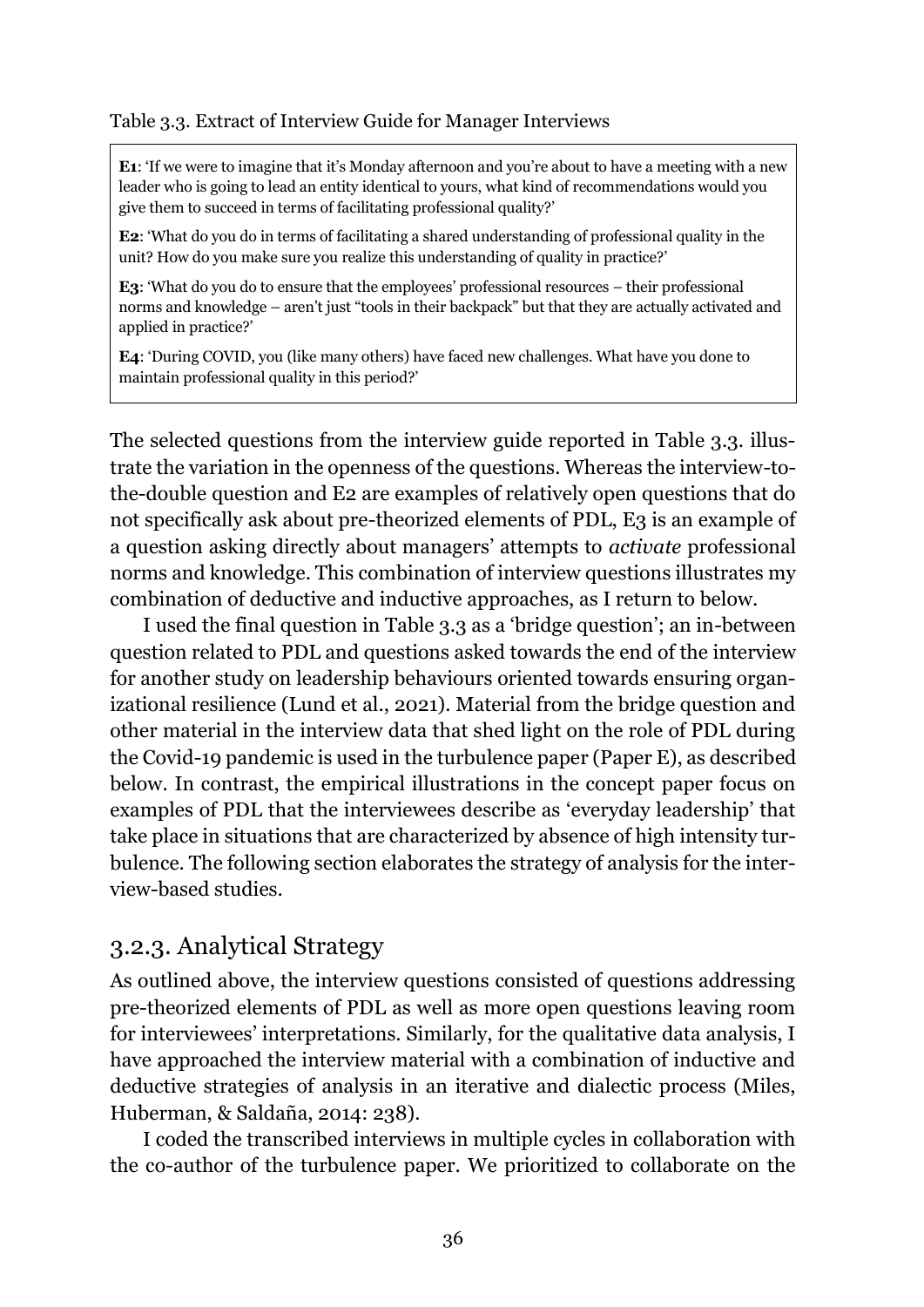coding process to increase the reliability of the coding (Campbell et al., 2013). For the concept paper (Paper A), I initially coded four interviews openly. In this process, I coded the interview material very closely to the text and attempted to 'let the data speak' without being strongly bound to initial theoretical ideas. Next, I constructed a preliminary coding scheme in collaboration with the turbulence co-author. We based the preliminary coding scheme on a combination of codes from the first cycle, my initial theoretical ideas about central elements of PDL, and shared analytical reflections across theory and data. We coded another three interviews with the preliminary coding scheme and condensed it further before we coded all of the interviews with the final coding scheme. We defined the codes carefully and we calibrated and compared our coding work continuously with the aim of ensuring reliability and consistency in the coding. I generated queries in Nvivo and condensed them systematically to the selected sections of text that I used as displays in the concept paper analysis.

For the Turbulence paper (Paper E), we re-coded the interview material. In line with our theoretical understanding of turbulence, we coded the interviews systematically for parts of the text describing interviewees' experiences of *shifting parameters*, *interdependence*, and *temporal complexity*. For the analysis of the turbulence paper, we selected central narratives (Maynard-Moody & Musheno, 2014) that covered sections of text that we had coded as describing elements of both PDL and the turbulence dimensions. Table 3.4 illustrates selected codes from the final coding schemes.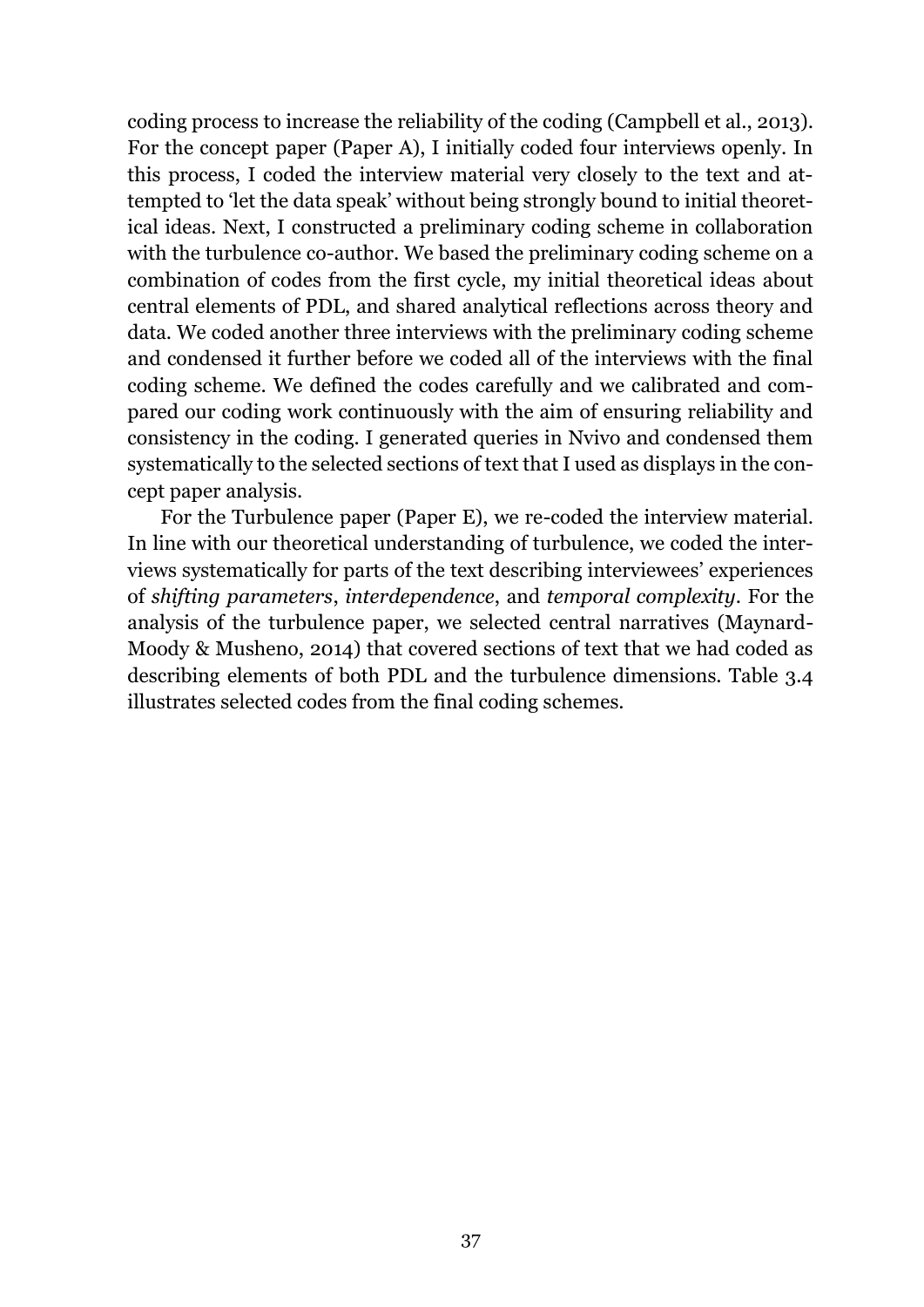| Main codes | Child codes                                | Description                                                                                                                                                                                          |
|------------|--------------------------------------------|------------------------------------------------------------------------------------------------------------------------------------------------------------------------------------------------------|
| <b>PDL</b> |                                            | Attempts to create a shared understanding of professional quality<br>and realize it in practice                                                                                                      |
|            | Aligning goals and<br>prof. norms          | Attempts to develop or translate professional norms and/or org.<br>goals.                                                                                                                            |
|            | Developing prof.<br>knowledge              | Attempts to make others have more and/or stronger specialized<br>theoretical and/or experience-based conceptual frameworks and<br>connections (cause/effect) between these                           |
|            | Activating prof.<br>knowledge and<br>norms | Attempts to make others apply their specialized theoretical<br>knowledge and/or experience-based concepts and connections<br>(cause/effect) between the concepts and/or follow professional<br>norms |
| Turbulence |                                            | Descriptions of inconsistency, unpredictability, and uncertainty<br>during the pandemic                                                                                                              |
|            | Shifting<br>parameters                     | Descriptions of changes in parameters and programme theory<br>due to the pandemic                                                                                                                    |
|            | Inter-dependence                           | Descriptions of (sub-)organizations becoming critically<br>dependent on each other during the pandemic                                                                                               |
|            | Temporal<br>complexity                     | Descriptions of unpredictable changes in the pace                                                                                                                                                    |

Table 3.4. Extract of Coding Schemes from the Concept and Turbulence Papers

# 3.3 Quantitative Approaches in the Dissertation

I have collected survey data on PDL in two hierarchical surveys with managers and employees in the healthcare sector and employment, respectively. These surveys constitute the primary data foundation in the work to validate a PDL scale (Paper B) and the two quantitative multi-level studies in the dissertation, in which I investigate antecedents and consequences related to PDL (Papers C and D). In the following, I outline selected choices made in terms of case selection, scale development and validation, and the analytical strategy in the survey-based studies.

### 3.3.1. Data and Case Selection

To validate a PDL measurement scale and to apply it in studies of antecedents and consequences of PDL, I had a number of criteria for case selection. First, I needed organizations that are accountable to political goals while also employing professional employees. The reason is that it is in organizations like these where I expect PDL to be relevant due to the existence of potential conflicts between organizational goals and professional norms, the managers can attempt to coordinate, and the employees possess professional knowledge and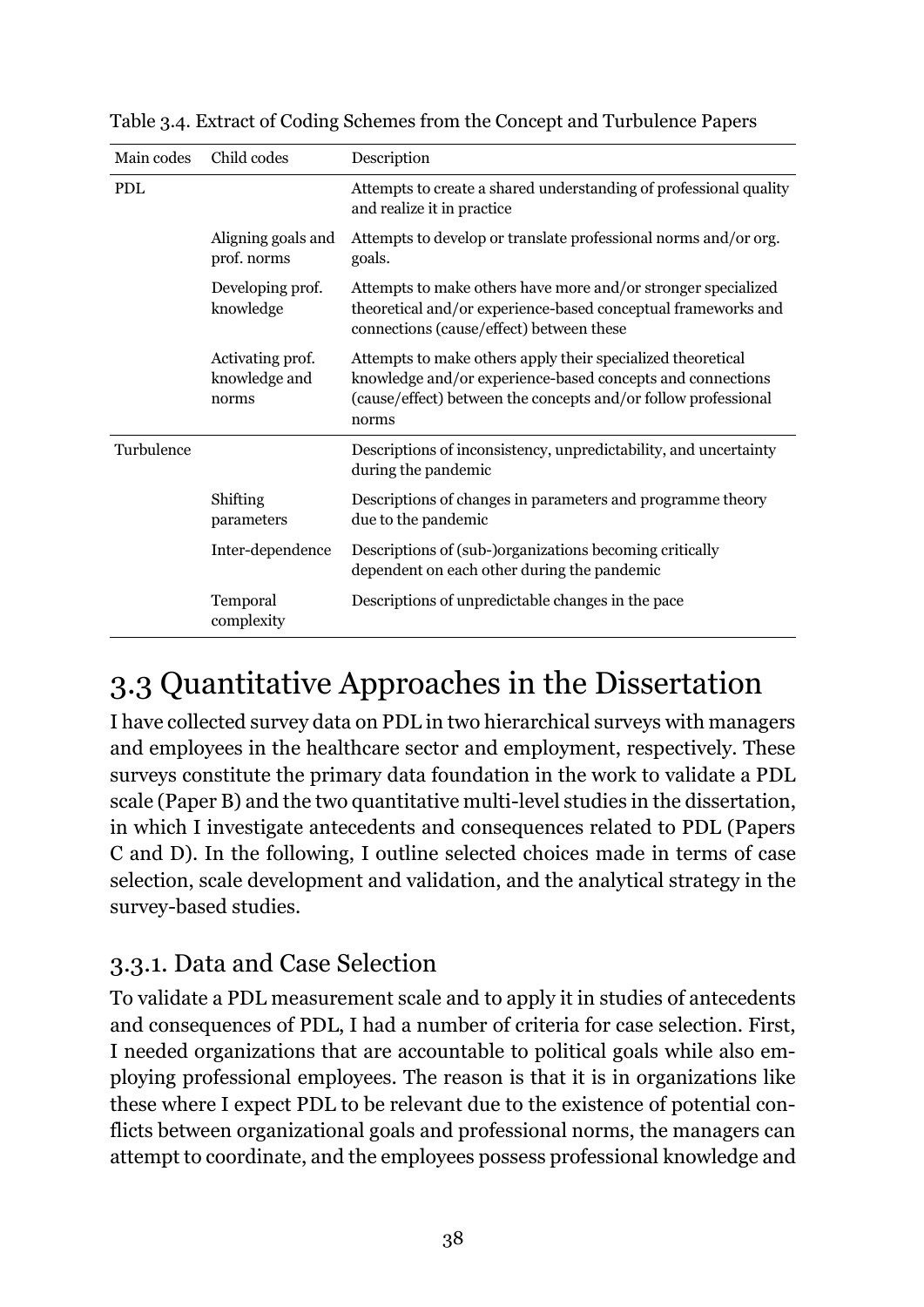professional norms that the manager may put effort into developing and activating. Second, as my goal was to validate a generic scale that is applicable across different public organizations with different professional groups, I needed variation in organizational setting and professional groups. Finally and relatedly, I was interested in validating a scale that was relevant in monoas well as cross-professional contexts.

Combining data from hospital wards and job centres made it possible to meet these criteria. While hospitals are primarily responsible for public service production (provision of treatment), job centres are more about regulating public services (e.g., assessing entitlements) (Kjeldsen, 2014). We know from existing research that motivation and leadership-related concepts may work differently in service-producing and service-regulating organizations (e.g., Van Loon, 2015) and that these organizations are therefore relevant to ensure that the scale was applicable across contexts (Williams et al., 2009).

The survey studies carried out in job centres and hospitals included both managers and employees. The individual papers in the dissertation, which apply the survey data, report more detailed information on the survey data, including data collection and sample sizes for the analysis in each paper.

#### 3.3.2. Scale Development and Validation

The dissertation develops and validates two scales to measure PDL. *The dimensional PDL scale* is a 9-item, second-order scale measuring the three dimensions of professional development leadership separately: *aligning, developing,* and *activating*. *The global PDL scale* is a global scale consisting of four items from the dimensional scale. This section primarily presents selected results of the dimensional PDL scale. For more nuanced insights into the processes of developing an initial list of items, condensing the list of items based on insights from qualitative and quantitative pilot studies, and modifying the scales on the calibration sample, I refer to Paper B. Table 3.5 provides an overview of the items in *the dimensional PDL scale*. The four items with a star are those included in the *global PDL scale*.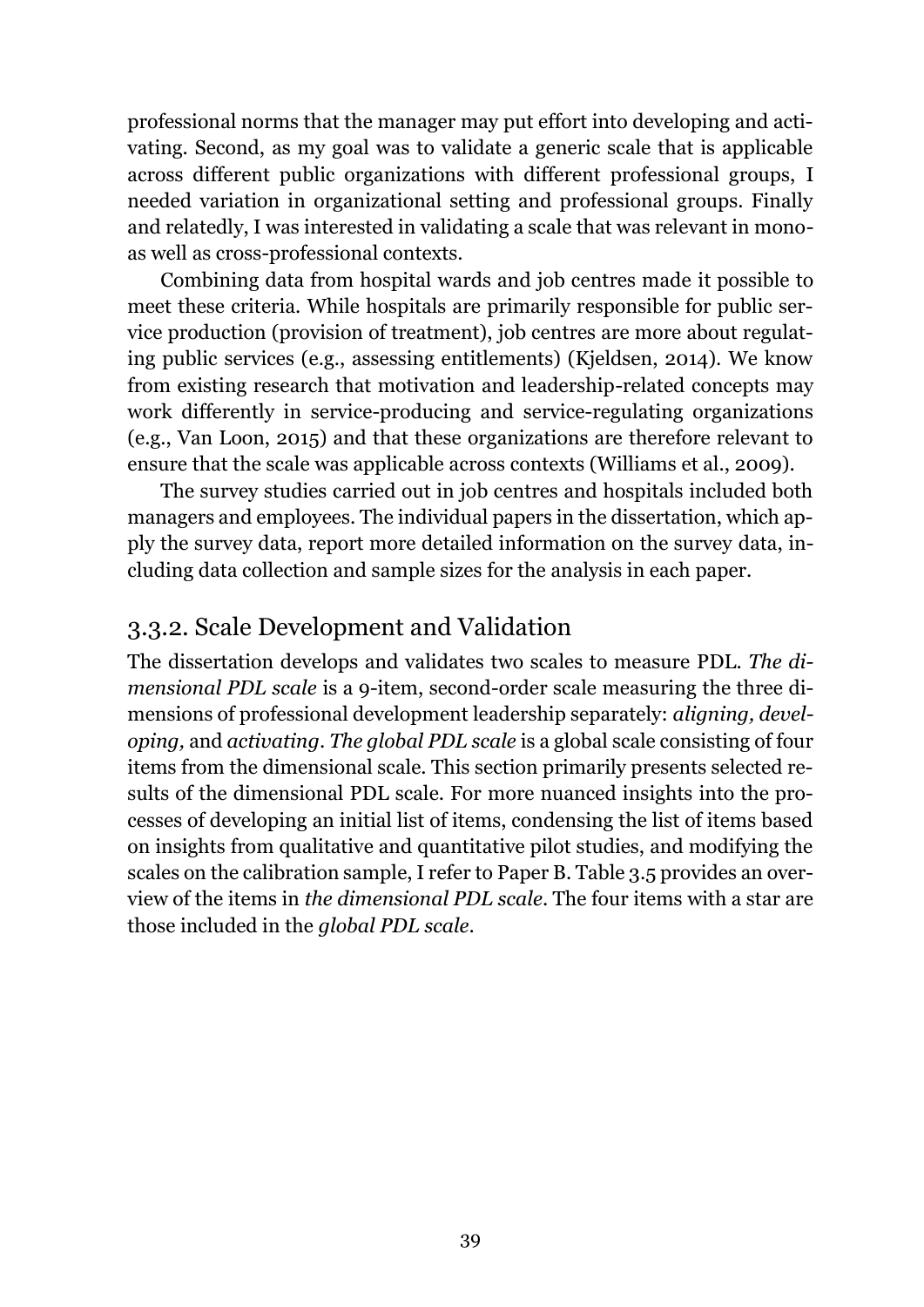|          | Manager version: As a leader, I  (Employee version: My leader )                           |  |  |  |  |
|----------|-------------------------------------------------------------------------------------------|--|--|--|--|
|          | 1. Actively work(s) to ensure a shared understanding of professional quality in my unit.* |  |  |  |  |
| Align    | 2. Strive(s) to align professional norms and organizational goals.                        |  |  |  |  |
|          | 4. Seek(s) to translate organizational goals to make them professionally meaningful.      |  |  |  |  |
| Develop  | 5. Actively contribute(s) to the employees being professionally up to date.               |  |  |  |  |
|          | 6. Work(s) to ensure the employees' professional development.*                            |  |  |  |  |
|          | 7. Prioritize(s) resources for the employees to acquire new professional knowledge.       |  |  |  |  |
|          | 9. Take(s) part in ensuring the professional quality of the work. $*$                     |  |  |  |  |
| Activate | 10. Actively support(s) that the employees mobilize professional knowledge in the work.*  |  |  |  |  |
|          | 12. Work(s) to ensure the professional reflection in the work.                            |  |  |  |  |

#### Table 3.5: Professional Development Leadership Questionnaire Items

Note: \* indicates that the item is included in the global PDL scale. See Paper B. Likert-type format: 1 = *strongly disagree*, 2 = *somewhat disagree*, 3 = *neither agree nor disagree*, 4 = *somewhat agree*, 5 = *strongly agree*.

Table 3.6 presents descriptive statistics of the two PDL scales in the four validation samples with managers and employees from service regulation and service production. The table reports the same statistics for validated scales of transformational and transactional leadership (Jensen et al. 2019) in the same samples. Comparing the dimensional and global PDL scales, their descriptive statistics are relatively similar when examining the regulations/production managers and regulation/production employees, respectively. Service production managers, for example, have a mean of 0.88 (std. dev. 13) on the dimensional PDL scale and a mean of 0.90 (std. dev. 0.14) on the global PDL scale.

Managers on average tend to report much higher levels of PDL (> 0.80) compared to their employees (< 0.70) and have lower standard deviations, whether looking at the dimensional or global PDL scale. On average, the managers also report higher levels of transformational and transactional leadership than do their employees, and it is well-described in the literature how managers may be influenced by leniency and social desirability biases in their self-reporting of leadership behaviours (Jacobsen & Andersen, 2015; Nishii, Lepak, & Schneider, 2008; Wright & Nishii, 2007).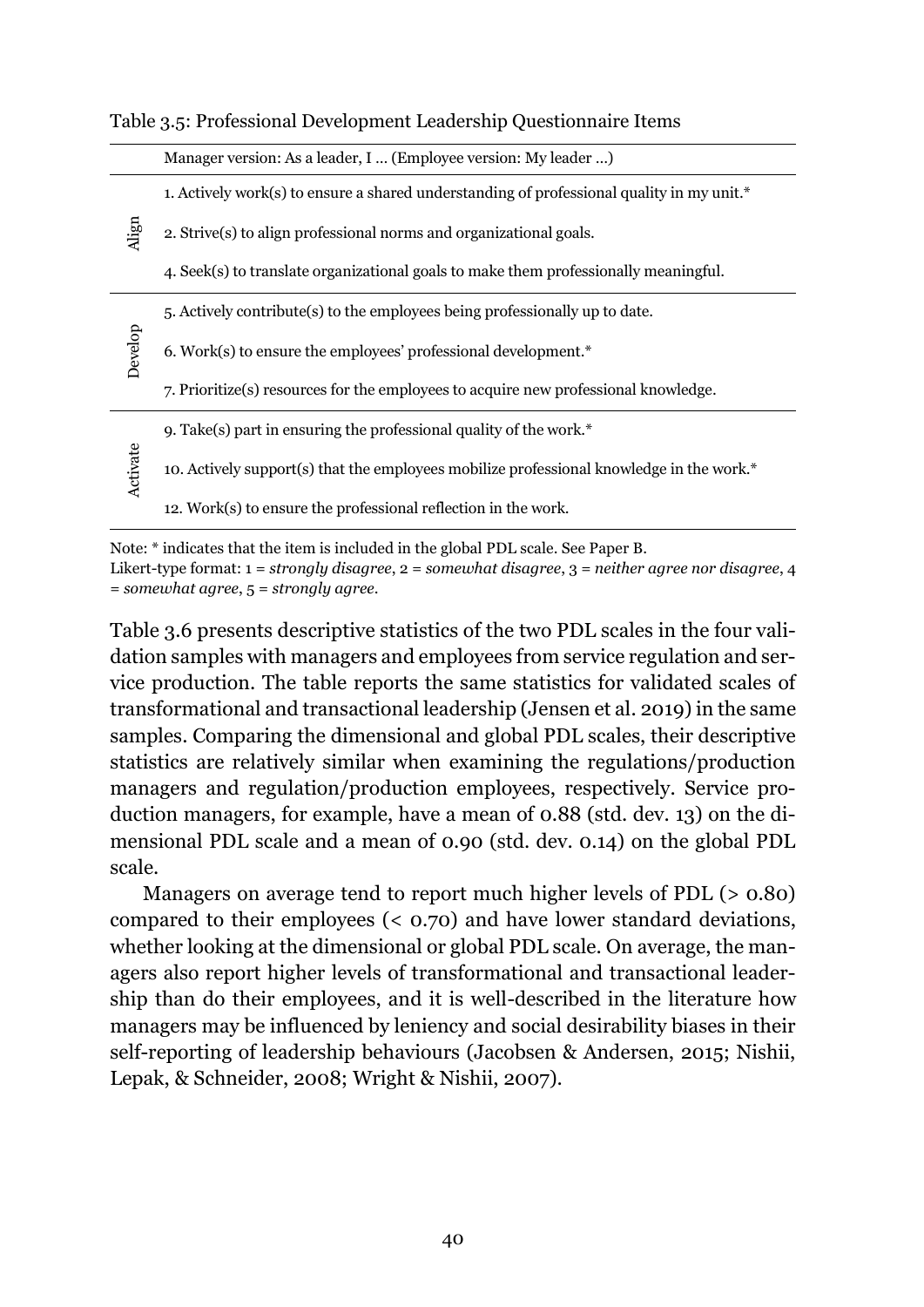| Managers              |                    |      |         |              | <b>Employees</b> |                    |      |         |              |              |
|-----------------------|--------------------|------|---------|--------------|------------------|--------------------|------|---------|--------------|--------------|
|                       |                    | Mean | Std.dv. | Min          | Max              |                    | Mean | Std.dv. | Min          | Max          |
|                       | Dimensional<br>PDL | 0.82 | 0.11    | 0.42         | $\mathbf{1}$     | Dimensional<br>PDL | 0.65 | 0.23    | $\mathbf 0$  | $\mathbf{1}$ |
|                       | Global PDL         | 0.85 | 0.11    | 0.38         | $\mathbf{1}$     | Global PDL         | 0.67 | 0.24    | $\mathbf{O}$ | $\mathbf{1}$ |
| Service<br>Regulation | <b>TFL</b>         | 0.80 | 0.14    | 0.06         | $\mathbf{1}$     | <b>TFL</b>         | 0.66 | 0.25    | $\mathbf{O}$ | $\mathbf{1}$ |
|                       | <b>TSL</b>         | 0.83 | 0.15    | 0.17         | $\mathbf{1}$     | <b>TSL</b>         | 0.67 | 0.29    | $\mathbf{O}$ | $\mathbf{1}$ |
|                       |                    | Mean | Std.dv. | Min          | Max              |                    | Mean | Std.dv. | Min          | Max          |
| Service<br>Production | Dimensional<br>PDL | 0.88 | 0.13    | $\mathbf 0$  | $\mathbf{1}$     | Dimensional<br>PDL | 0.64 | 0.24    | $\mathbf 0$  | $\mathbf{1}$ |
|                       | Global PDL         | 0.90 | 0.14    | $\mathbf{O}$ | $\mathbf{1}$     | Global PDL         | 0.66 | 0.24    | $\mathbf{O}$ | $\mathbf{1}$ |
|                       | <b>TFL</b>         | 0.79 | 0.16    | $\Omega$     | $\mathbf{1}$     | <b>TFL</b>         | 0.61 | 0.24    | $\mathbf{O}$ | $\mathbf{1}$ |
|                       | <b>TSL</b>         | 0.83 | 0.16    | $\Omega$     | 1                | <b>TSL</b>         | 0.55 | 0.29    | $\mathbf 0$  | 1            |

Table 3.6 Descriptive Statistics of Leadership Scales

Note. TFL = Transformational Leadership. TSL = Transactional Leadership.

Table 3.7 shows the correlations between the three dimensions in the dimensional PDL scale. The three dimensions are strongly correlated for employeereported leadership in both service regulation and service production (coefficients  $\geq$  73, p < 0.001), which mirrors how the three dimensions reflect the same latent construct. Still, the more moderate correlations among the managers (coefficients  $\geq$  36, p < 0.001) illustrate that the dimensions reflect different behavioural intentions of the ambition of PDL.

Table 3.7 Correlations between PDL Dimensions in Dimensional Scale

| Managers              |          |           |              |              | Employees |           |           |              |
|-----------------------|----------|-----------|--------------|--------------|-----------|-----------|-----------|--------------|
|                       |          | Align     | Develop      | Activate     |           | Align     | Develop   | Activate     |
| Regulation<br>Service | Align    |           |              |              | Align     | 1         |           |              |
|                       | Develop  | $0.40***$ | $\mathbf{1}$ |              | Develop   | $0.73***$ |           |              |
|                       | Activate | $0.48***$ | $0.50***$    | $\mathbf{1}$ | Activate  | $0.81***$ | $0.79***$ | $\mathbf{1}$ |
|                       |          | Align     | Develop      | Activate     |           | Align     | Develop   | Activate     |
| Service<br>Production | Align    | 1         |              |              | Align     | 1         |           |              |
|                       | Develop  | $0.54***$ | $\mathbf{1}$ |              | Develop   | $0.75***$ |           |              |
|                       | Activate | $0.36***$ | $0.77***$    | 1            | Activate  | $0.81***$ | $0.81***$ | 1            |

Note:  $*p < 0.05$ ,  $**p < 0.01$ ,  $***p < 0.001$ .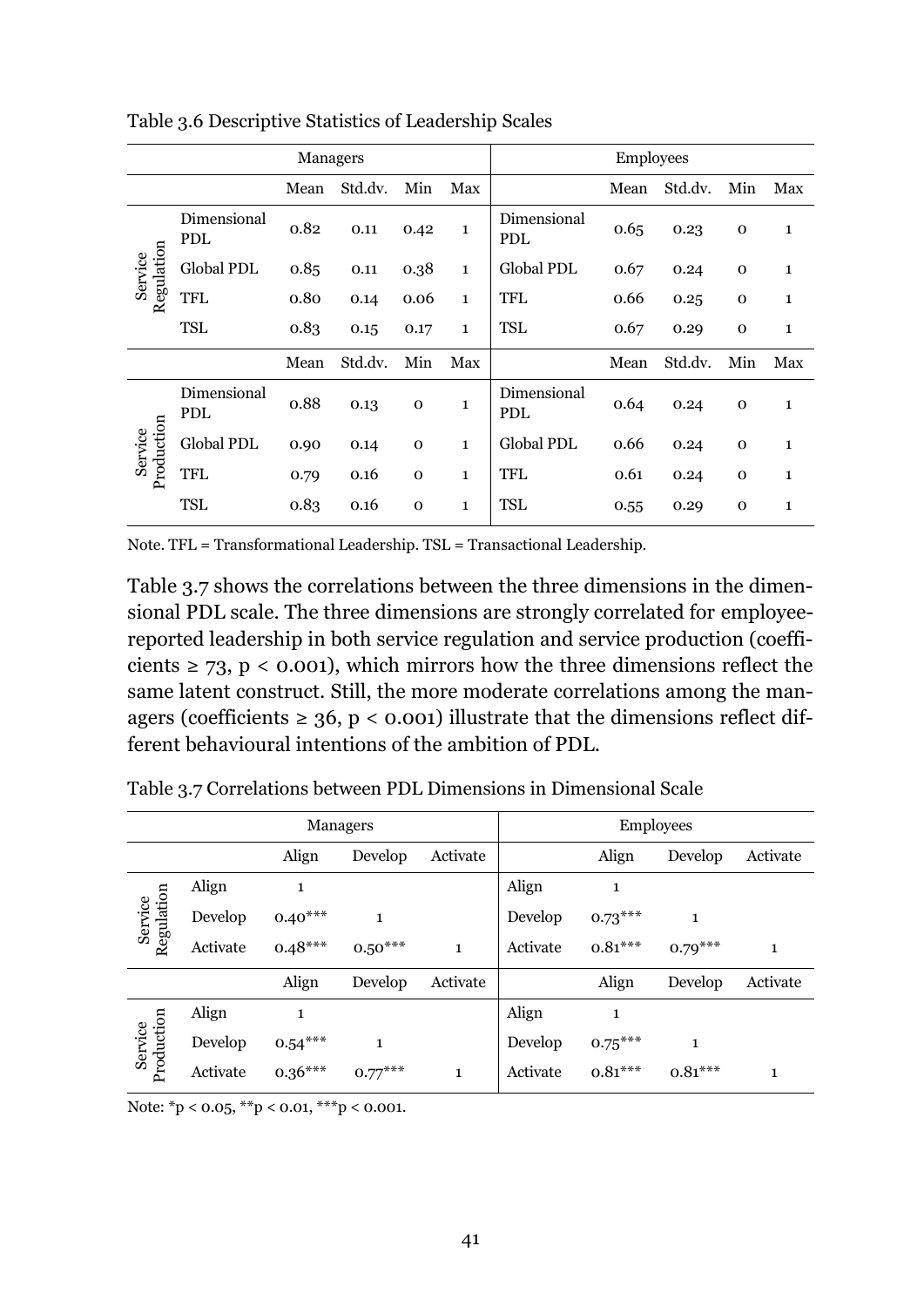#### 3.3.2.1. Convergent Validity and Measurement Invariance

As part of the validation process, I carried out confirmatory factor analysis on the four different subsamples including employees and managers from service regulation and service production, respectively. The results show that the three dimensions converge on the same latent factor, as specified in the theoretical PDL concept. Across the four validation samples, the *dimensional PDL scale* demonstrates high and significant factor loadings ( $> 55$ ,  $p < 0.001$ ), high reliability (Cronbach's alpha  $> 0.80$ ), and adequate to good fit indices (RMSEA < 0.08, CFI > 0.95, TLI > 0.94, SRMR < 0.09) (Paper B).

Formal tests of measurement invariance demonstrate that the properties underlying the measurement model are consistent across service regulation and service production. Specifically, I tested whether the pattern of factors and indicators is the same (configural invariance) and whether the relationship between individual items and factors is equivalent (metric invariance) across service regulation and service production (Jensen et al., 2019: 16–17). In sequential steps, I compared models with different levels of restrictions to assess the changes in fit indices.

Comparing a model with all parameters constrained to be equal with a model where only the factorial structure and pattern of loadings are constrained to be equal across service regulation and production suggested configural invariance given the small changes in fit indices ( $\Delta$ RMSEA = 0.004,  $\Delta$ CFI = 0.075,  $\Delta$ SRMR = 0.008) (Paper B). In addition, comparing the model with constrained factorial structure and pattern of loadings with a model also restricting factor loadings to be equal suggested metric invariance (ΔRMSEA  $= 0.003$ ,  $\Delta \text{CFI} = 0.001$ ,  $\Delta \text{SRMR} = 0.002$ ) (Paper B). Thus, following Chen (2007) and Jensen and colleagues (2019), these results indicate configural and metric invariance across service regulation and service production, given that differences in RMSEA are less than 0.015, less than 0.01 in CFI, and less than 0.03 between the compared models.

#### 3.3.2.2. Discriminant Validity and Criteria-related Validity

PDL correlates with but also discriminates from other types of leadership. Table 3.8 reports correlations between PDL and transformational and transactional leadership. As discussed in Paper B, it is worth noting that the correlation coefficients are higher for employees than for managers. This may suggest that employees do not distinguish between different types of leadership behaviours to the same degree when rating their managers' leadership behaviours.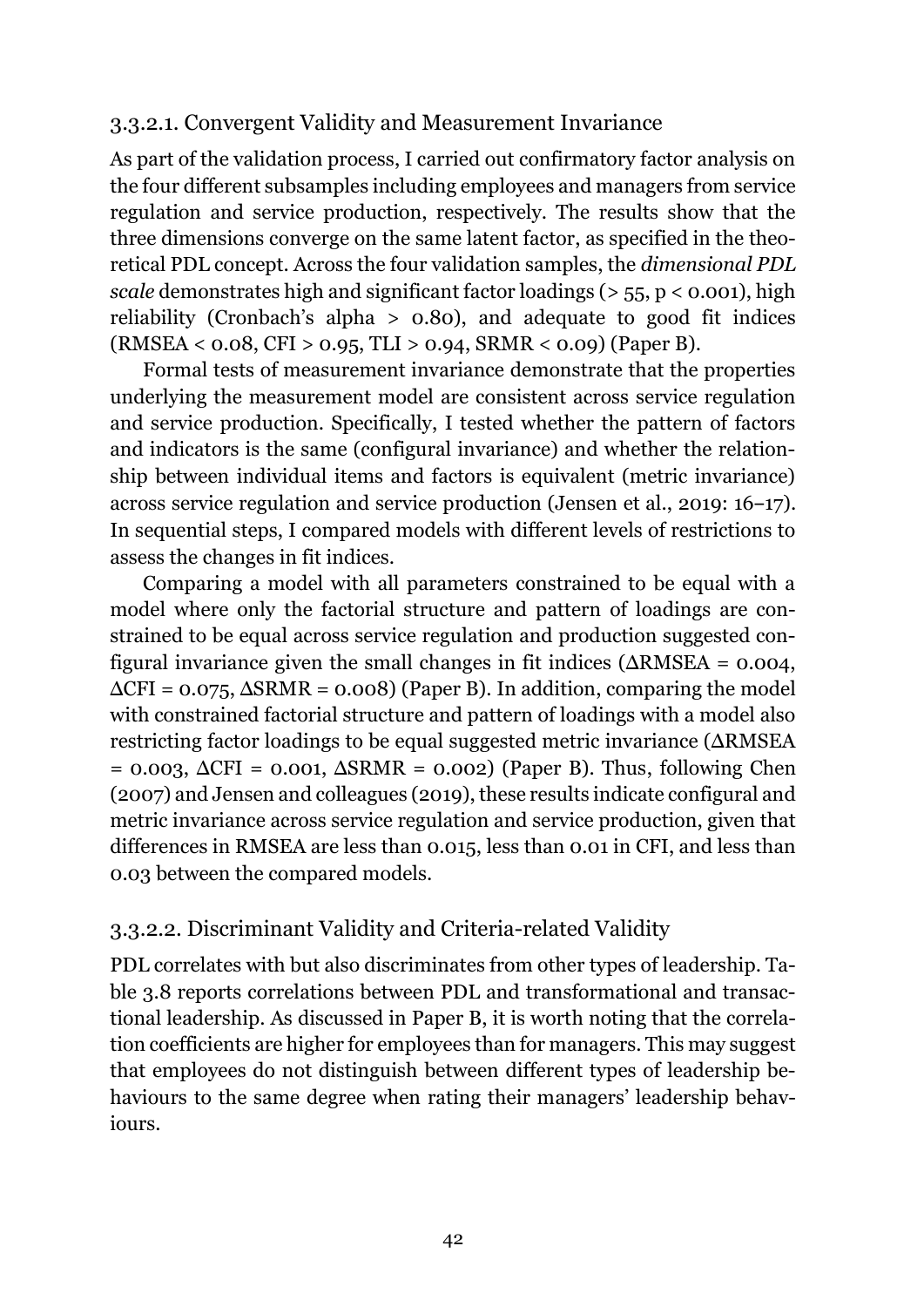|                       |                   | Managers   | <b>Employees</b> |                 |            |            |
|-----------------------|-------------------|------------|------------------|-----------------|------------|------------|
|                       |                   | <b>TFL</b> | TSL              |                 | <b>TFL</b> | <b>TSL</b> |
| Service<br>Regulation | Dimensional PDL   | $0.37***$  | $0.34***$        | Dimensional PDL | $0.70***$  | $0.64***$  |
|                       | Global PDL        | $0.34***$  | $0.32***$        | Global PDL      | $0.68***$  | $0.63***$  |
|                       |                   | TFL        | TSL              |                 | <b>TFL</b> | <b>TSL</b> |
| Service<br>Production | Dimensional PDL   | $0.21***$  | $0.19***$        | Dimensional PDL | $0.66***$  | $0.62***$  |
|                       | <b>Global PDL</b> | $0.19***$  | $0.16*$          | Global PDL      | $0.65***$  | $0.61***$  |

Table 3.8 Correlations between PDL and Other Leadership Types

Note: \*p < 0.05, \*\*p < 0.01, \*\*\*p < 0.001. Transformational leadership and transactional leadership are measured with validated scales (Jensen et al. 2019).

Paper B also reports on a formal test of discriminant validity by comparing the average variance extracted by latent variables with squared correlations among the latent variables. It shows how the average variance extracted by professional development leadership is higher than the squared correlations with transformational and transactional leadership, suggesting discriminant validity (Mehmetoglu, 2015; Paper B). This suggests that the PDL scales succeed in capturing unique variation in leadership behaviour, which differs from transformational and transactional leadership.

Finally, Paper B reports tests the PDL scales' criteria-related validity by correlating PDL with four motivation-related criteria with which PDL is expected to correlate. The analyses show that the PDL scales correlate significantly with employee-reported professional quality, intention to quit, intrinsic motivation, and work engagement (Paper B).

#### 3.3.2.3. Discussion of PDL Measurement

The different variants of the PDL scales have different advantages and disadvantages. The dimensional scale provides the most nuanced measure of the theoretical concept and allows for analysis of the individual dimensions. However, this scale also takes up more space in surveys and, depending on the purpose of measuring PDL in a given survey, it may be desirable to include a shorter scale as provided with the global scale.

It is also important to consider whether manager- and/or employee-reported PDL is most suitable for specific research purposes. As discussed, some important considerations concern social desirability bias and common source bias. The measurement paper and the analyses reported above provide additional insights that are worth considering in this regard. Given that managers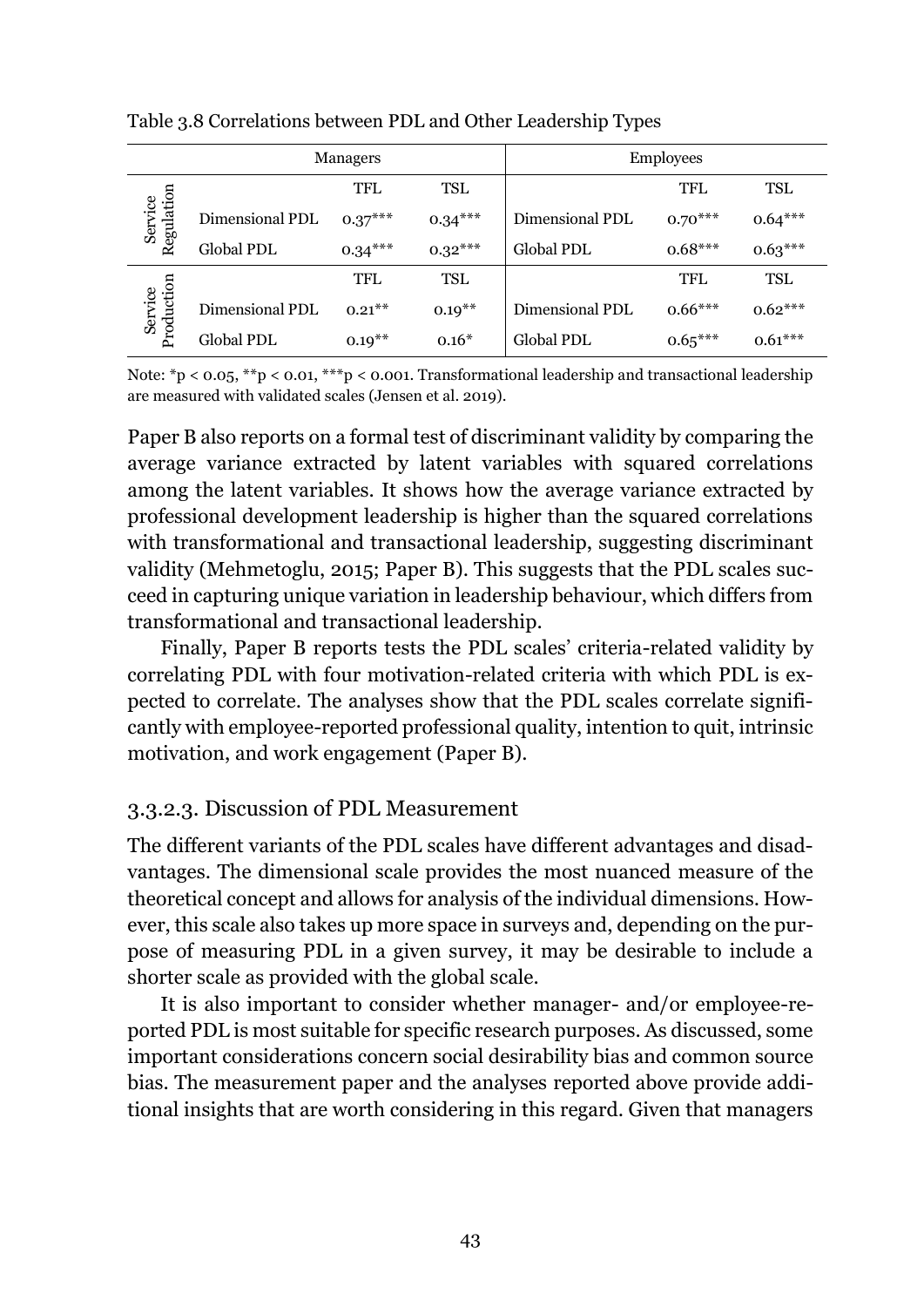seem to distinguish more between different types of leadership, manager reports may for example be more suitable in studies that wish to compare different types of leadership.

The PDL scales supplement the qualitative measurement in the dissertation that contributed to the conceptual development and constituted the basis for making empirical illustrations of *how* PDL unfolds on the frontlines. The PDL scales are better suited for measuring the *level* of PDL that managers themselves and their employees think that managers perform.

### 3.3.3. Analytical Strategy

In the antecedents paper (Paper C), I apply a multi-level random intercept analysis strategy to account for the potential auto-correlation that the nested structure of the data can lead to (Rabe-Hesketh & Skrondal, 2008). In the analysis of the antecedents of PDL, I use employee-reported PDL as the dependent variable (Paper C) for two reasons. Substantially, it is more relevant to identify the antecedents of employee-perceived PDL, as leadership is more likely to influence their behaviour and ultimately organizational performance if the employees perceive it (Jacobsen & Andersen, 2015). In addition, this is a strategy aimed at limiting the influence of common source bias, as some of the investigated antecedents are manager-perceived variables, namely their perceptions of the suitability of their span of control and their relative professional/leadership identity. Tests of interclass correlations indicate that nurses on the same wards resemble each other considerably in terms of perceived levels of PDL (ICC = 24%) (Lund, 2021: 345), and I therefore adopt the multilevel strategy of analysis.

When I investigate perceptions of external interventions as a potential consequence of PDL in the perception paper (Paper D), I use OLS with cluster robust standard errors on the ward level as the primary strategy of analysis. In contrast to the results for PDL, nurses on the same wards do not resemble each other as much in terms of their perceptions of documentation requirements (ICC =  $2\%$ ). As a robustness check, I have also run the perception analyses with multi-level models, but doing so does not substantively change the standard errors for any of the primary variables of interest, whether I use OLS with cluster robust standard errors or multi-level analysis.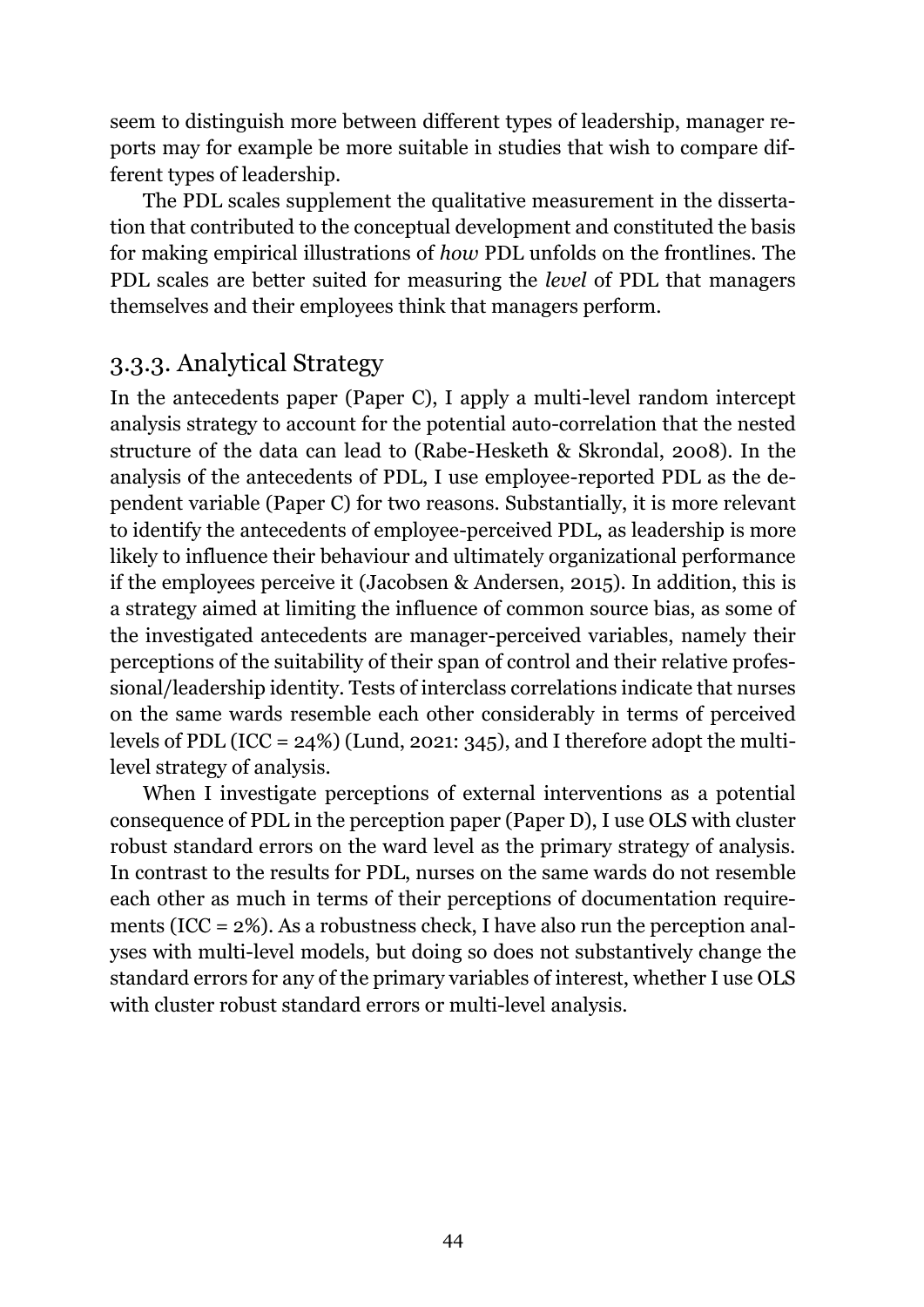# Chapter 4. Empirical Findings

The dissertation's key empirical findings are structured in three main groups. In the following, I first provide a condensed overview of the empirical illustrations of what PDL practices look like on the frontlines of public organizations (Papers A and E). Second, I report the findings on antecedents related to employee-perceived PDL, focusing on span of control and leadership identity (Paper C). Finally, I describe the results for the investigated potential consequences of PDL in terms of professional quality (Paper C) and perceptions of external interventions (Paper D).

# 4.1 Empirical Illustrations of Professional Development Leadership

The interviews with public professionals and their managers illustrate how PDL is a prevalent and highly prioritized type of leadership in the investigated organizations. Public managers prioritize and invest essential effort into aligning, developing, and activating professional norms and knowledge with the aim of facilitating a shared understanding of professional quality within the scope of politically legitimate goals and realizing it in practice. Likewise, professional employees value when their managers engage in PDL. In the following, I provide empirical illustrations drawn from the concept paper (Paper A) of the three core PDL behaviours; namely, managers' attempts to create alignment between organizational goals and professional norms, to develop professional knowledge, and to activate professional norms and knowledge in practice. I will thereafter present empirical illustrations of how the managers used PDL to deal with turbulence resulting from the Covid-19 pandemic (Paper E).

### 4.1.1. Aligning

The most prevalent pattern in managers' attempts to create alignment between organizational goals and professional norms relates to their attempts to bridge organizational goals of rehabilitation and more care-oriented norms among the employees. The rehabilitation goal implies that the health professionals should work towards empowering the citizens and enabling them to be as independent as possible in their everyday activities. The managers and employees describe a conflict between this goal regarding rehabilitation and professional norms among the health assistants, which call them to focus more on providing care and delivering compensating services. These employees find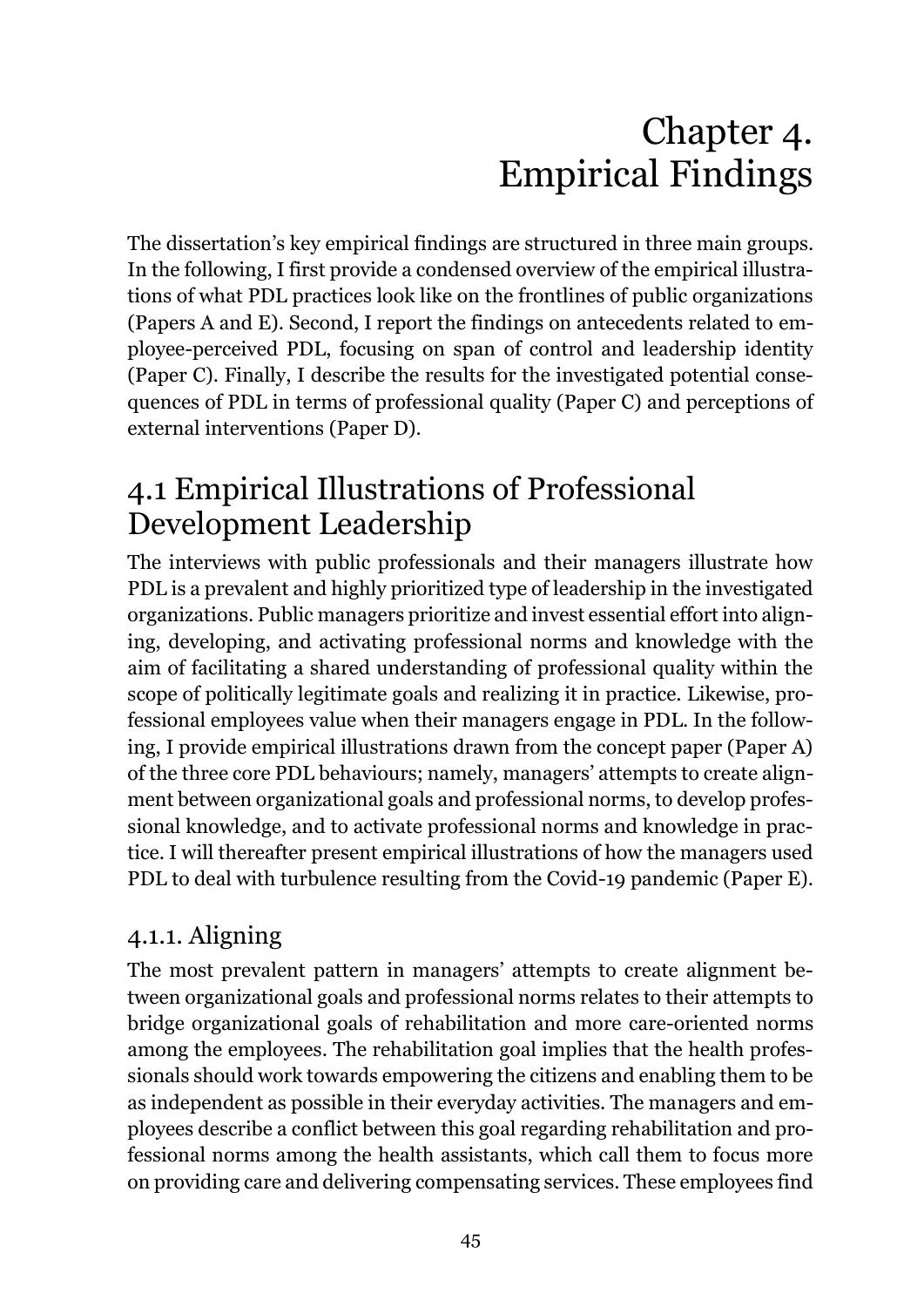it more professionally correct to nurse citizens and resolve challenges for them as opposed to enabling them to take care of themselves more independently. This clash leads the managers to attempt to create alignment between the rehabilitation goal and more care-oriented norms.

The managers' attempts to create alignment are part of a dual process; they attempt to translate the rehabilitation goals in ways that are meaningful to the employees with more care-oriented norms, and they attempt to develop the expression of their professional norms to fit the organizational setting. This is exemplified in the story of a rehabilitation centre manager. She tries to speak to the 'Big Hearts Club', as she calls the health assistants, by highlighting how the rehabilitation approach will benefit the citizens who need it most; in other words, she attempts to make the goal of rehabilitation tap into the health assistants' internalized desire to take care of the weakest citizens, thereby translating it in a manner that is professionally meaningful to the health assistants. In addition, she describes how she also attempts to develop their professional norms in the organizational setting. The manager organizes work routines that naturally incorporate the rehabilitation agenda; for example, meetings focused on the citizens' personal goals. By placing such meetings early in each workflow with a new citizen, she attempts to make the health assistants internalize the rehabilitation agenda. These mechanisms are illustrated in Box 4.1.

Box 4.1. Rehabilitation Manager on Aligning Rehabilitation and Care-oriented Norms

A rehabilitation centre manager describes how the health assistants (the 'Big Hearts' Club') feel sorry for the citizens and tend to focus on compensating services. She attempts to communicate the rehabilitating approach in ways that are aligned with their care-oriented norms. As she describes, 'If we want to prioritize our resources for the weakest citizens, we must make the slightly less weak citizens take responsibility for themselves'. The manager also attempts to structure work processes for further rehabilitation; for example, with meetings about the citizens' personal goals: 'Every time we initialize a citizen, we begin Day One by talking about where the citizen is supposed to be in three months', she explains.

Note. From interview with the manager of rehabilitation centre 4. Applied in Concept Paper (Paper A).

### 4.1.2. Developing

The interviews illustrate how developing professional knowledge is a high priority for the managers and employees alike, and even though there are examples of employees who think it is mostly their own responsibility, others describe it as frustrating and de-motivating if their manager does not engage sufficiently in facilitating opportunities for developing professional knowledge.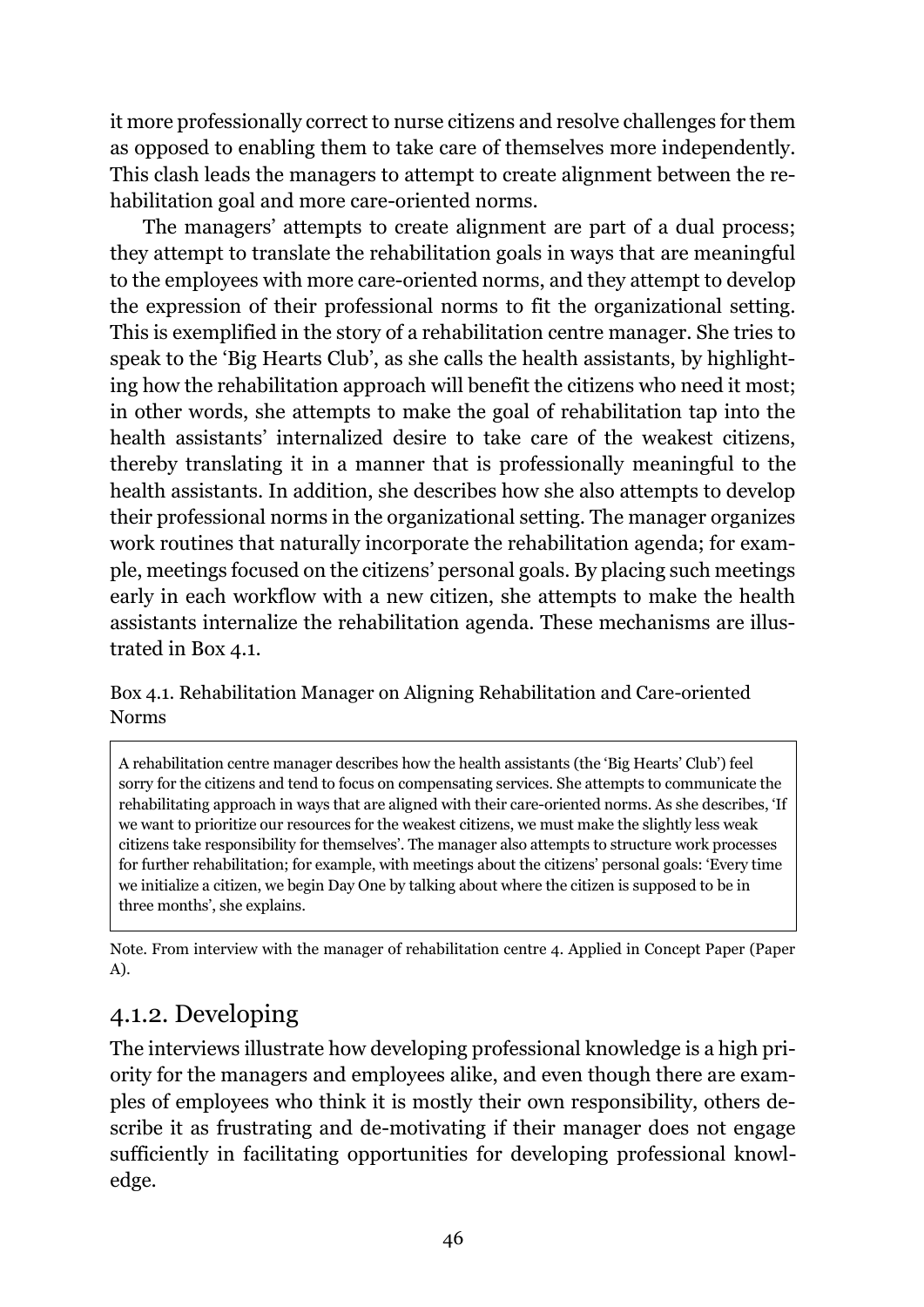The managers work to develop professional knowledge in various ways, as reflected in their efforts to ensure that the employees have access to continuing education and formal courses, where they can add new layers to their existing knowledge from their formal education and professional experience. Likewise, managers attempt to develop professional knowledge attained through education to fit the organizational context and transform it into practical knowledge, and the managers facilitate internal knowledge sharing in the organizations so that employees can learn from one another. Box 4.2 illustrates these different layers in managers' attempts to develop professional knowledge with stories from a health visitor centre. The manager there has prioritized considerable resources for the health visitors to attend a course on the screening of children's social contact. As both she and her employees describe, the manager facilitates routines to ensure that the knowledge gained from the course is maintained and practiced within the organization. For example, she supports the theoretical knowledge being turned into practical know-how in the service delivery by organizing meetings between the health visitors and that they practice the newly acquired approaches to screening children.

#### Box 4.2. Health Visitor Manager on Developing Knowledge Internally

A health visitor provides an example of how her manager supports the development of professional knowledge: 'Last year, we all attended a screening course about children's social interactions. It was an expensive course, and our manager is very focused on how we can maintain those competences [...] We have made a rotation system, where we meet once a month to ensure that we don't lose those competences. She often reminds us, "Don't waste this!"". The manager emphasizes the same endeavours: 'Each group has to produce small videos and practice with each other. Because, we had to implement this method, but it isn't something you do over night. When you were certified, you had to go home and practice [...] and that's how I support it as a leader – like, it's OK to spend time on this. It's actually a "need-to" task'.

Note. From interviews with a health visitor unit manager and employee. Applied in Concept Paper (Paper A).

#### 4.1.3. Activating

The managers apply various strategies with the aim of activating the employees' professional norms and knowledge in practice. They organize routines that ensure that employees have time to meet and discuss cases and bring different professional perspectives to the status of citizens and relevant treatments or approaches to improving their situation. On hospital wards, this is reflected in case conferences (Chief Physician 1), and in nursing homes it is seen in 'interdisciplinary rehabilitation meetings', which are forums for collective professional reasoning where the interdisciplinary teams meet and discuss the status of the citizens (Nursing Homes 1‒4). In addition to organizing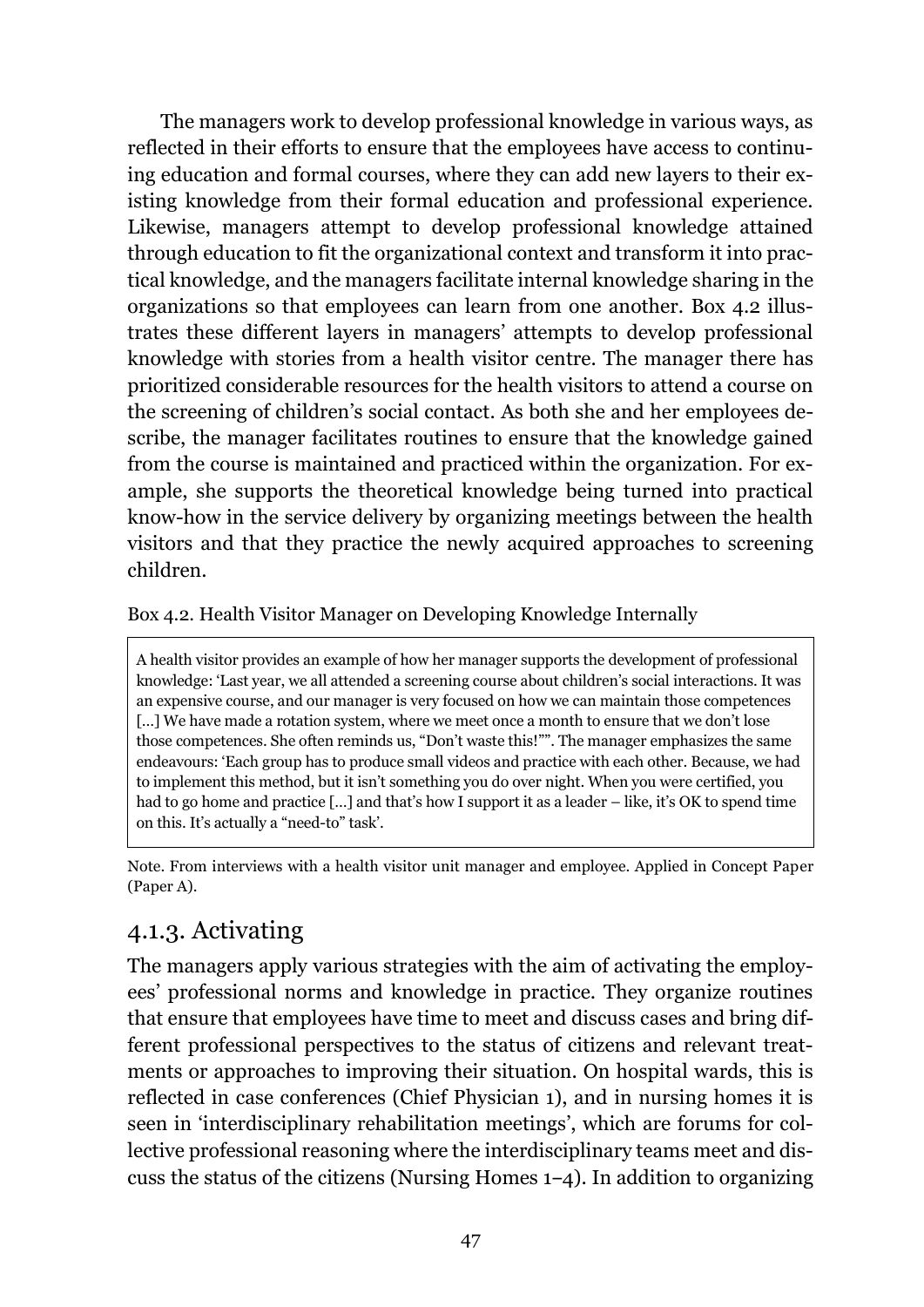how the PDL routines take place, the managers can also support the activation of professional norms and knowledge in these meeting or in the service delivery more broadly. As illustrated with two examples in Box 4.3, the managers can for example attempt to facilitate evidence-based reasoning and support their employees to avoid basing decisions on personal opinions instead of professional reasoning. One example of how they do so is by adopting a slightly provocative role, asking critical and reflective questions aimed at increasing the quality of the work and basing it on knowledge.

Box 4.3. Managers about Attempts to Activate Professional Knowledge and Norms

The **manager of a nursing centre** explains: 'I often raise questions like: "Do you have any evidence for this?" Or: "Have you thought about this?" I don't know what to call these questions, but like … externally imposed questions. The purpose is to improve the level of professional quality'.

One of the **nursing home managers** reports how she tries to avoid arguments based on 'personal opinions' at case meetings. Instead, she attempts to make the assistants bring forward 'what we know works and has an effect based on our education and professional experience.'

The **chief physician** describes how he insists on facilitating processes that bring evidence to the table when they are deciding on new ward guidelines. 'I try to be the one insisting that we discuss things. I'm the one facilitating that the discussion is a professional discussion. […] We need evidence, and we need to discuss what's really going on'.

Note. Based on interviews with a nursing centre manager 2, nursing home manager 3, and chief physician 1. Applied in Concept Paper (Paper A).

### 4.1.4. Professional Development Leadership in Turbulent Times

Public organizations are expected to be resilient and to adapt to high intensity turbulence to continue creating public value and attaining organizational goals (Stewart & O'Donnell, 2007; Barasa et al., 2018). In the Turbulence Paper, my co-author and I illustrate how public managers exercise PDL considerately during highly turbulent times with shifting parameters, unexpected interdependency, and temporal complexity (Paper E).

Shifting parameters during the first waves of the Covid-19 pandemic in Denmark meant that face-to-face contact, which was usually perceived as essential for upholding professional quality (e.g., when communicating bad news to a patient or nurse in a hospital), now had undesirable consequences. The pandemic meant that physical contact suddenly changed from being thought of as a driver of professional quality to being a potential risk for employees and citizens alike. Our analyses illustrate how managers reacted by working systematically to deactivate 'old' norms, prescribing as much face-toface contact as possible, developing knowledge about other approaches, and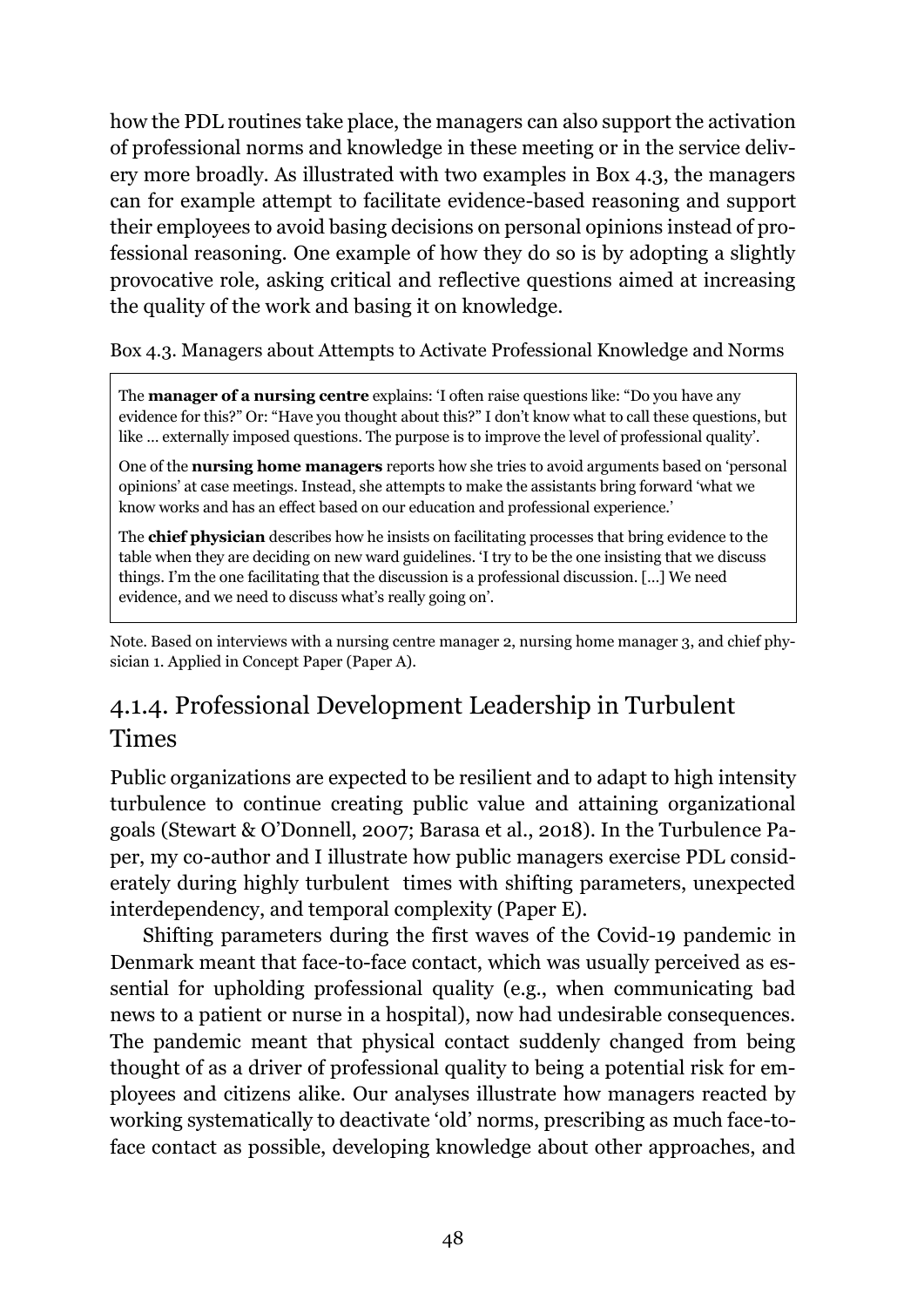activating new norms that are adapted to the shifting parameters. This is exemplified in Box 4.4, where a rehabilitation manager describes her approach to handling these challenges.

Box 4.4: Illustrations of PDL during Shifting Parameters at Rehabilitation Centre

In an intensely turbulent situation, a rehabilitation centre manager was pressed to deactivate an internalized norm among the physiotherapists: 'As physiotherapists, we used to think that always having the clients in our hands is good quality'. Covid-19 has challenged this understanding. Being in-person with the clients was no longer equated with high quality. As the manager explains: 'Corona disrupted this understanding'. She exercised activation PDL to ensure that the physiotherapists deactivated the norm prescribing the necessity of physical meetings with clients. Meanwhile, she exercised developmental PDL to facilitate the sharing of the therapists' experiences from working remotely with the clients. This process provided new insights into the usefulness of making some clients train more independently, and she has invested effort into transforming this new knowledge into a new norm prescribing that the physiotherapists urge citizens to train more independently when possible: 'Now it's completely OK to apply this. And some of our clients can actually follow a training programme independently'. In other words, she facilitated that they could bring the experiences from working in new ways during the pandemic into new norms. She experienced that this process has fundamentally changed their view on professional quality: 'This view of what's the "right training" – well, it has really developed us. Now, we think this is the right thing to do'.

Note. Based on interview with Rehabilitation Manager 3. Box 1 in Paper E.

The narrative in Box 4.4 illustrates how PDL can be exercised flexibly to meet challenging and unexpected conditions in turbulent times, and it adds a relevant layer to the existing illustrations in the sense that it points to the activation behaviours being a matter of both activating and de-activating contingently on the context. It is a tendency that we see across the three dimensions of turbulence under which we study PDL, and more illustrations can be found in Paper E.

In the following, I turn to the antecedents and consequences related to PDL as identified in the antecedents and perception papers (Papers C and D).

# 4.2 Antecedents of Professional Development Leadership

Paper C investigates whether the span of control (objectively and as perceived by the head nurses) and leadership identity are related to how the employees perceive how much PDL their managers exercise based on the survey data from head nurses and nurses in Danish hospitals. Here, PDL is measured on a 0‒1 scale. The results are described in the following.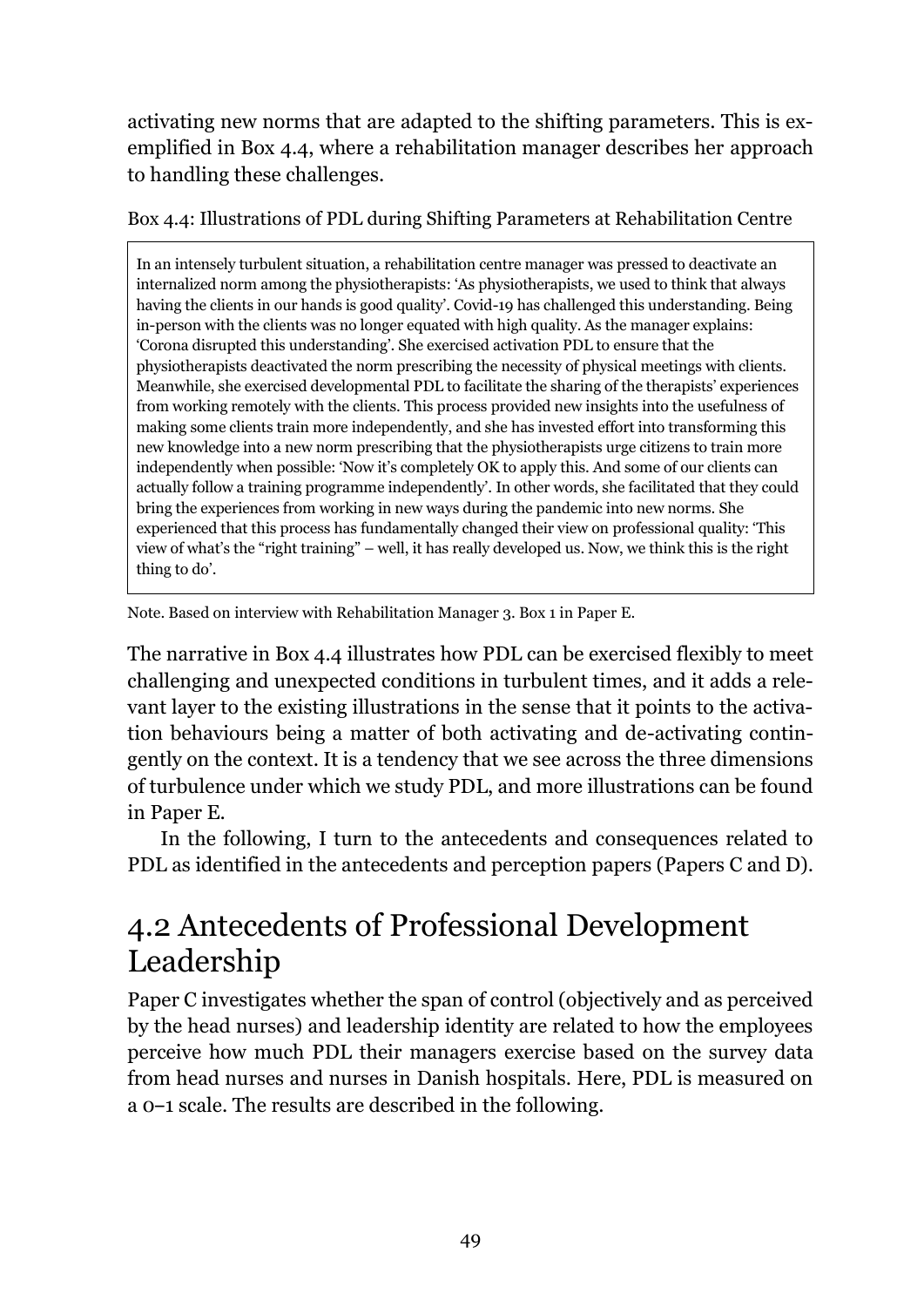### 4.2.1. Span of Control

In the analysis of the *objective* span of control, I apply the distinction in existing research between narrow  $($  < 12), medium-sized (12–20), and broad  $($  > 20) spans of control (Bro, 2016). When considering how hospital wards are generally characterized by relatively large spans of control, I have also run a robustness test in the appendix of the antecedents paper in which broad spans of control are calculated as the third of the investigated wards with the broadest spans of control (> 43). The results reveal a tendency for nurses on hospital wards with narrow spans of control (< 12) to perceive lower levels of PDL from their head nurses compared to nurses on wards with medium-sized spans of control (12–20) (coefficient = -0.18,  $p < 0.1$ ). There are no indications of significant or sizable differences in how nurses perceive levels of PDL on wards with broad spans medium spans of compared to nurses on wards with medium-sized spans of control (coefficient -0.056,  $p > 0.1$ ) (Paper C: Table 3).

The robustness analysis, however, shows that nurses tend to perceive slightly lower levels of PDL on wards where the head nurse has a span of control larger than 43 compared to wards where the span of control is between 12 and 43 (coefficient =  $0.07$ ,  $p < 0.01$ ). While these findings do not show strong relationships between span of control and employee-perceived levels of PDL, together this lends some support to the expectation that the employees perceive higher levels of PDL in organizational units with a medium-sized span of control.

For the subjective measure of span of control, the head nurses have reported whether they find their span of control 'all too narrow', 'slightly too narrow', 'suitable', 'slightly too broad', or 'all too broad'. The variable is recoded as two dummy variables having 'suitable' as reference category ('0') and '1' indicating 'too small' and 'too large' span of control, respectively. Here, the results are slightly clearer. Nurses on hospital wards where the head nurse reports having a suitable span of control perceive higher levels of PDL than do employees on wards where the head nurse reports their span of control to be 'too small' (-0.189, p < 0.05) or 'too large' (0.058, p < 0.05) (Paper C: Table 3). This supports the expectation that employees perceive more PDL in units where the managers perceives their span of control as suitable.

### 4.2.2. Leadership Identity

While leadership identity is often operationalized in terms of more or less (Day & Sin, 2011; Miscenko, Guenter, & Day, 2017; Kwok et al., 2018), I have contrasted leadership identity with professional identity in line with recent research, as few formal leaders will report to having a weak or no leadership identity (Grøn, Bro, & Andersen, 2019). Thus, the head nurses reported their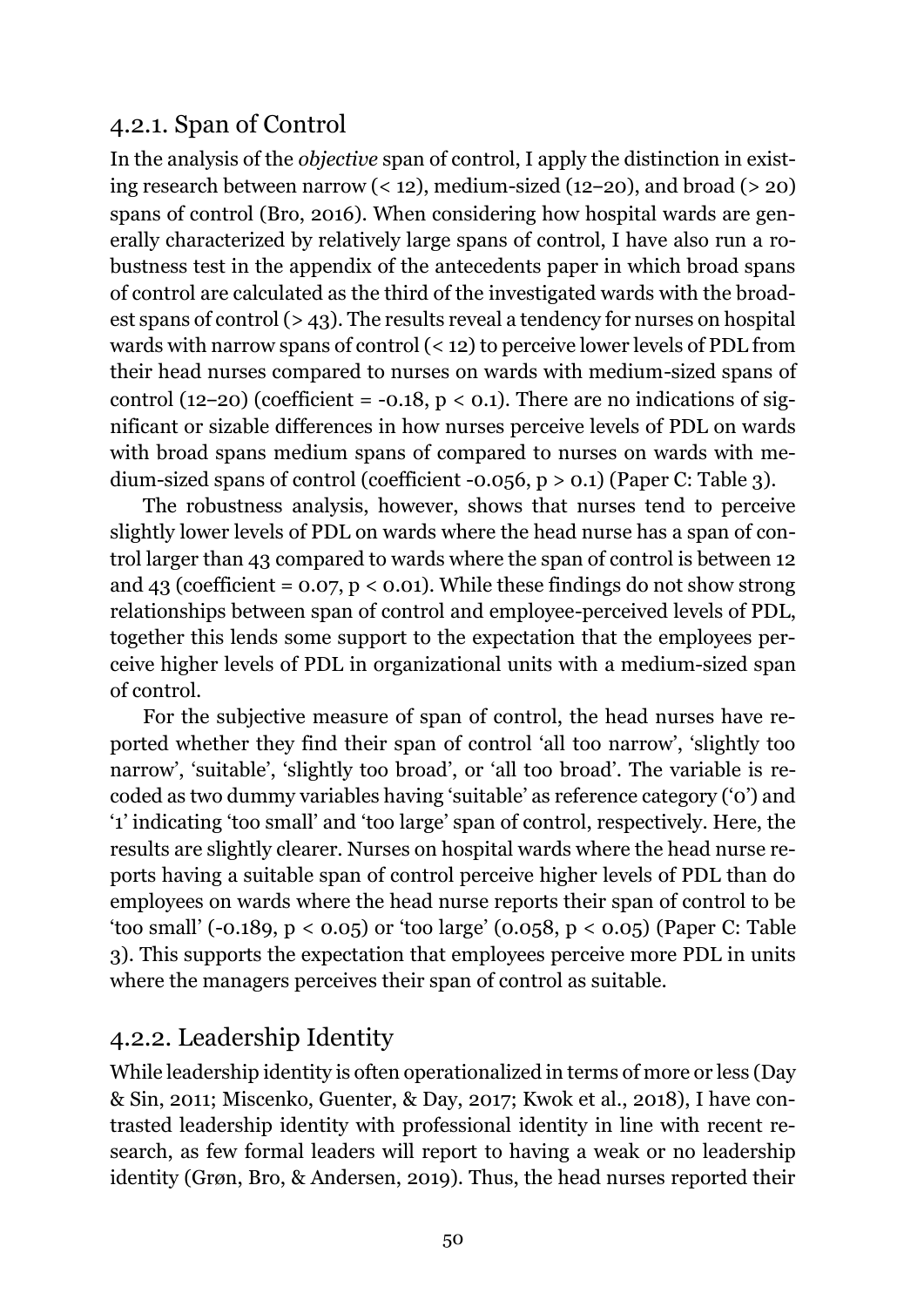relative leadership identity on a scale from 0‒10, '0' indicating a 'very dominating professional identity', '5' indicating a 'balanced professional and leadership identity', and '10' indicating a 'very dominating leadership identity'. The variable is recoded as two dummy variables, with the reference category '0' indicating a 'balanced professional and leadership identity', and '1' indicating a 'dominating professional identity' and 'dominating leadership identity', respectively.

I do not find any significant differences in how nurses perceive PDL when comparing wards where the head nurse has a balanced professional and leadership identity versus wards where the head nurse's professional identity dominates (coefficient 0.034,  $p > 0.1$ ). Here, it is notable that only 6% of the head nurses have reported having a dominating professional identity. However, I do find that nurses in wards where the head nurse has a dominating leadership identity perceive lower levels of PDL than do nurses in wards where the head nurse has a balanced professional and leadership identity (coefficient  $= -0.059$ ,  $p < 0.05$ ) (Paper C: Table 3).

In sum, I find that employee-perceived PDL tends to be higher if the span of control is neither too broad nor to narrow, and if managers have a balanced professional and leadership-identity compared to a dominating leadership identity.

## 4.3 Consequences of Professional Development Leadership

In the following, I describe the empirical findings on the investigated potential consequences of PDL; namely, the nurses' assessments of the professional quality of the work together with how they perceive of the external interventions. These analyses can be found in Papers C and D, respectively.

### 4.3.1. Professional Quality

The nurses have assessed professional quality on a  $o$ -10 scale, where 'o' indicates 'very low professional quality' and '10' indicates 'highest professional quality'. It would also have been relevant to measure professional quality with more objective performance measures. However, register data has not been accessible for this study for the sake of the anonymity of the participating hospital wards, and the professional employees' assessments of the professional quality are also relevant given their understanding of professional standards (Andersen et al., 2016: 857; Boyne, 2003).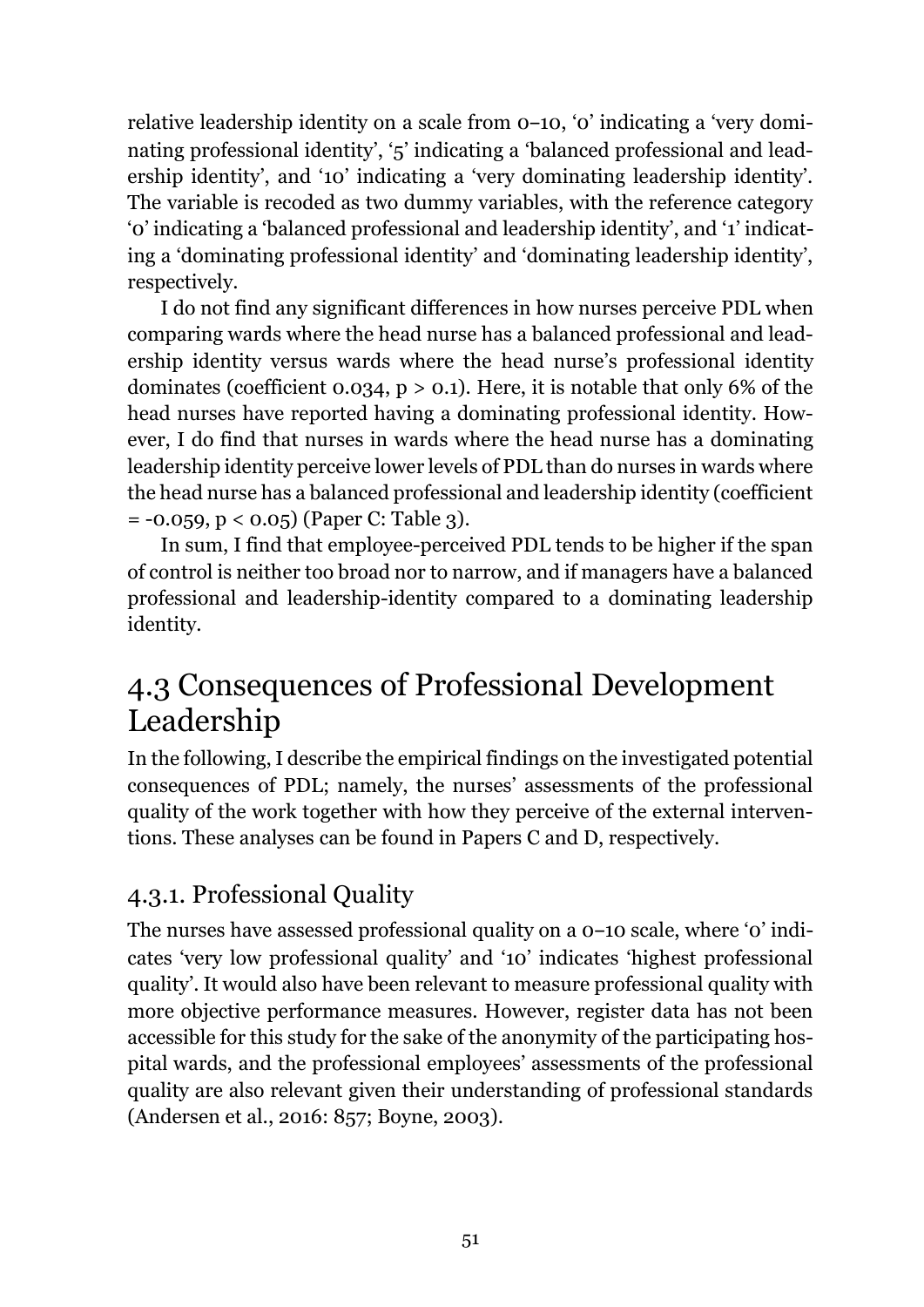Paper C documents how nurses tend to assess the professional quality to be higher in wards where the head nurses report that they exercise higher levels of PDL (coefficient = 1.7,  $p < 0.01$ ) (Table 2, Paper C). This supports the expectation that PDL is related to higher levels of professional quality.

### 4.3.2. Perceptions of External Interventions

For the study of the relationship between public professionals' perceptions of external interventions and PDL, I focus on how the nurses perceive the documentation requirements, and I apply a previously applied measure of perceptions of documentation requirements (Andersen, Kristensen, & Pedersen, 2015). The scale measures the degree to which employees 'consider documentation as a sign of lack of trust', 'think that documentation can contribute to raise the quality', and 'consider documentation as a sign of lack of trust' (reversed). These items are summarized in an index scaled from  $o$ -100. As accounted for in Chapter 2 and Paper D, I investigate the role of general PDL as well as intervention-specific PDL. While general PDL is measured using the validated scale from Paper B, including items such as 'As a leader, I take part in ensuring the professional quality of our work', intervention-specific PDL is measured using a PDL scale exercised specifically in relation to documentation. For example, it includes an item saying: 'As a leader, I make an effort for documentation to contribute to the professional quality'. Both variables are measured on a scale from  $o$ -100.

The key findings of Paper D are that PDL is positively associated with more supportive perceptions of documentations requirements but that the robustness of this finding varies across general and intervention-specific PDL. For general PDL, it is only the individual nurses' perceptions (coefficient  $= 0.205$ ,  $p < 0.001$ ) and the wards' means (coefficient = 0.240,  $p < 0.01$ ) of perceived PDL that are related to more supportive perceptions of documentation requirements (Table 5 in Paper D). In contrast, intervention-specific PDL is significantly related to more supportive perceptions, whether it is reported by individual nurses (coefficient =  $0.177$ ,  $p < 0.001$ ), calculated as ward means (coefficient =  $0.159$ ,  $p < 0.05$ ), or reported by managers (coefficient =  $0.108$ , p < 0.05) (Table 6 in Paper D).

These findings are robust across a long line of control variables, including control for other types of leadership behaviour (transformational and transactional leadership). These also reveal some interesting results. While general PDL as reported by the head nurses is not significantly related to perceptions,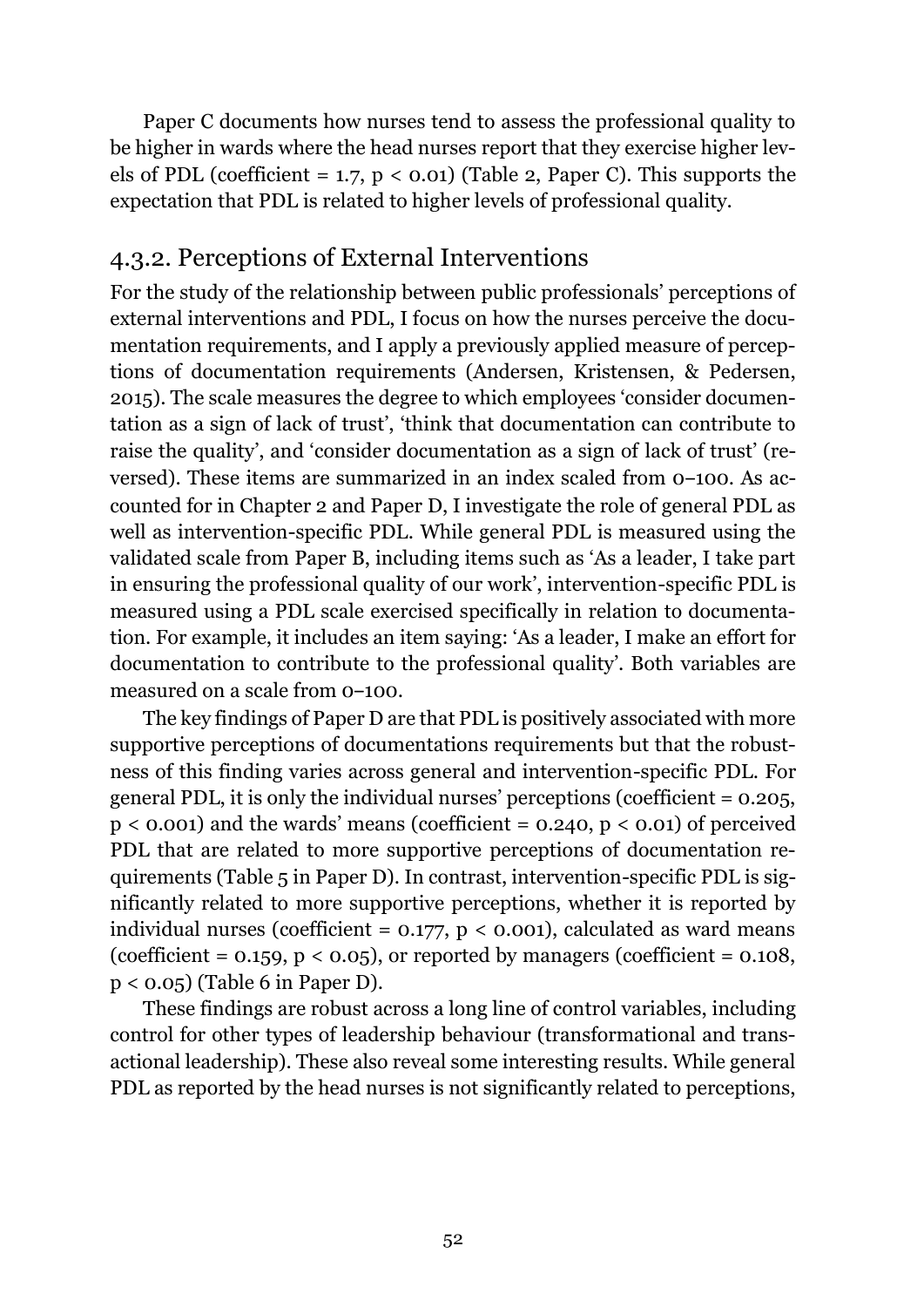manager-reported general transformational leadership is significantly associated with perceptions.<sup>3</sup> However, neither transformational leadership as reported by the individual nurses or calculated as ward means are related to perceptions, as is the case for general PDL. As I return to in the discussion, these findings point to the relevance of thinking of employee-perceived and manager-intended leadership as distinct phenomena and concepts, as suggested in the existing literature (Jacobsen & Andersen, 2015; Wright & Nishii, 2007).

In sum, the dissertation reveals that PDL is positively related to how professional employees assess the professional quality and their perceptions of external interventions. For the latter, the results are particularly robust for PDL exercised specifically in relation to the investigated external intervention.

 $\overline{a}$ 

<sup>3</sup> However, this finding is not robust across estimation strategies. Manager-reported transformational leadership becomes insignificant when I apply a multi-level estimation strategy, which is shown in the appendix of Paper D.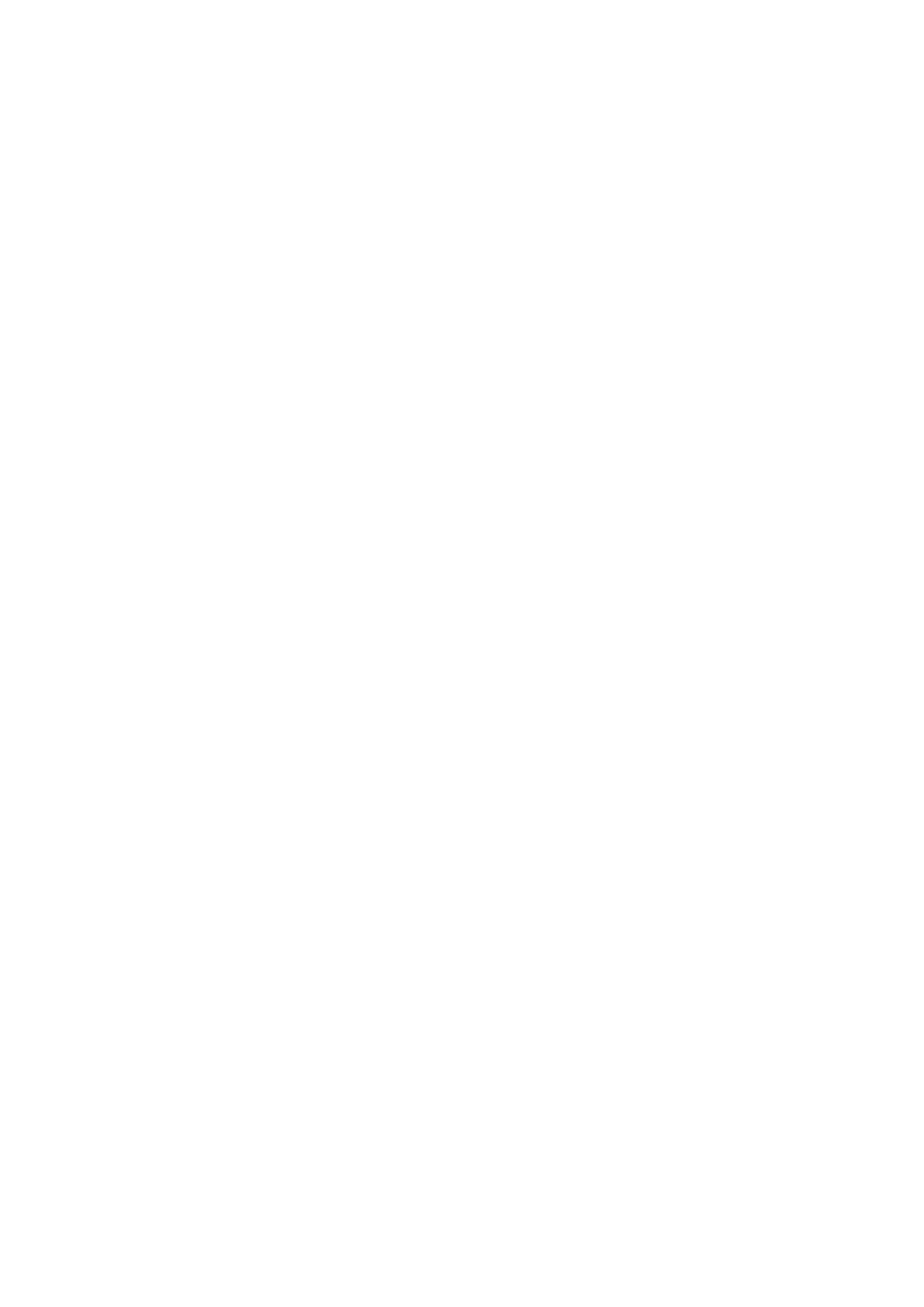# Chapter 5. Concluding Discussion

The dissertation set out to answer the following research questions: 1) What is professional development leadership, and how can it be conceptualized and measured? 2) What are antecedents and consequences of professional development leadership? In this chapter, I summarize and discuss the dissertation's answers to these questions. First, I present a synthesis of the conceptual and empirical findings and discuss the theoretical contributions. Next, I evaluate the methodological strengths and limitations of the dissertation and discuss critical perspectives regarding the potential dark sides of PDL. Finally, I outline suggestions for future research and the practical implications of the dissertation.

# 5.1. Synthesis of Findings

With this dissertation, I suggest that we think of PDL as leadership with the ambition to facilitate a shared understanding of professional quality within the scope of organizational goals and of influencing others to realize this in practice. I outline three core PDL behaviours; namely, attempts to create alignment between organizational goals and professional norms, to develop professional knowledge, and to activate professional norms and knowledge in practice (Paper A).

Attempts by managers to create alignment between organizational goals and professional norms can be a two-way mechanism, as seen when managers attempt to align rehabilitation goals and care-oriented norms. One rehabilitation manager attempts to translate the rehabilitation goal in a manner so it is meaningful from a care-oriented perspective by emphasizing how a rehabilitating approach saves resources for compensating services and care for the most vulnerable citizens. At the same time, she puts effort into pushing and developing the care-oriented professional norm by incorporating rehabilitation and goal-setting conversations in the work routines (Paper A).

The attempts made by managers to develop professional knowledge can manifest themselves in the facilitation of opportunities for employees to acquire theoretical and practice-based knowledge via further education and knowledge sharing. Likewise, it can be seen in efforts to further develop theoretical knowledge to fit the specific practice context, as when a health visitor manager organizes group work in which the health visitors practice and share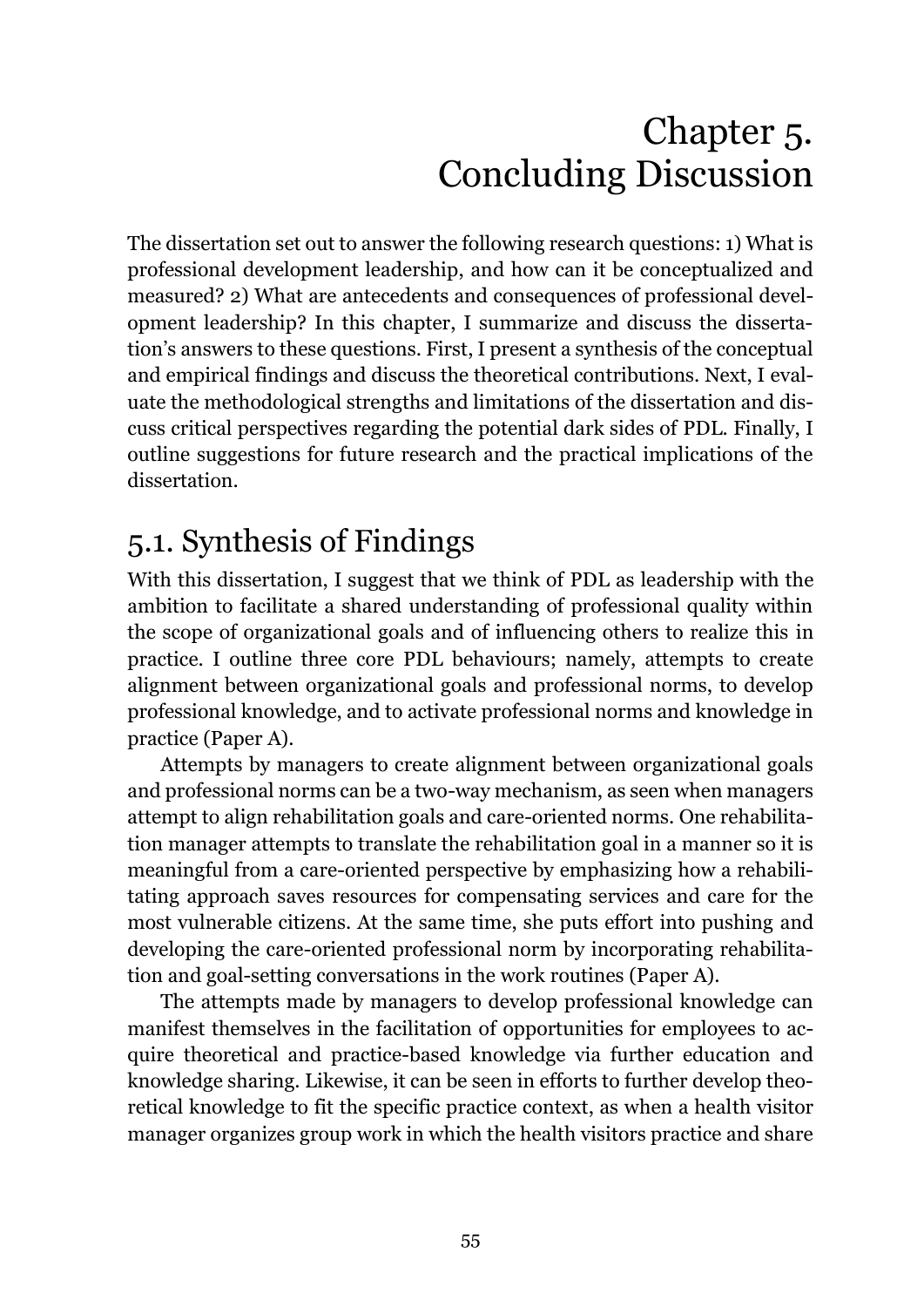experiences with new screening techniques to assess the social abilities of new-borns (Paper A).

Managers' attempts at activating professional norms and knowledge in practice manifest themselves in how professional deliberation is organized, such as case meetings where 'multi-professional' teams meet and discuss measures for a citizen. They can also be reflected in managers' active facilitating roles in such deliberations, as for example when a chief physician facilitates that the '*discussion becomes a professional discussion*' or a nursing home manager supports that health assistants base their decisions on evidence rather than '*personal opinions*' (Paper A).

The three core behaviours are closely related, and their different intentions sometimes lead to similar actions, which is also reflected in the statistical analyses of the correlations between the dimensions of PDL (Paper B). Confirmatory factor analyses show how the three behavioural dimensions reflect the same latent construct in the developed second-order reflective scale measuring PDL. PDL as measured with this *dimensional PDL scale* and the *global PDL scale* is correlated with (yet discriminates from) other types of leadership behaviours, such as transformational and transactional leadership. It is also correlated with employee outcomes such as intrinsic motivation and work engagement. The PDL scale thus reveals discriminant and predictive validity (Paper B).

Regarding antecedents, the dissertation reveals how employees tend to perceive higher levels of PDL in organizational units where the span of control is medium-sized (compared to very narrow  $($  < 12) or very broad  $($  > 43)) and in organizational units where the manager perceives the span of control to be suitable (compared to too narrow or too broad) (Paper C). In addition, employees perceive higher levels of PDL from their managers in units where the manager has a balanced professional–leadership identity compared to units where the manager has a dominating leadership identity (Paper C).

In terms of consequences, the dissertation reveals how employees assess the professional quality to be higher in organizational units where managers exert higher levels of PDL (Paper C). Likewise, in units where managers exert more PDL, their employees tend to have more supportive perceptions of external interventions. This finding is particularly robust when focusing on PDL specifically exerted in relation to the work with the given external intervention (Paper D).

Finally, the dissertation illustrates that frontline managers exercise PDL flexibly during turbulent times with shifting parameters, unexpected interdependency, and temporal complexity. During the first waves of Covid-19 in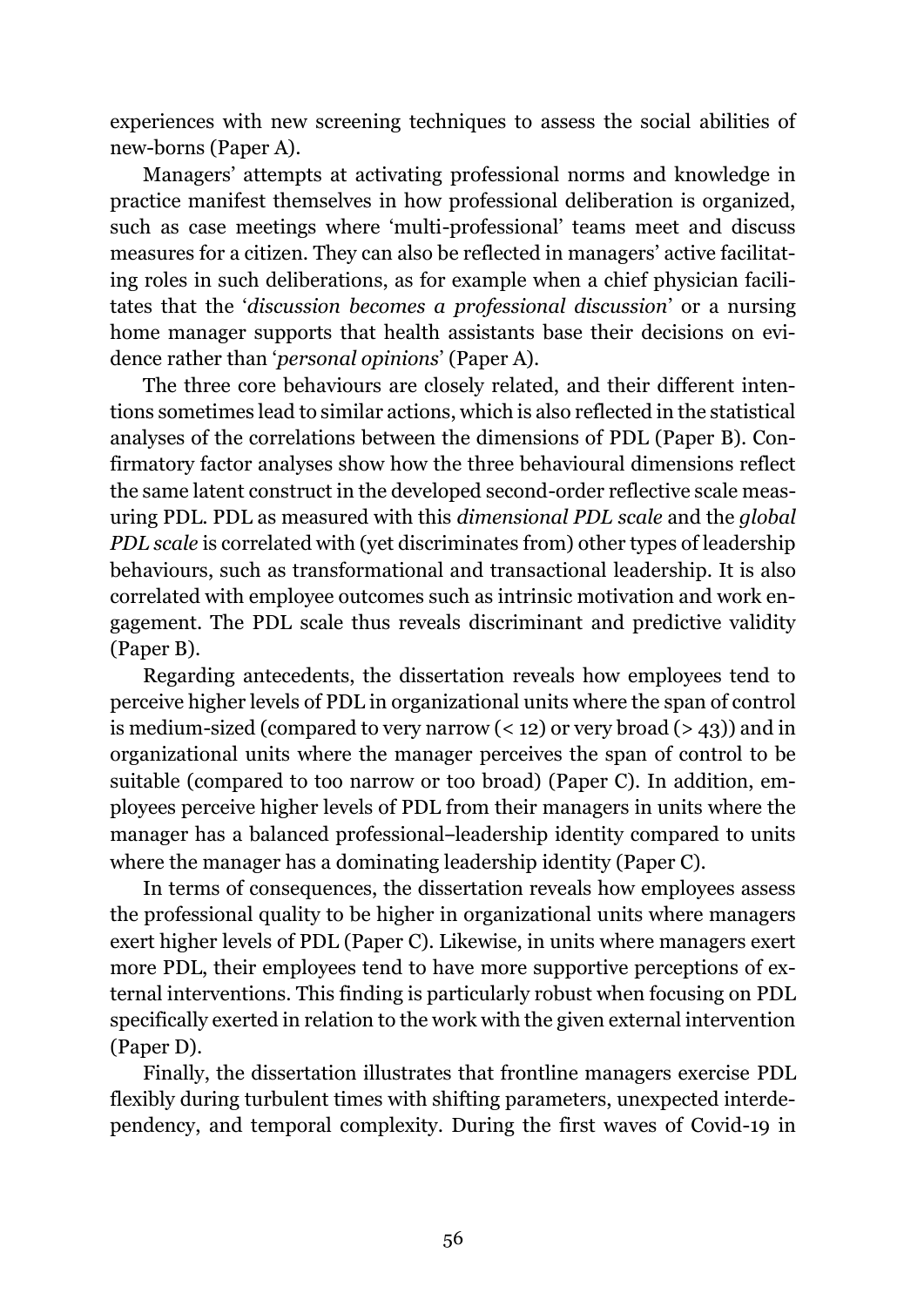Danish health organizations, managers contingently facilitated the development and (de)activation of professional norms and knowledge among their professional employees in response to the current conditions (Paper E).

# 5.2. Theoretical Contributions

The main theoretical contribution of the dissertation comes from the refined conceptualization of PDL, which nuances and adds new elements to our theoretical understanding of processes of leading professionals. The PDL concept synthesizes theoretical insights from the integrative perspective on professionalism in public administration literature (Noordegraaf, 2007; Schott et al., 2015) and leadership theory (Yukl, 2006; Jensen et al., 2019). It provides a framework for understanding and analysing leadership behaviours, addressing professionalism in an organizational context with the aim of facilitating a shared understanding of professional quality in alignment with organizational goals and influencing efforts to realize this in practice.

This framework constitutes a contribution to the public leadership literature and literature on professions. It is a contribution to the public leadership literature in the sense it provides a framework for theorizing and studying how professional norms and knowledge constitute resources that public managers can address actively via leadership. By drawing on the integrative approach to professionalism, the framework thus illustrates how we can move beyond seeing professionalism and leadership as antipoles, instead studying the attempts made by managers to align, develop, and activate professional norms and knowledge to attain professional quality and to support goal attainment.

The PDL concept represents a contribution to the literature on professions inasmuch as it adds new layers to the integrative approach to professionalism (Noordegraaf, 2007; Schott et al., 2015). It supplements research on public professionals and managers' respective hybridization with a framework to understand how public managers facilitate the coming together of organizational goals and employees' professionalism in public frontline organizations.

These contributions should be seen as virtues of the conceptual advancement of PDL and the empirical results produced by the dissertation. The next section briefly elaborates on the conceptual advancements of the suggested PDL conceptualization before I account for some of the theoretical contributions from the studies of antecedents and consequences related to PDL.

#### 5.2.1. Conceptual Advancement

The suggested conceptualization of PDL adds important layers to the existing definitions (Grøn, Bro, & Andersen, 2019; Danish Leadership and Management Commission, 2018). First, it theoretically develops the use of politically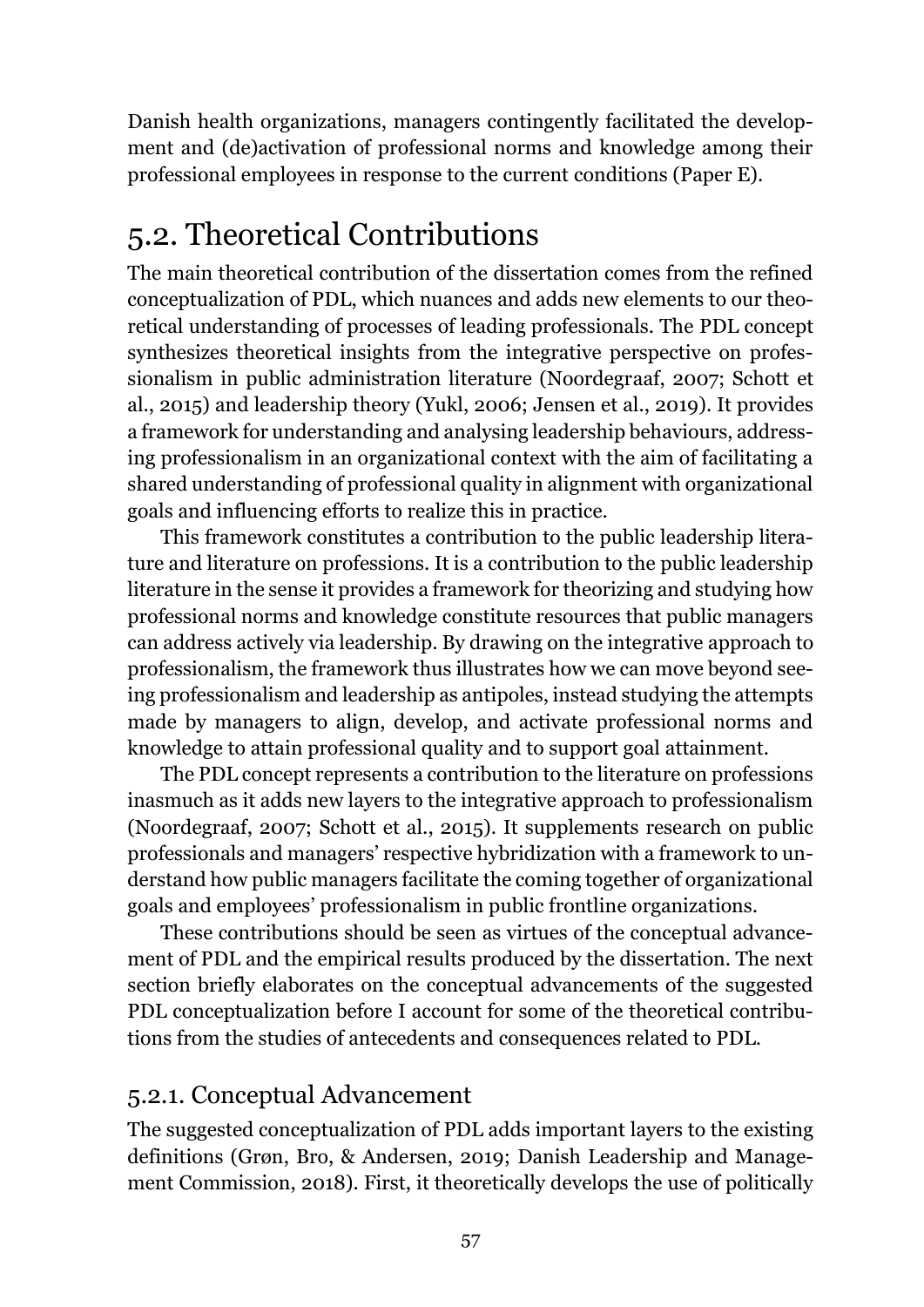legitimate goals to set the direction for professional work. The Danish Leadership and Management Commission hinted at this dimension of PDL in their operationalization but did not clarify the theoretical meaning. In subsequent empirical analyses, this part of the operationalization was not applied due to its low correlation with other elements of the old PDL measure (Grøn, Bro, & Andersen, 2019: 10). Thus, with the systematic inclusion of the role of organizational goals in PDL, the refined conceptualization theoretically develops an essential aspect of PDL.

Second, the conceptualization adds nuance to the existing definitions in the sense that it clarifies that the ambition is not only to facilitate a shared understanding of professional quality; it is also relevant to consider it a defining element of the ambition with PDL to influence others' efforts to accomplish the professional quality in the work.

Third, the refined conceptualization of PDL outlines core behaviours. This is essential in clarifying what we mean when we talk about PDL. Moreover, the behavioural focus of the conceptualization is essential in terms of avoiding confounding PDL from its potential effects, which is useful in empirical analyses (Van Knippenberg & Sitkin, 2013; Jensen et al., 2019). The refined conceptualization suggests that the behavioural elements of PDL include leadership efforts oriented towards aligning, developing, and activating professional norms and knowledge in the organizational setting. These three core behaviours capture the relevant leadership behaviours in the managerial ambition to facilitate a shared understanding of professional quality within the scope of organizational goals and influencing others to realize this in practice. The first core behaviour addresses the need to shape agreement about how the professional work should be in alignment with professional and organizational principles. Thus, it reflects the direction-setting aspect of leadership. The second core behaviour reflects the developmental aspect of leadership and addresses the need to ensure that the employees have the professional knowledge necessary to deliver the desired professional quality. The third core behaviour addresses the processes of influencing others to bring their professional competencies into play so they also work actively to realize the professional quality in practice. Thus, theoretically, the three core behaviours are logical parts of the same leadership concept. In addition, the qualitative analyses in the dissertation illustrate how these core behaviours describe different ways frontline managers influence (the roles of) professional norms and knowledge in their organizations (Paper A; Paper E).

A final relevant conceptual layer added to our understanding of PDL comes from the clarification of not only seeing activation as a matter of mobilizing more and more professional norms and knowledge in the work; rather,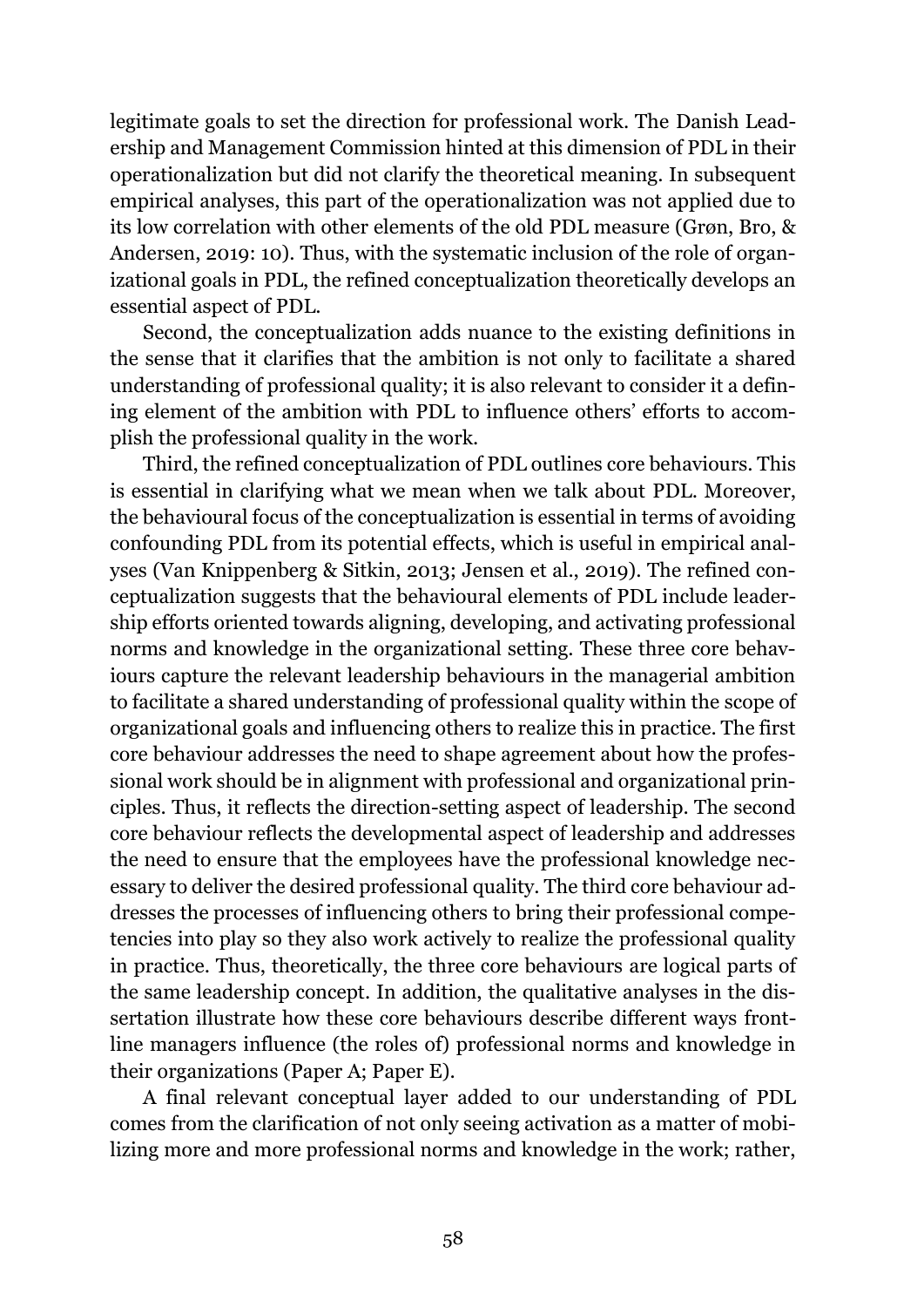it is a matter of activating the relevant professional norms and knowledge contingently on the context and situation. Thus, managers' attempts to activate can for example also include an element of *de*activating professional norms that are not valuable to follow in a given situation (Paper E).

### 5.2.2. Contributions from Studies of Antecedents and **Consequences**

The empirical findings in this dissertation regarding antecedents and consequences related to PDL also lead to theoretical contributions and further nuance the understanding of PDL as a leadership concept. The findings about span of control and leadership identity suggest, on the one hand, that PDL is a type of leadership that requires some degree of proximity to the professional work, which can for example be facilitated with spans of control that are not too broad and managers having balanced professional and leadership identities. On the other hand, the findings also indicate that PDL is not just about being a professional expert or the first among equals, as also discussed by Grøn and colleagues (2019: 5). Succeeding in getting across with professional development requires that managers take on their roles as leaders and facilitate understandings of the desirable and efforts to accomplish goals, which may be easier with the balanced leadership identity and a span of control that is not too narrow.

The positive associations identified between PDL and both professional quality and perceptions of external interventions give further nuance to the PDL concept. This suggests that the efforts managers put into PDL potentially may result in improved quality in the eyes of the professionals themselves, which is an essential performance dimension in many public organizations (Boyne, 2013; Andersen, Boesen, & Pedersen, 2016; Andersen et al., 2018).

Likewise, the findings in the perceptions paper indicate that PDL can also have some support-building qualities. These findings contribute particularly to the strand of the public leadership literature focusing on how managers can influence perceptions and build support for external interventions (Mikkelsen, Jacobsen, & Andersen, 2015; Andersen, Boye, & Laursen, 2018; Podsakoff et al., 1982). This strand of literature is motivated by the tendency for how employees perceive of external interventions to influence motivation and performance in public organizations (Frey, 1997; Bellé, 2015; Pedersen et al., 2018). In addition to suggesting that PDL can be a relevant ingredient in support-building leadership, the dissertation points to the relevance of distinguishing between general leadership behaviours and intervention-specific leadership behaviours. The relative robustness of the identified correlation be-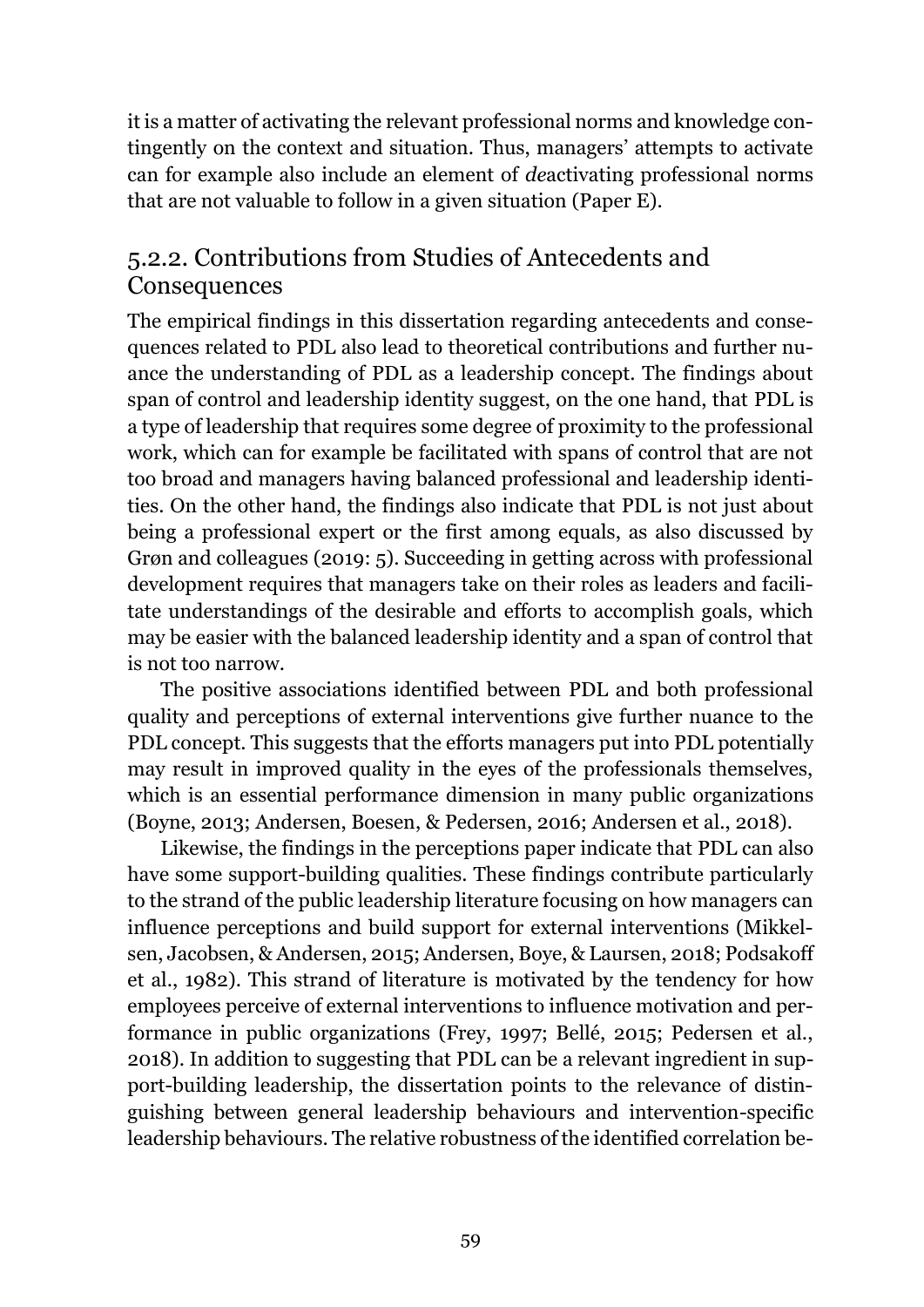tween intervention-specific PDL compared to general PDL suggests that future research should keep in mind the distinction between general and intervention-specific leadership practices; also for types of leadership other than PDL.

## 5.3. Strengths and Limitations

The dissertation clearly holds some methodological strengths and limitations, and the above-described results should be read in this light. In this section, I evaluate the primary strengths and limitations of the dissertation as a whole.

Three primary strengths stand out. The dissertation combines qualitative and quantitative research approaches, delivering both in-depth analysis of what PDL entails on the frontlines of public organizations and systematic identification of related antecedents and consequences via statistical methods across multiple organizational units, which is a strength given the complex research question (Gilad, 2019; Gerring, 2017). The qualitative approach applied in the theory and concept-building elements of the dissertation contributed to the development of a leadership concept that resonates with practice and captures leadership behaviours that public managers leading professional employees prioritize. This is illustrated in the interviews with managers and public professionals when explaining their reasoning about the importance of the managers' engagement in processes of aligning, developing, and activating professional norms and knowledge to realize a shared understanding of professional quality. Likewise, the interviews contributed with practice-near illustrations of how PDL is exerted on the frontlines of public organizations, making it clearer what PDL entails in practice and thereby addressing Research Question 1 in a rather nuanced manner.

The multilevel structure in both the qualitative and quantitative research elements of the dissertation has several advantages. Interviewing both managers and employees provided more nuanced illustrations of how frontline managers exercise PDL and allowed for the triangulation of the managers' own accounts of their leadership practices (Miles, Huberman, & Saldaña, 2014: 299). The parallel surveys of managers and employees made it possible to validate the measurement scale for both groups and investigate the gaps in intended and perceived leadership. The multilevel structure also limits the common source bias in the analyses of the antecedents and consequences of PDL (Favero & Bullock, 2014; Wright & Nishii, 2007).

Finally, the comprehensive work put into developing a reliable and valid PDL scale nuances the theoretical understanding of PDL as a concept. It also constitutes a good foundation for studying PDL rigorously in quantitative analysis, as is the case in the perception paper.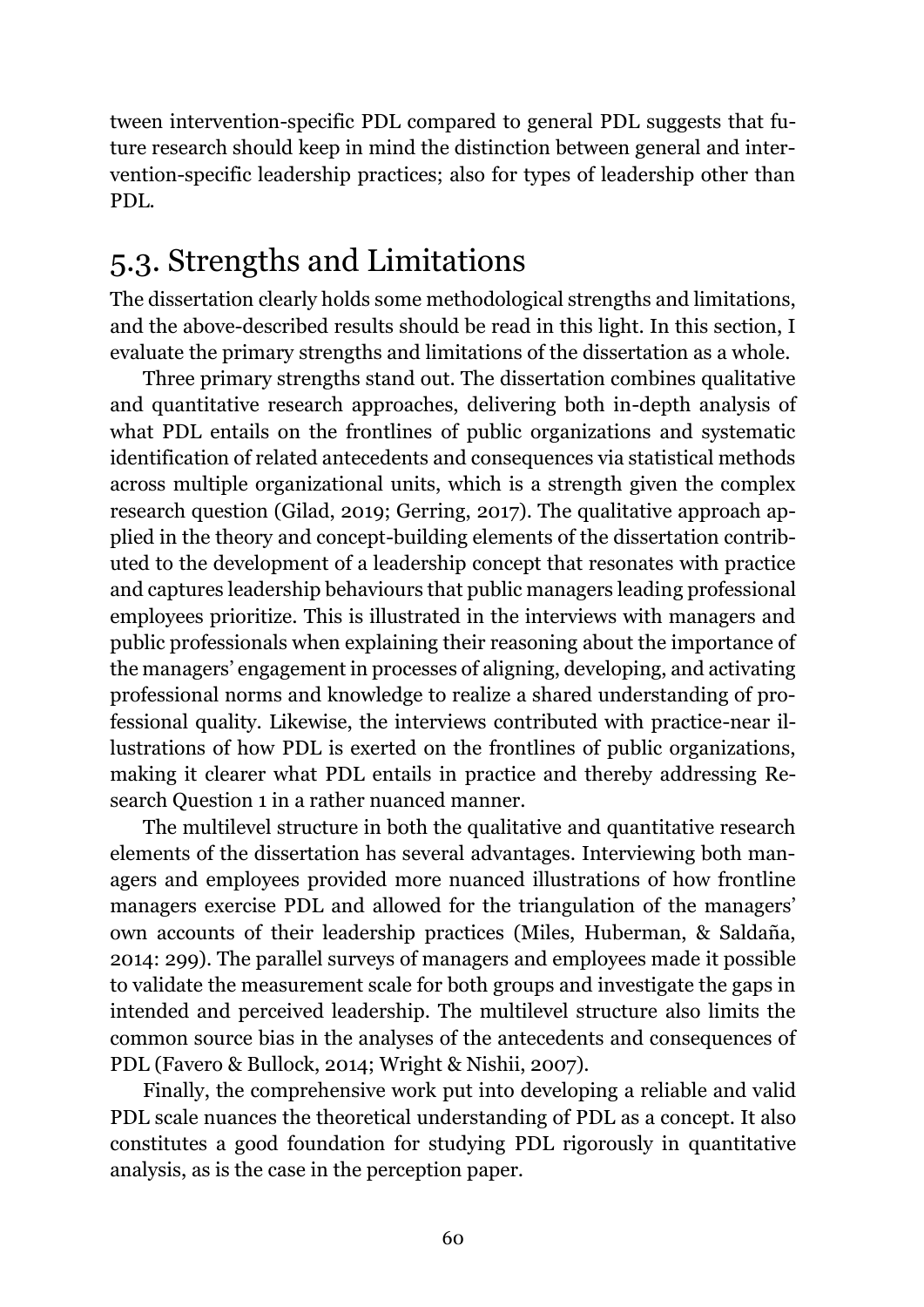The dissertation is obviously not without its limitations, however, and I want to emphasize three essential methodological limitations here. First and foremost, we should be very cautious before drawing causal interpretations of the results of the dissertation. I have applied several measures to increase the internal validity of the studies (e.g., in terms of limiting common source bias and including relevant third variables), but I cannot fully exclude problems of endogeneity and selection bias given the cross-sectional nature of the studies in the dissertation (Antonakis et al., 2014; Angrist & Pischke, 2008). This also implies, for example, that we cannot simply conclude that PDL *causes* more supportive perceptions of external interventions. In principle, the causal direction could be (partly) reversed, making public managers more inclined to engage in PDL related to specific external interventions if their employees have supportive perceptions of this external intervention. Likewise, confounders, such as available resources (financial and personnel), for which it has been impossible to control, could influence both managers' exercise of PDL and their employees' assessments of the professional quality.

Another limitation of the work in hand is that I have only been able to apply subjective performance measures. Even though professionals are the most important stakeholders in terms of professional quality, how professional employees assess the professional quality in their own organizational unit can be prone to measurement error, including influence from social desirability and leniency biases (Crowne & Marlowe 1964; Schriesheim et al., 1979).

Finally, there are limitations to the generalizability of the findings in this dissertation. Even though it has been possible to validate the measurement scale of PDL across service-regulating and service-producing organizations, the studies making up the dissertation have mostly been conducted in public health organizations in Denmark. This does not necessarily mean that the findings are not relevant in other contexts, as key characteristics of the investigated units (e.g., decentralized frontline organizations with professionalized employees) are similar to many other public organizations. As I return to below, however, it will be useful to study PDL in other contexts, such as organizations with other types of services than health and care services and among employees who are even more professionalized than the groups of employees primarily under study in this dissertation.

Here, it is also relevant to address the question about whether PDL is only relevant in the context of the public sector. Given that the dissertation only studies PDL in public organizations, it only provides empirical evidence for its relevance in such organizations. However, the conceptualization of PDL is not sector-specific, and given that many private organizations employ professional employees, PDL is expectedly also relevant in these organizations. Still, the differences between public and private organizations may influence that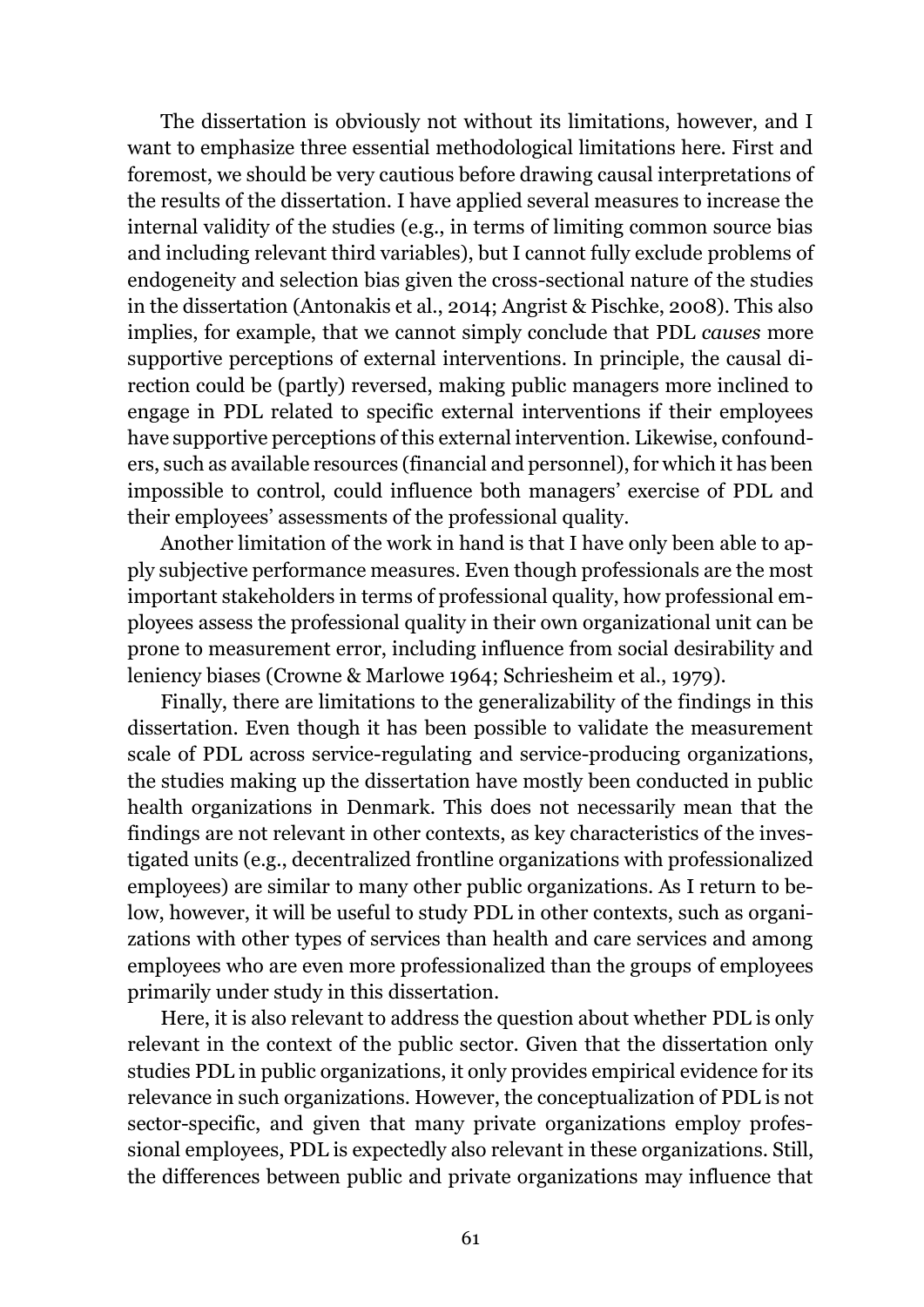the specific behaviours aimed at aligning, developing, and activating the professional norms and knowledge to realize a shared understanding of professional quality manifest themselves differently across sectors. Public organizations are for example often described by their multiple and vague goals, while private organizations have profit maximization as the primary goal (Farnham & Horton, 1996; Boyne 2002). While this may be a rather simplistic distinction to draw between public and private organizations (Chandler, 1991), it nevertheless illustrates the relevance of considering how PDL potentially unfolds differently in private organizations given the differences in organizational goals, values, and structures.

## 5.4. Addressing Critical Perspectives

The dissertation moves beyond the archetypal understanding of professionalism as a modus of control that is completely separated from the hierarchical control in public organizations with political principals (Freidson, 2001; Miller & Whitford, 2016: 144). Instead, it synthesizes integrative perspectives on professionalism that emphasize that professional principles and organizational logics interact in public organizations (Schott et al., 2015) and leadership theory (Yukl, 2006; Jensen et al., 2019), and it analyses how public managers attempt to align professional norms and organizational goals and influence professional employees to achieve organizational goals. This makes it relevant to raise critical perspectives to the suggested understanding of PDL, and I discuss some of these in the following.

Based on the premises that political principals formulate the legitimate goals of public organizations, this dissertation suggests seeing PDL as form of leadership with an ambition to facilitate professional quality within the scope of organizational goals. Professionalism has traditionally been seen as essential in public organizations, however, as it imposes a distinct logic of control over professional work distinct from hierarchical control (Freidson, 2001; Moe, 1987). Some even highlight that professionalism acts as a check on the power of the principals to subvert the social good and to commit political principles to avoid their own type of moral hazard (Miller & Whitford, 2006: 231). In this perspective, professions are seen to be more stable than politicians and thus constitute ideal vehicles of credible commitment. As Miller and Whitford comment in an illustrative example: 'If and only if professionals are in the driver's seat at the central bank will investors not have to worry about politicians manipulating monetary policy for their reelection purposes' (2016: 153).

This function of professionalism dissolves if managers simply align professional norms to fit organizational goals, and it points to an essential question: Do (and should) public managers leading professional employees always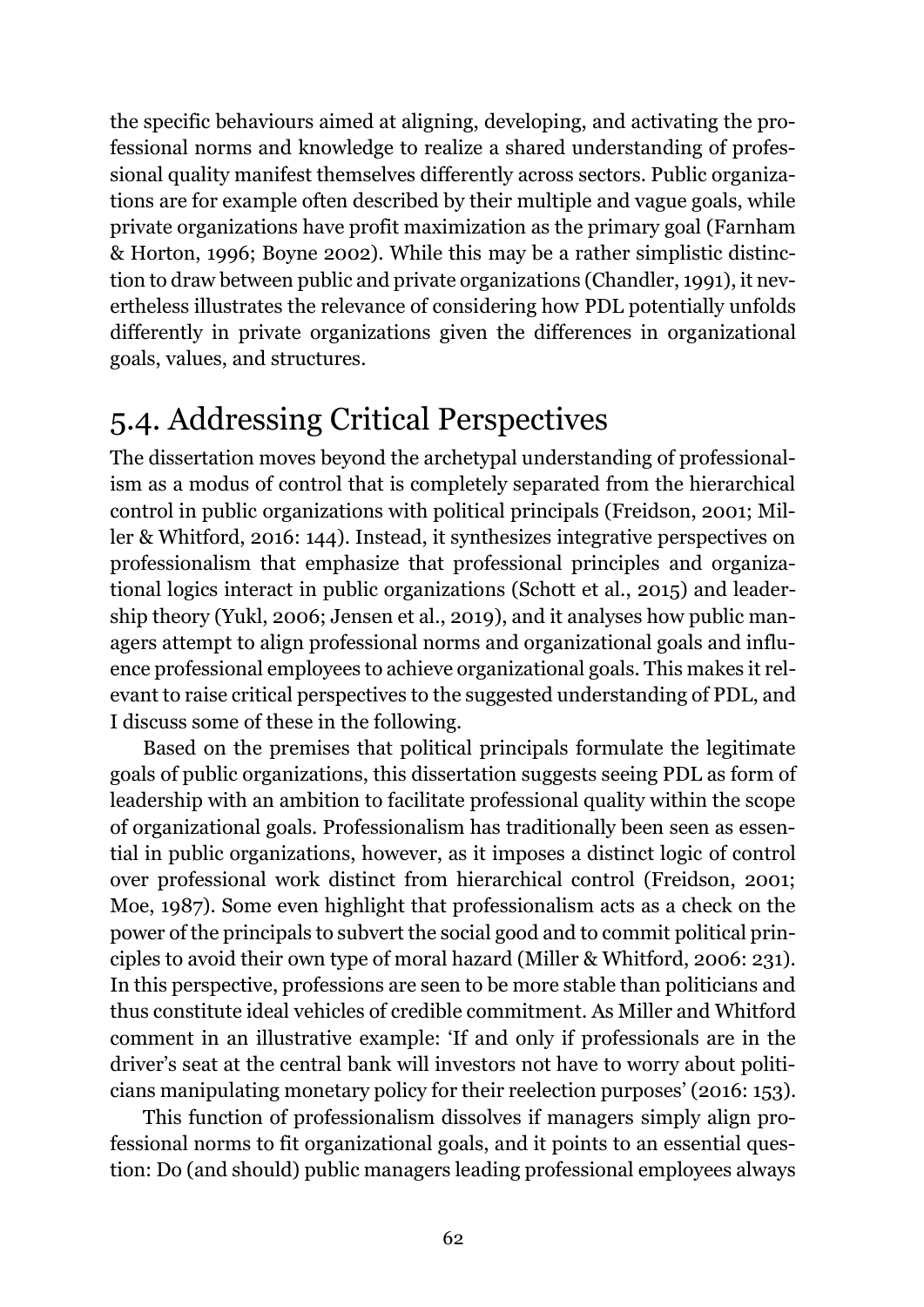use organizational goals to set direction for professional work? Or do (and should) their leadership attempts to integrate organizational and professional principles also involve pushback and attempts to influence goal setting to be aligned with professional norms?

While the aim of the dissertation is not to answer these questions, I raise them because the answers to these questions potentially have strong normative implications for the relevance of PDL in public organizations. In addition, these questions illustrate the conceptual boundaries of PDL and clarify how the concept does not necessarily capture all of the relevant leadership behaviours for public managers' attempts to make organizational goals and professional norms come together. Two characteristics are central for the focus in this dissertation on PDL. First, I have mainly studied PDL as it is exercised by frontline managers. Second, I have focused on their vertical leadership behaviours directed towards their followers. As I illustrate below, other types of 'profession-oriented leadership' could be exercised on other hierarchical levels and in other directions (e.g., upwards in the hierarchy or outwards to mobilize professional associations).

To illustrate; one of the organizational goals studied in this dissertation concerns rehabilitation in local health and care organizations. I have shown how frontline managers attempt to translate the rehabilitation agenda to make it meaningful for care-oriented professional employees and to organize the work in ways that push their care-oriented norms. Imagine a situation where politicians introduce significant cutbacks in similar organizations. Imagine also that the professional employees experience that the reduction takes place on the pretext of having rehabilitation as a goal to empower the citizens, and the professionals find that it prevents them from living up to basic professional standards.

This line of thought illustrates the importance of balance in the attempts to create alignment between organizational goals and professional norms, which is inherent in PDL. When public managers exert this type of leadership, it is important that they weigh different considerations. How much can they 'translate' organizational goals to make them professionally meaningful without diluting the political intentions? And how much can they attempt to push the professional norms without dissolving essential professional accountabilities? These practices require awareness and consideration, which the public managers I have interviewed also demonstrate.

Furthermore, in cases as the one just illustrated, public managers may find it relevant to raise professional concerns, which might involve various measures that are not captured in the refined conceptualization of PDL. Managers may attempt to lead outwards and to engage in dialogue with professional associations, patient associations, and other relevant organizations to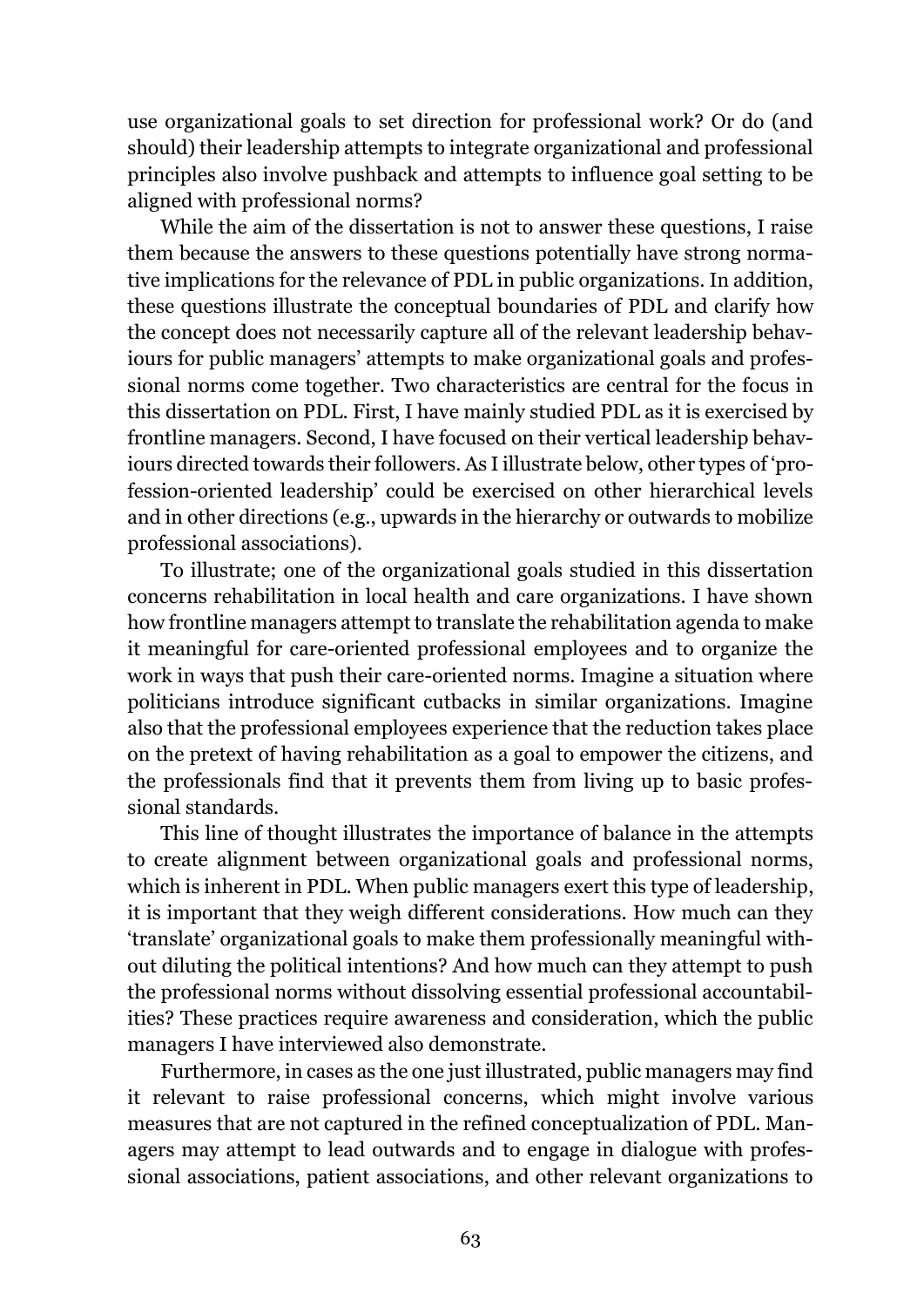mobilize reactions. Likewise, they may use different strategies for channelling professional concerns upwards in the hierarchical bureaucracy to influence the goal-setting agenda (Miller & Whitford, 2016).

Thus, other types of efforts are part of public managers' attempts to make political goals and professionalism come together in public organizations; just as other types of leadership that are not engaged with professional norms and knowledge are part of the efforts of public managers to attain political goals and public interest. In practice, different leadership approaches are combined, and PDL cannot stand alone; neither when it comes to public managers' exercise of leadership in practice nor to the attempts made by public leadership scholars to understand frontline leadership. The qualitative analyses of the dissertation have also emphasized this point by illustrating how frontline managers often combine different types of leadership. In sum, PDL is an act of balance that requires consideration; and as with any other type of leadership, PDL is not and should not be performed or studied in a vacuum.

# 5.5. Implications for Research and Practice

I will wrap up this dissertation by addressing the steppingstones that the dissertation lays out for future research and discussing the implications to be drawn for practitioners.

### 5.5.1. Suggestions for Future Research

The dissertation provides a theoretical framework for thinking about PDL and identifies the antecedents and consequences related to this type of leadership. Thus, it fills essential gaps in the public leadership literature, but the dissertation also raises new questions and lays out steppingstones for future research. There is much more work to do, both in terms of theory building and empirical studies in other contexts and with other designs. I start by outlining ideas for substantial themes that future research on PDL should address and then turn to suggestions for how future research could supplement this dissertation with other research designs.

This dissertation has focused on how frontline managers exercise PDL in relation to their professional employees. It has also studied some potential antecedents at the unit and manager levels (Paper C), but it has not included antecedents at other levels in the hierarchy. As discussed above, however, the (leadership) work oriented towards integrating politically legitimate goals and professional principals takes place at more hierarchical levels in the public sector and in other directions than towards frontline professionals. It is therefore useful to study the antecedents of PDL on other levels. In line with Jakobsen's work (2021), for example, it is relevant to study how the character of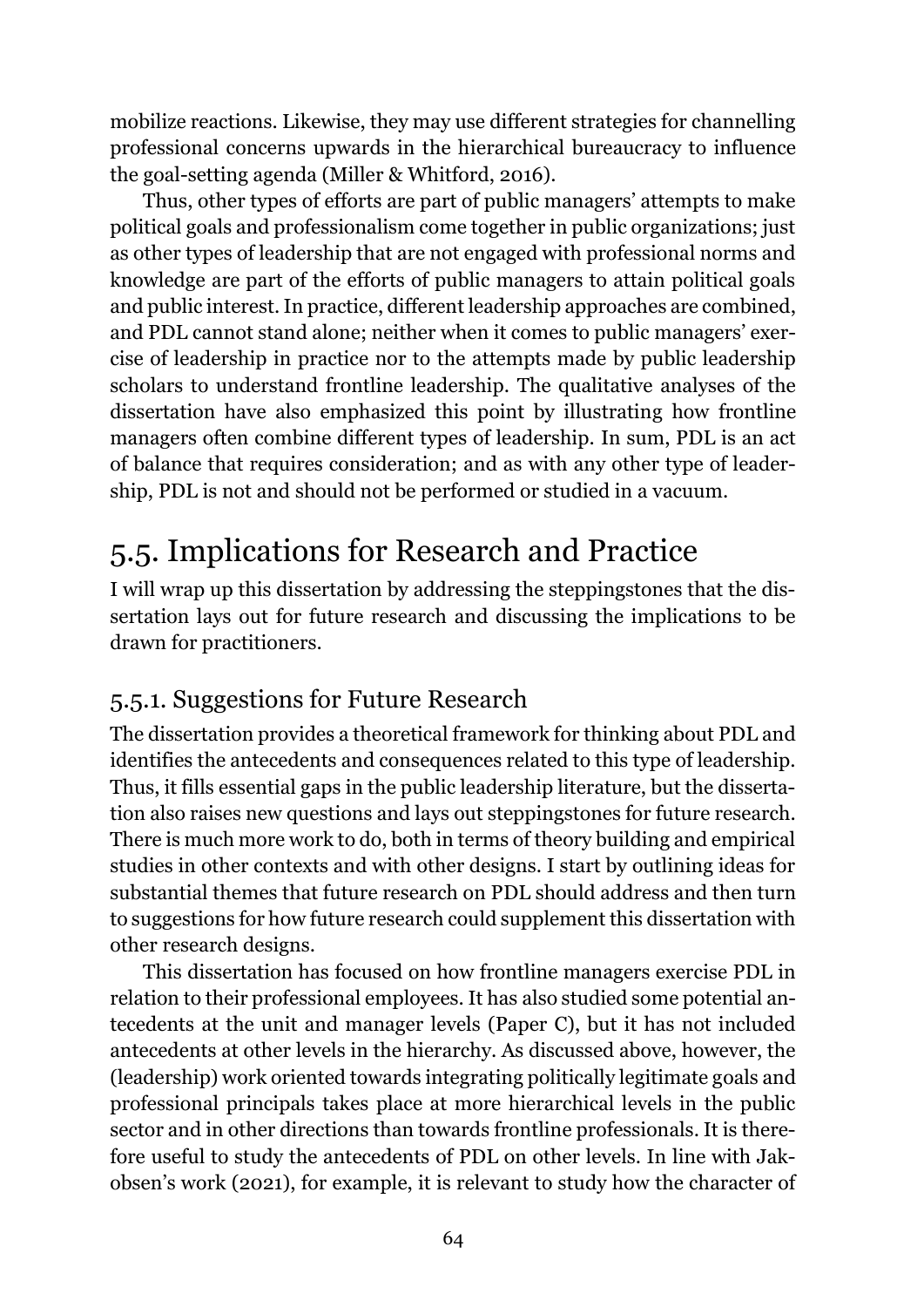political goals and alignment across levels in the hierarchy influence the conditions under which frontline managers exercise PDL. In a similar vein, future research could benefit from investigating how frontline managers lead upwards in the hierarchy to influence the conditions for exercising PDL, such as by channelling how different professions understand desirable objectives.

Shifting the focus downwards in the hierarchy, the qualitative analyses of the dissertation illustrated how PDL can be shared with employees (Paper A; Paper E). The turbulence paper illustrates how public managers may find it relevant to collaborate with their employees about PDL to respond flexibly to turbulence (Paper E:  $16-17$ ). This taps into the increased attention that the public leadership literature is paying to distributed and collaborative leadership approaches (Orazi, Turrini, & Valotti, 2013; Ospina, 2017 1182; Jakobsen, Kjeldsen, & Pallesen, 2021), and it illustrates how 'followers are active participants rather than passive recipients in the leadership process' (Vogel & Masal, 2015: 1181). Public professionals certainly play an essential role in PDL processes, and it is relevant for future research to address the *distributed professional development leadership* concept. Sharing the facilitation of professional development and activation with employees is, for example, expectedly relevant in addressing challenges from cross-professional working environments or very broad spans of control, which may limit the opportunities available to managers to get PDL across to all employees (Paper A). However, distributed PDL may indeed also come with challenges; for example, in cases of misalignment, where employees take on leadership tasks without having the competences or intentions to do so in line with stated organizational goals (Jakobsen, Kjeldsen, & Pallesen, 2021: 6‒7; Leithwood et al., 2007: 40‒42). I therefore encourage future research to investigate the role of distributed PDL and to shed light on its' drivers, barriers, and potentials.

As discussed, the dissertation also holds some methodological limitations, which future research can benefit from addressing. First, even though the qualitative interviews have given access to detailed descriptions of the accounts of PDL provided by public managers and their professional employees as it is exercised on the frontlines of public organizations, the dissertation does not actually include direct observations of PDL. However, PDL – like other behaviour types – may involve 'taken-for-granted norms and behaviours' about which managers and employees are not fully conscious and therefore have difficulties elucidating in interviews (Gilad, 2019: 11–12). Thus, future research can benefit from adopting ethnographic observations and shadowing to study PDL even closer to practice.

Second, it will be useful to study PDL with designs that are better suited to causal identification; designs based on panel data, for example, can address challenges of endogeneity (e.g., An et al., 2020). Third, future research should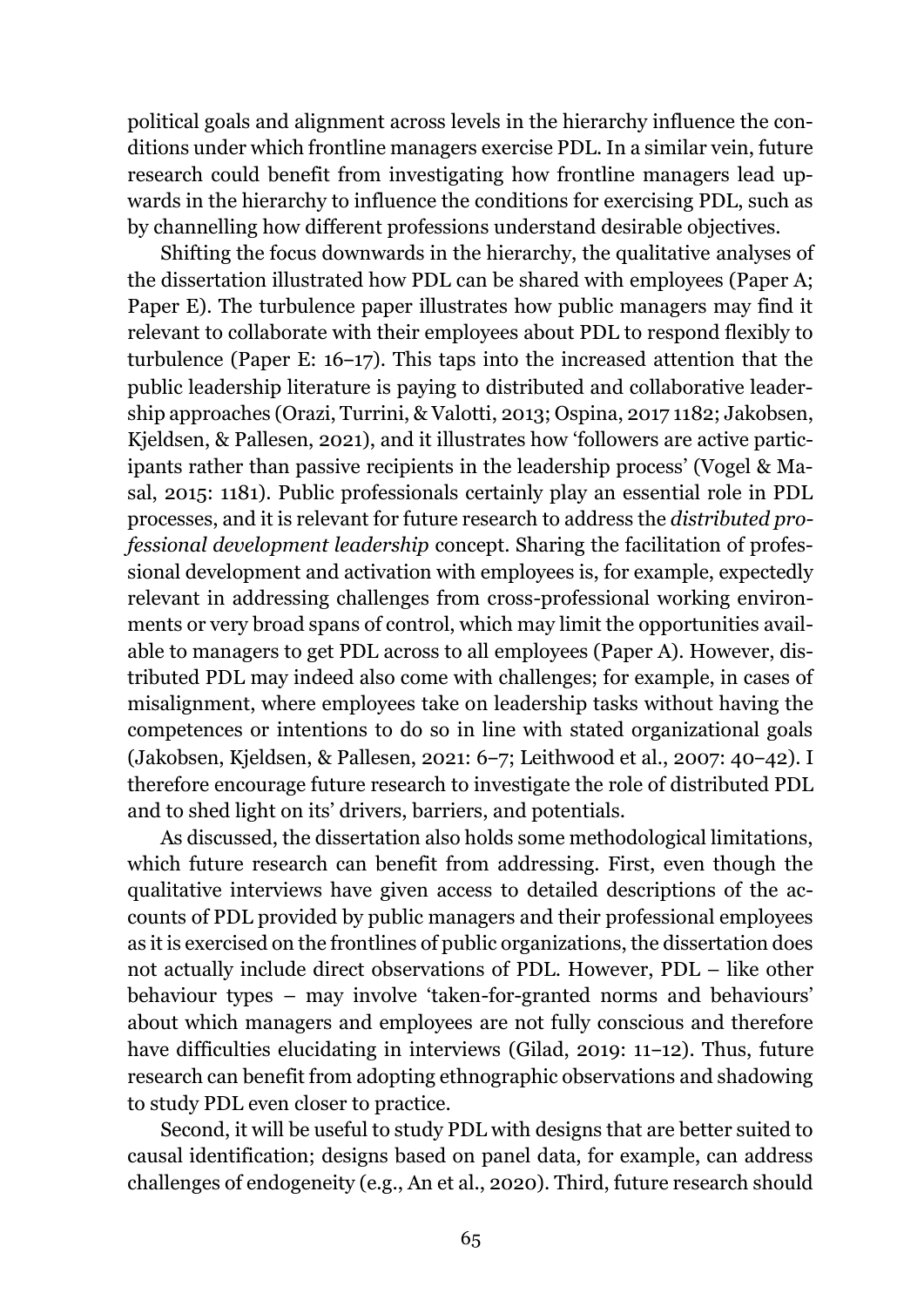investigate the potential of PDL with more objective and various performance measures to account for the complex nature of performance in public organizations (Boyne, 2013; Maynard-Moody & McClintock, 1987). Finally, it will be relevant to study PDL in other contexts, e.g. in other public organizations with core tasks that are not related to health and care and among other professionals to obtain a more nuanced understanding of PDL as a general leadership concept that is not demarcated to specific professional groups. Likewise, a job for future research is to study how PDL is also relevant in the private sector.

### 5.5.2. Practical Implications

How is this dissertation relevant to practitioners? When I provide three related answers to this question in the following, practitioners should read the suggestions in the light of their own context and consider the methodological limitations of the dissertation, some of which are discussed above.

First, I hope that public managers can use the refined conceptualization of PDL (Paper A) to think systematically about how they influence the role of professionalism in their units. They may use it as a framework to think about whether all three behavioural elements are part of their own leadership conduct and whether they think it should be. Do they work with *aligning*, *developing*, and *activating* professional norms and knowledge to fulfil a shared understanding of professional quality within the scope of organizational goals? If managers find all these elements relevant in their own organizational context, I hope the empirical illustrations provided in the dissertation can inspire their thinking about how they can exercise PDL in different ways.

The dissertation can hopefully also inspire public managers to a conscious awareness about whether they get across with PDL as intended. In line with existing research (Wright & Nishi, 2007; Jacobsen & Andersen, 2015), I find that managers tend to feel that they exercise more or higher levels of PDL than their employees perceive from them (Paper B). And I add another nuance to this by illustrating that a manager's general focus on facilitating a shared understanding of professional quality in an organizational unit and realizing it in practice do not necessarily mean that the employees see these efforts in relation to specific command systems or given work practices. I show how nurses' supportive perceptions of documentation requirements are related to head nurses' PDL efforts that are specifically related to documentation practices but not as robustly to general PDL practices (Paper D). Thus, managers should not only consider thinking systematically about whether they get across with general leadership behaviours; they should also consider if they direct the leadership efforts to specific contextual situations, where they want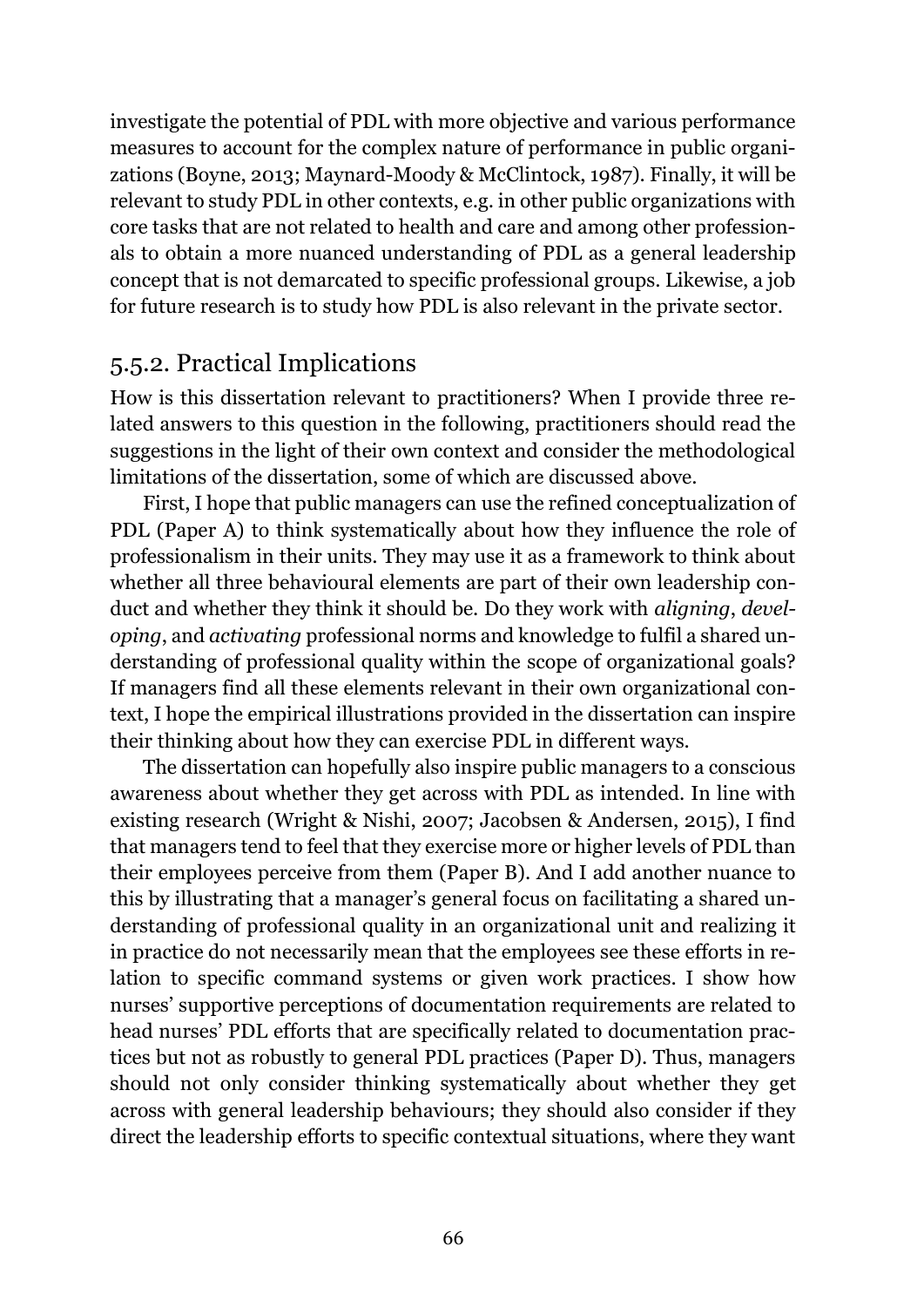their leadership to influence others (e.g., in their work with a given command system).

Finally, the dissertation reveals a positive relationship between how frontline managers exercise PDL and their professional employees' assessments of the professional quality (Paper C). I hope that this positive correlation will motivate public organizations and managers to use the findings of the dissertation regarding the antecedents related to PDL to reflect on the conditions they have for exerting PDL so that the employees perceive the intended leadership. If managers wish to get across with PDL, the dissertation illustrates how they may potentially benefit from considering both organizational characteristics (e.g., span of control) and managerial characteristics (e.g., leadership identity) (Paper C). In this regard, managers may for example consider if the spans of control in their organization are too broad for them to be close enough to the professional work to hold on to their balanced professional/leadership identity and to influence the role of professional norms and knowledge in the work; or if the spans of control are too narrow for the managers to take on their role as leaders and actively exert PDL.

In sum, I hope that the dissertation opens new perspectives and provides insights that can inspire considerations and discussions among practitioners.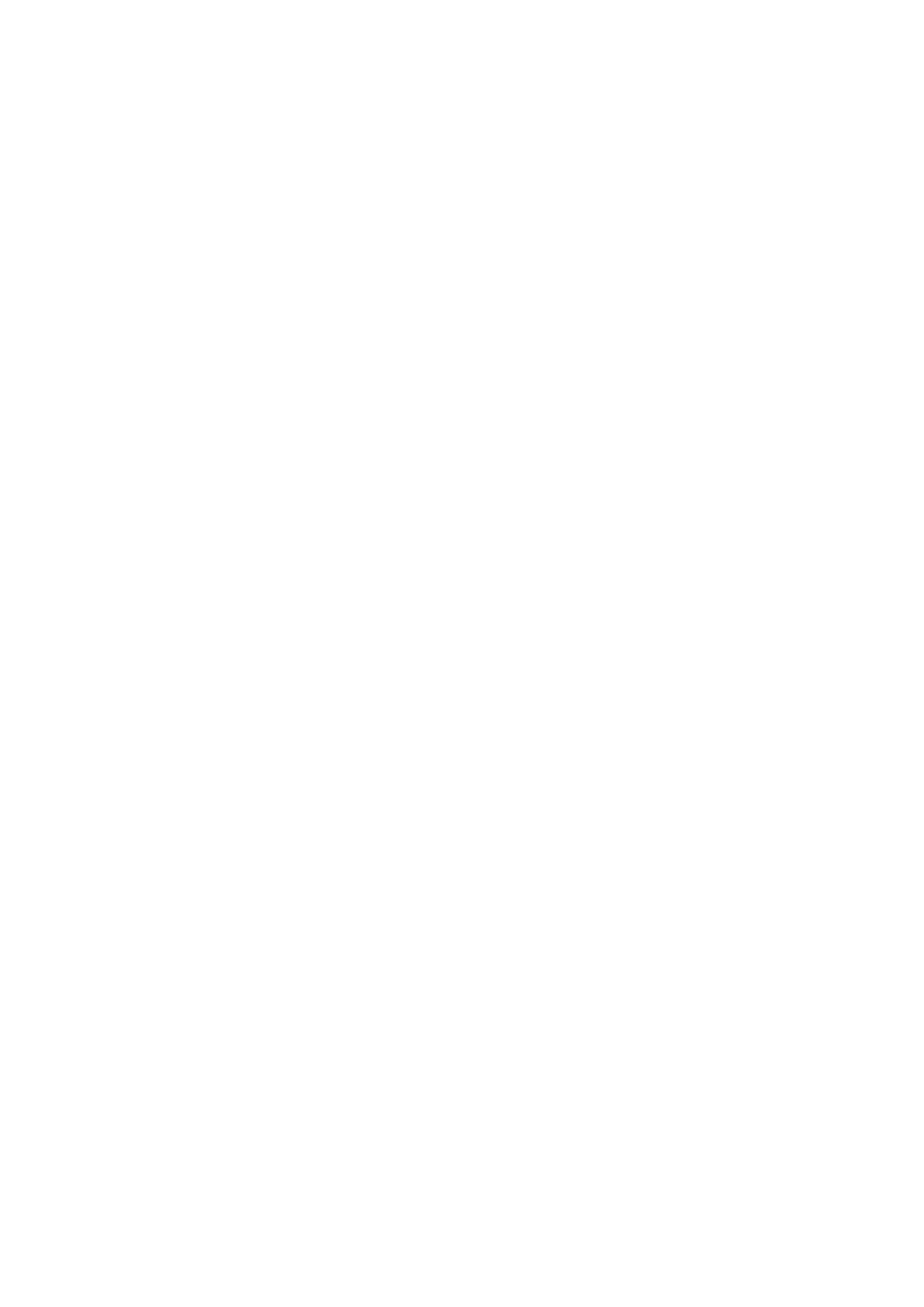# English Summary

Many public managers lead professional employees, who are members of professions with specialized, theoretical knowledge and intra-occupational norms. To ensure organizational performance, these managers depend on the professional employees to do their work based on professional norms and knowledge. However, professional employees may define 'desirable objectives' differently than do the politicians and their managers. The purpose of this dissertation is to improve our understanding of leadership oriented towards making organizational goals and professional norms and knowledge come together in public frontline organizations. To fulfil this aim, I present a refined conceptualization of *professional development leadership* (PDL) and study the potential antecedents and consequences.

The ambition of PDL is the *intent* to facilitate a shared understanding of professional quality within the scope of organizational goals and influence others to realize it in practice. This ambition is reflected in three core behaviours: attempts to *align* organizational goals and professional norms, attempts to *develop* professional knowledge, and attempts to *activate* professional norms and knowledge in practice. This conceptualization draws on theory of public professionals and public leadership and is refined in an iterative process based on analysis of qualitative interviews with public professionals and their managers. In two in-depth qualitative studies, I illustrate how public managers exercise PDL on the frontlines – in the everyday and in turbulent times when parameters shift, interdependence becomes critical, and tempos change unpredictably.

I develop a measurement scale of PDL and validate it for managers and employees in service regulation and service production organizations. The dissertation identifies three antecedents related to PDL. Employees perceive higher levels of PDL in organizational units where the span of control is medium-sized (compared to units with narrow  $($  < 12) or broad  $($  > 43) spans of control). Likewise, employees perceive higher levels of PDL in units where the manager perceives the span of control to be suitable (compared to units where the manager perceives the span of control as *too narrow* or *too broad*). Finally, employees perceive higher levels of PDL in units where the manager has a balanced professional- and leadership identity (compared to units where the manager has a dominating leadership identity).

The dissertation finds two potential consequences related to PDL. First, I show that in organizational units where managers exercise higher levels of PDL, employees assess the professional quality to be higher. Second, I find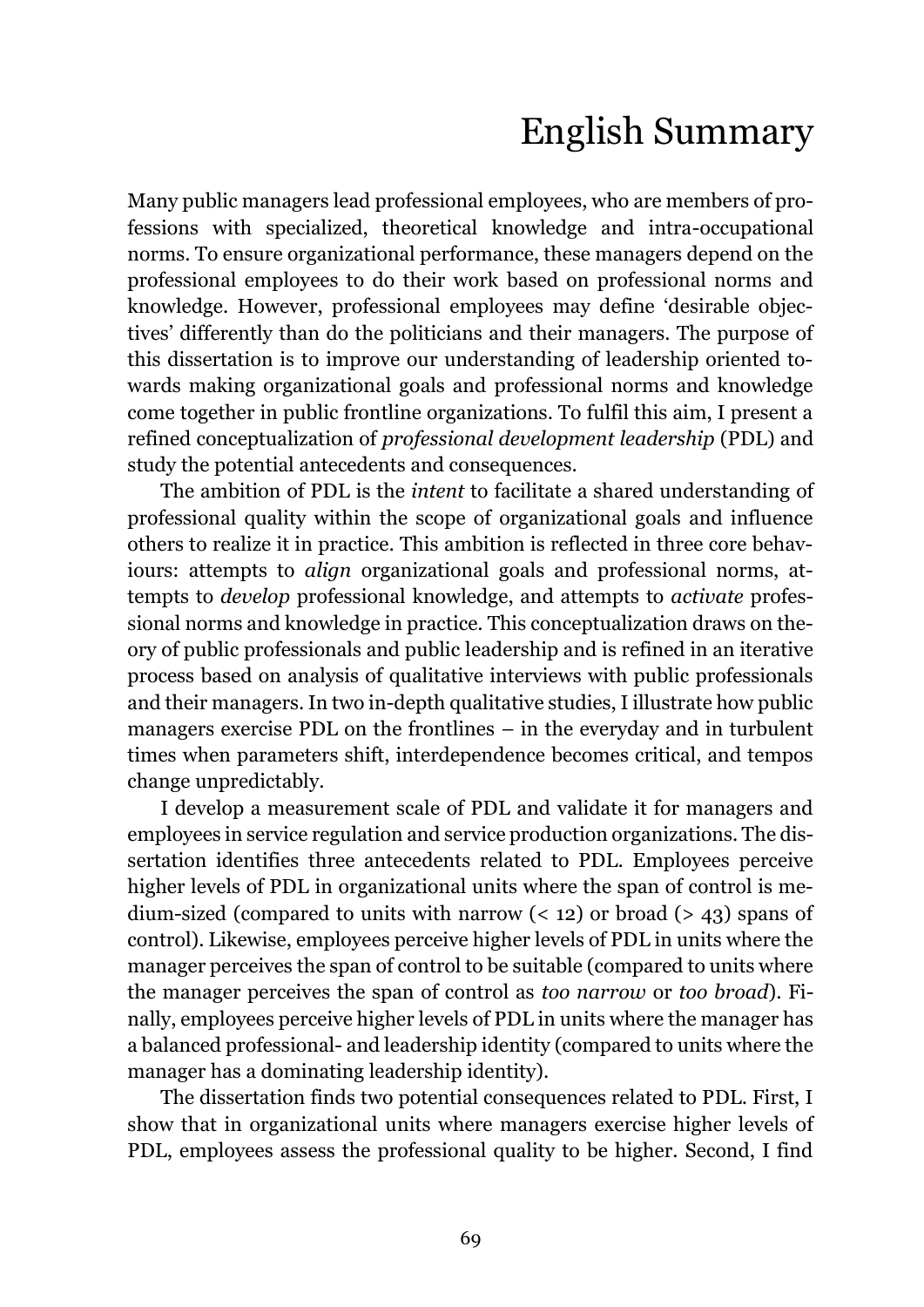PDL to be positively related to more supportive perceptions of external interventions. Specifically, I find that nurses have more supportive perceptions of documentation requirements in hospital wards where the head nurse exercises higher levels of PDL. This finding is particularly robust for PDL when exercised specifically towards documentation practices. Thus, it illustrates the relevance of distinguishing between general and intervention-specific leadership practices.

The main contribution of the dissertation is the conceptual framework provided by the refined conceptualization of PDL. This framework helps us to understand how public managers address professional norms and knowledge in their leadership practices, and it is a theoretical lens that is relevant for the literatures on professions and on public leadership. It is a contribution to the literature on professions as it further develops the integrative approach to professional and organizational principles by shedding light on managers' attempts to influence the integration of professional and organizational principles by their professional followers. The PDL framework represents a contribution to the public leadership literature, as it provides a framework to understand and study how the attempts made by public managers to influence others and facilitate agreement about shared objectives via leadership also involve efforts directed towards the employees' professional norms and knowledge.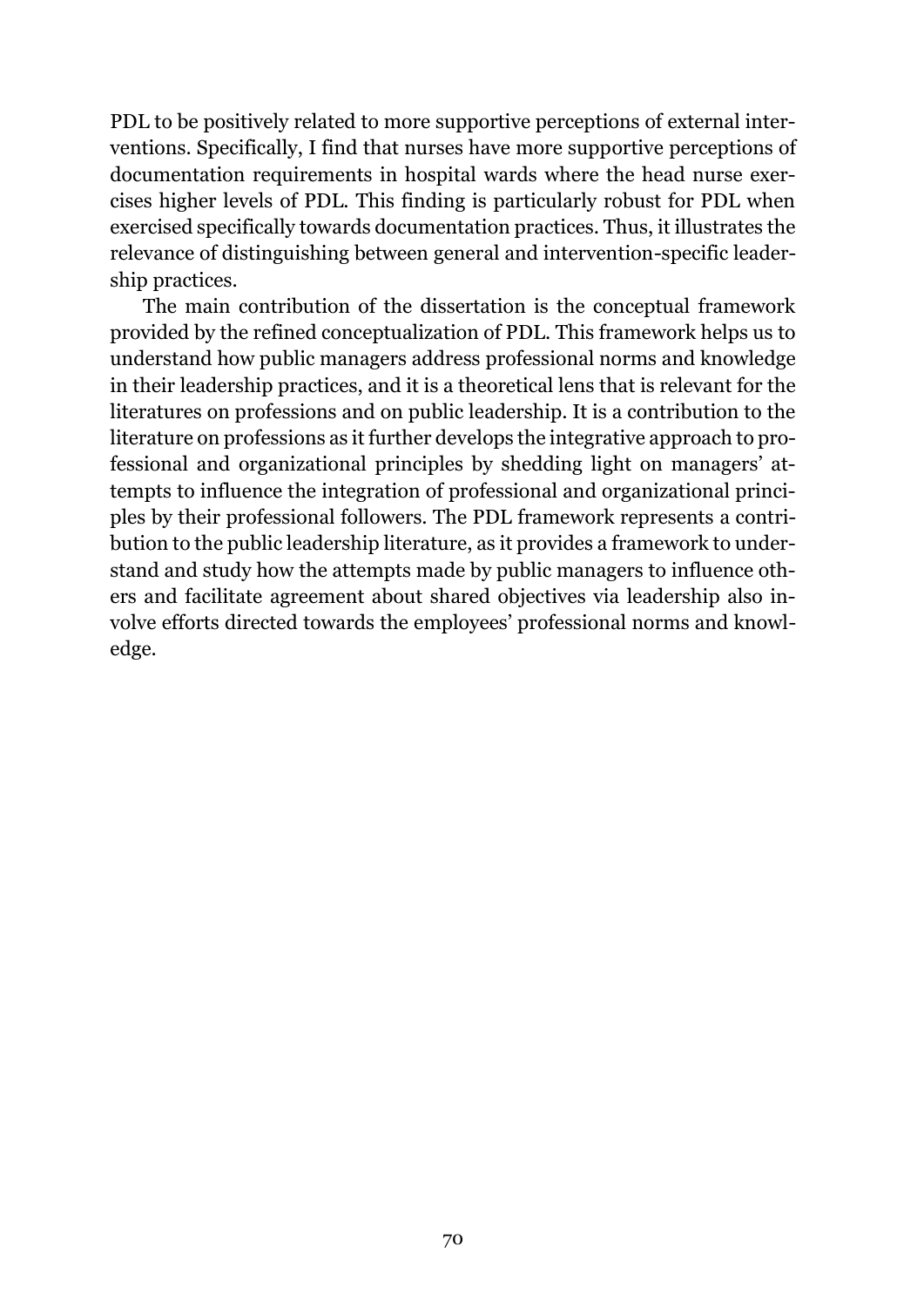# Dansk resumé

Mange offentlige ledere har medarbejdere, der er medlemmer har professioner med specialiseret, teoretisk viden og professionelle normer. For at sikre organisatorisk performance er disse ledere afhængige af, at de professionelle medarbejdere gør deres arbejde baseret på professionelle normer og faglig viden. Men professionelle medarbejdere kan have andre forståelse af ønskværdige målsætninger end politikere og deres ledere. Formålet med denne afhandling er at forbedre vores forståelse af ledelse orienteret mod at integrere organisatoriske målsætninger og professionelles normer og viden i offentlige organisationer. På den baggrund, præsenterer afhandlingen en teoretisk ramme for begrebet *faglig ledelse* og studerer relaterede årsager og konsekvenser.

I afhandlingens forståelse er formålet med faglig ledelse at facilitere en fælles forståelse af faglig kvalitet inden for rammerne af organisatoriske målsætninger og influere andre til at indfri denne forståelse i praksis. Denne ambition er reflekteret i tre kernehandlinger: forsøg på at skabe overensstemmelse mellem organisatoriske målsætninger og professionelle normer, forsøg på at udvikle faglig viden og forsøg på at aktivere professionelle normer og faglig viden i praksis. Denne konceptualisering trækker på teori om fagprofessionelle og offentlig ledelse og er udviklet i en iterativ proces baseret på analyse af kvalitative interviews med offentligt ansatte fagprofessionelle og deres ledere. To kvalitative studier i afhandlingen illustrerer, hvordan offentlige ledere udøver faglig ledelse på frontlinjen – til hverdag og i turbulente tider kendetegnet ved skift i programteorier, gensidig afhængighed mellem aktører og temporal kompleksitet.

Afhandlingen udvikler en skala til at måle faglig ledelse og validerer den blandt stikprøver af både ledere og medarbejdere i offentlige organisationer der arbejder med hhv. service regulering og service produktion. Afhandlingen identificerer tre potentielle årsager relateret til faglig ledelse. For det første, medarbejdere oplever højere niveauer af faglig ledelse i enheder hvor ledelsesspændet er mellemstort sammenlignet med medarbejdere fra enheder med et smal (< 12) eller bredt (> 43) ledelsesspænd. For det andet, medarbejdere oplever højere niveauer af faglig ledelse i enheder, hvor lederen opfatter sit eget ledelsesspænd som passende sammenlignet med enheder, hvor lederen opfatter sit ledelsesspænd som for stort eller for småt. For det tredje, medarbejdere oplever højere niveauer af faglig ledelse i enheder, hvor lederen har en balanceret faglig- og lederidentitet sammenlignet med enheder hvor lederen har en dominerende lederidentitet.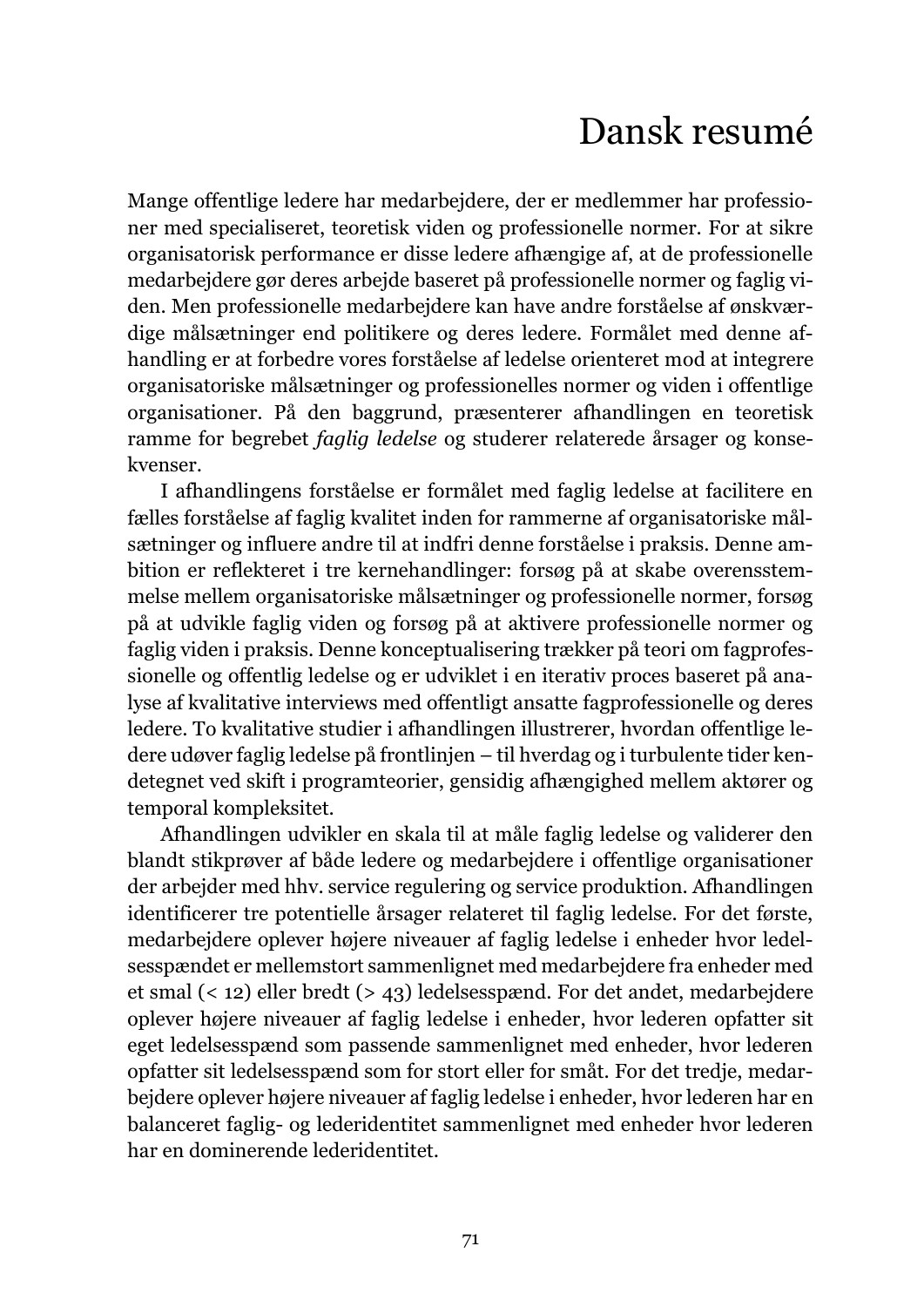Afhandlingen finder to potentielle konsekvenser, der er relateret til faglig ledelse. For det første, i enheder hvor ledere udøver højere niveauer af faglig ledelse, vurderer medarbejderne af den faglige kvalitet er højere. For det andet, faglig ledelse er positivt relateret til medarbejderes opfattelse af eksterne interventioner. Konkret viser afhandlingen, at sygeplejersker opfatter dokumentationskrav som mere understøttende på hospitalsafdelinger, hvor afdelingssygeplejersken udøver mere faglig ledelse. Dette fund er særligt robust for faglig ledelse, der er specifikt rettet mod dokumentationspraksissen.

Den teoribaserede konceptualisering af faglig ledelse udgør afhandlingens hovedbidrag. Denne ramme bidrager til forståelse af, hvordan offentlige ledere kan adressere professionelle normer og faglig viden i deres ledelsespraksis. Og den giver en teoretisk linse, der er relevant for litteraturen om fagprofessionelle såvel som offentlig ledelseslitteratur. Det er et bidrag til litteraturen om fagprofessionelle, fordi faglig ledelsesbegrebet videreudvikler den integrative tilgang til professionalisme ved at belyse lederes bestræbelser på at influere deres medarbejderes integration af professionelle og organisatoriske principper. Faglig ledelsesbegrebet bidrager til ledelseslitteraturen i kraft af den ramme, det giver til at forstå og undersøge, hvordan offentlige ledere forsøger at facilitere og indfri en fælles forståelse af faglig kvalitet gennem ledelse orienteret imod deres medarbejderes professionelle normer og faglig viden.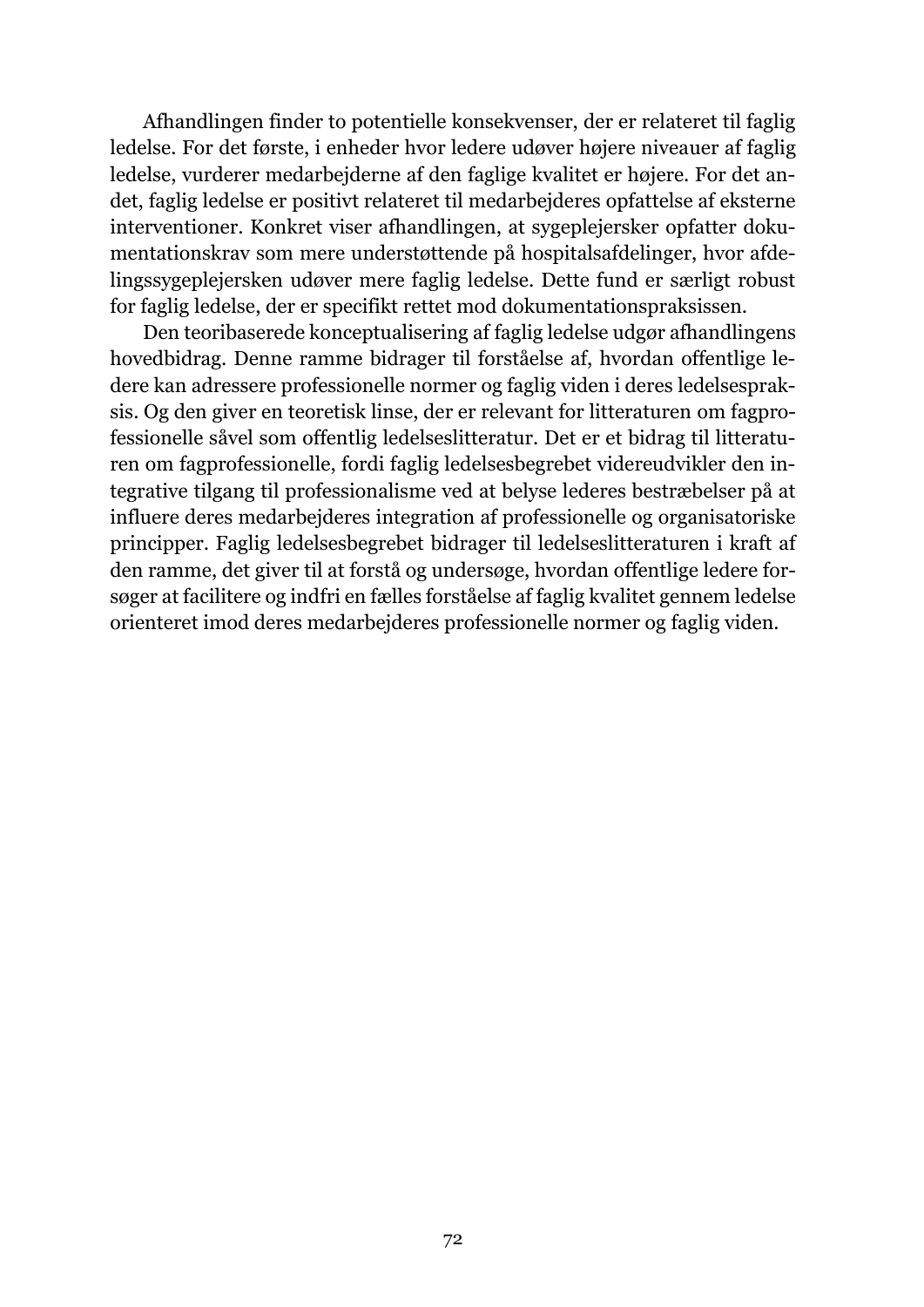## References

- Abbott, A. (1988) *The system of professions*. Chicago, IL: University of Chicago Press.
- An, S. H., Meier, K. J., Ladenburg, J., & Westergård-Nielsen, N. (2020) Leadership and job satisfaction: Addressing endogeneity with panel data from a field experiment. *Review of Public Personnel Administration*, *40*(4), 589-612.
- Andersen, L. B., & Pallesen, T. (2008) Not Just for the Money? How Financial Incentives Affect the Number of Publications at Danish Research Institutions. *International Public Management Journal* 11(1): 28–47.
- Andersen, L. B. & Pedersen, L. H. (2012) Public service motivation and professionalism. *International Journal of Public Administration*, 35(1), 46–57.
- Andersen, L. B., Kristensen, N., & Pedersen, L. H. (2015) Documentation Requirements, Intrinsic Motivation, and Worker Absence? *International Public Management Journal* 18(4): 483–51.
- Andersen, L. B., Boesen, A., & Pedersen, L. H. (2016) Performance in public organizations: Clarifying the conceptual space. *Public Administration Review*, *76*, 852-862.
- Andersen, L. B., Bjørnholt, B., Bro, L. L., & Holm-Petersen, C. (2018) Achieving high quality through transformational leadership: A qualitative multilevel analysis of transformational leadership and perceived professional quality. *Public Personnel Management* 47 (1): 51–72.
- Angrist, J. D., & Pischke, J. S. (2008) *Mostly harmless econometrics*. Princeton university press.
- Ansell, C., & Trondal, J. (2018) Governing turbulence. *Perspectives on Public Management and Governance*, *1*(1), 43‒57
- Ansell, C., Sørensen, E., & Torfing, J. (2020) Covid19 as a game changer for public administration and leadership. *Public Management Review*, Online First.
- Antonakis, J., Bendahan, S., Jacquart, P., & Lalive, R. (2014) Causality and endogeneity: Problems and solutions. In D.V. Day (Ed.), The Oxford Handbook of Leadership and Organizations (pp. 93-117). New York: Oxford University Press.
- Barasa, E., Mbau, R., & Gilson, L. (2018) What is resilience and how can it be nurtured? A systematic review of empirical literature on organizational resilience. *International Journal of Health Policy and Management*, *7*(6), 491‒503.
- Bass, B. & Avolio, B.J. (1993) Transformational Leadership and Organizational Culture. *Public Administration Quarterly* 17(1): 112–21.
- Bellé, N. (2015) Performance-related pay and the crowding out of motivation in the public sector: A randomized field experiment. *Public Administration Review*, *75*(2), 230-241.
- Boschken, H. L. (1992) Analyzing Performance Skewness in Public Agencies: The Case of Urban Mass Transit. *Journal of Public Administration Research and Theory* 2 (3): 265 – 88.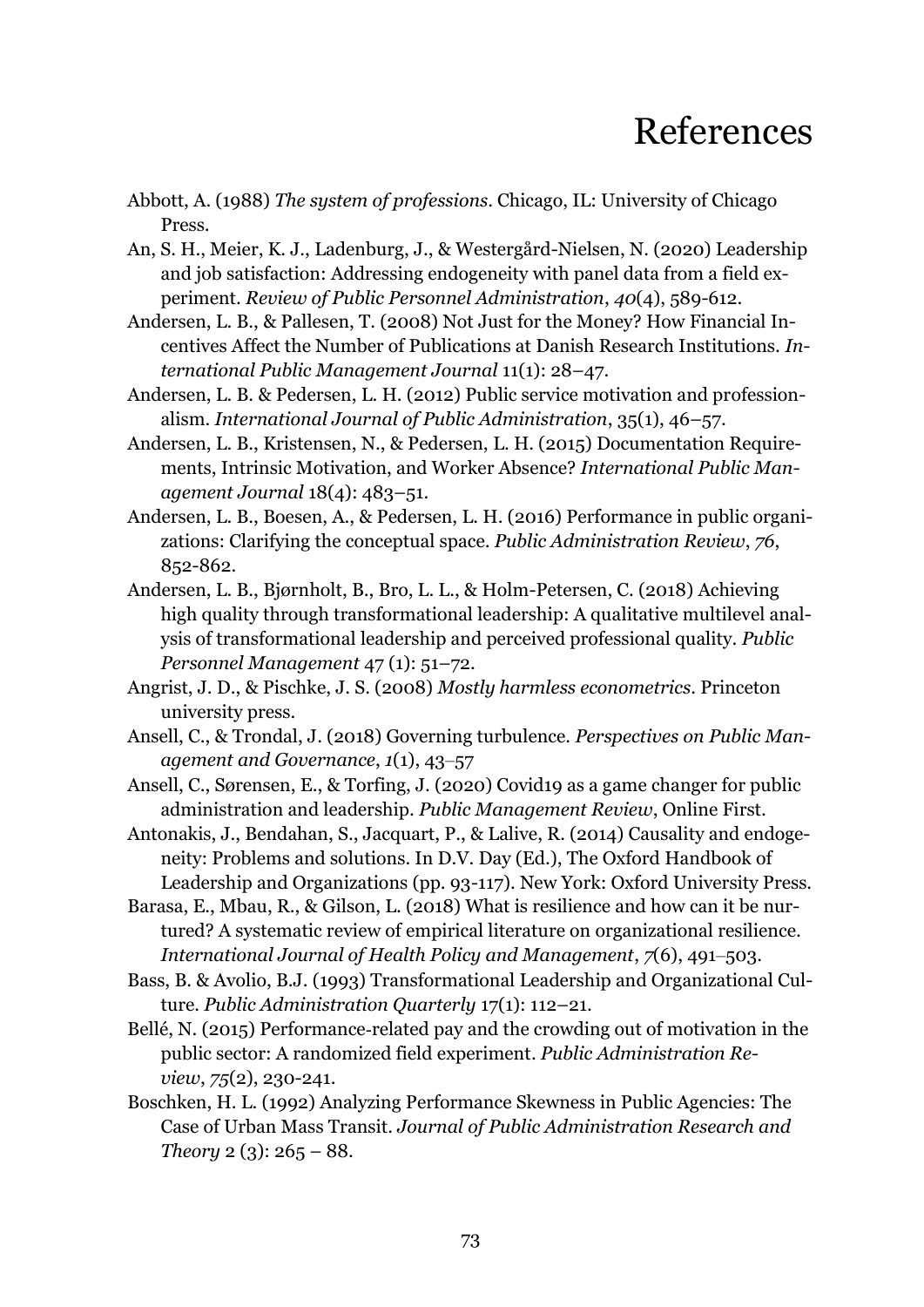- Boyne, G. A. (2002) Concepts and indicators of local authority performance: An evaluation of the statutory framework in England and Wales. *Public Money and Management*, *22*, 17-24.
- Boyne, G. A. (2003) What is public service improvement? *Public Administration* 81 (2): 211-227.
- Brante, T. (2011) Professions as science-based occupations. *Professions and Professionalism*, 1(1), 4–20.
- Brehm, J. O., & Gates, S. (1999) *Working, shirking, and sabotage: Bureaucratic response to a democratic public*. University of Michigan Press.
- Brinkmann, S. (2021) Unstructured and Semi-Structured Interviewing. Chapter 14 in The Oxford Handbook of Qualitative Research. Oxford Library of Psychology. Editied by Patricia Leavy.
- Bro, L. L. (2016) Små, store eller maske rettere mellemstore organisationer? En undersøgelse af sammenhængen mellem ledelsesspand, ledelsesidentitet og brugen af transformationsledelse i danske daginstitutioner. *Politica* 48 (2): 158- 178
- Campbell, J.L., C. Quincy, J. Osserman, & O.K. Pedersen (2013) Coding In-depth Semistructured Interviews: Problem of Unitization and Intercoder Reliability and Agreement. Sociological Methods & Research 42(3) 294-320
- Cecchini, M., & G. S. Harrits. (2021) The Professional Agency Narrative Conceptualizing the Role of Professional Knowledge in Frontline Work. *Journal of Public Administration Research and Theory.*
- Cecchini, M., L. D. Pedersen & L. B. Andersen (2021) Lederidentitet god ledelse i offentlige organisationer, kapitel 13 i Karsten Mellon (red.), *God ledelse*. København: Hans Reitzels Forlag.
- Changler, J. (1991) Public administration and private management: is there a difference?' *Public Administration*, 69, 385–92.
- Crowne, D. P., & D. Marlowe (1964) *The Approval Motive: Studies in Evaluative Dependence.* New York: Wiley.
- Danish Leadership and Management Commision (2018) Put citizens first. Leadership and management in the public sector with focus on operational development. [https://ledelseskom.dk/files/media/recommendations\\_uk.pdf](https://ledelseskom.dk/files/media/recommendations_uk.pdf)
- Day, D. V. & M. Harrison (2007) A multilevel, identity-based approach to leadership development. *Human Resource Management Review* 17 (4): 360–373.
- Day, D. V. & H. Sin (2011) Longitudinal tests of an integrative model of leader development: Charting and understanding developmental trajectories. *The Leadership Quarterly* 22 (3): 545-560.

De Bruijn, H. (2010) *Managing professionals*. London, England: Routledge.

Durkheim, E. (1890) 1992. *Professional Ethics and Civic Morals*. London: Routledge

- Døving, E., Elstad, B., & Storvik, A. (2016). *Profesjon og ledelse.* Bergen: Fagbokforlaget.
- Ejler, N. (2017) *Faglig ledelse: Mellem kerneopgave og styring*. København: Jurist- og Økonomforbundets Forlag.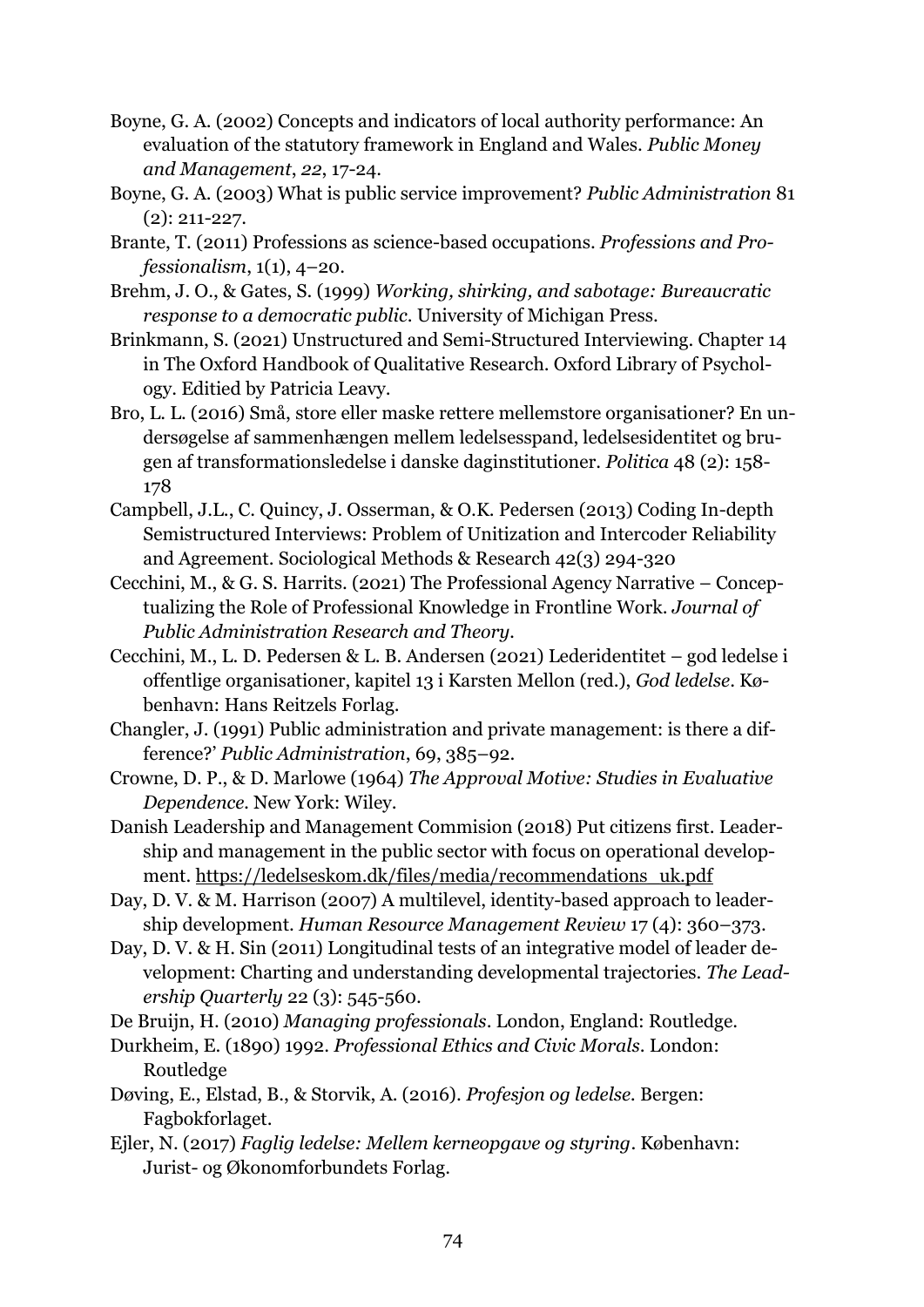- Fleenor, J.W., J. W. Smither, L. E. Atwater, P. W. Braddy, & R. E. Sturm (2010) Self–other rating agreement in leadership: A review. *The Leadership Quarterly* 21(6), 1005-1034,
- Etzioni, A. (1969) *The semi-professionals and their organization: Teachers, nurses and social workers*. New York: Free Press.
- Evetts, J. (2011) Sociological analysis of professionalism: Past, present and future. *Comparative Sociology*, 10(1), 1–37
- Evetts, J. (2014) The Concept of Professionalism: Professional Work, Professional Practice and Learning. In *International Handbook of Research in Professional and Practice-Based Learning*, edited by S. Billett, C. Harteis, and H. Gruber, 29–56. Dordrecht: Springer Netherlands.
- Farnham, D. & Horton, S. (1996) Managing public and private organizations. In Farnham, D. & Horton, S. (Eds), *Managing the New Public Services*. London. Macmillan.
- Favero, N., & Bullock, J. B. (2015) How (not) to solve the problem: An evaluation of scholarly responses to common source bias. *Journal of Public Administration Research and Theory*, *25*(1), 285-308.
- Freidson, E. (2001) *Professionalism. The third logic*. Cambridge: Polity Press.
- Frey, B. S. (1997) *Not Just for the Money: An Economic Theory of Personal Motivation*. Cheltenham, UK: Edward Elgar Publishing.
- Frey, B. S., & R. Jegen (2001) Motivation Crowding Theory. *Journal of Economic Surveys* 15(5): 589–611.
- Gerring, J. (2017) Qualitative methods. Annual Review of Political Science, 20(1), 15–36.
- Gilad, S. (2019) Mixing Qualitative and Quantitative Methods in Pursuit of Richer Answers to Real-World Questions. *Public Performance & Management Review*, 1-25.
- Goode, W. J. (1957) Community within a Community: The Professions. *American Sociological Review* 25 (6): 902–914
- Grimen, H. (2008) Profesjon og kunnskap. In A. Molander & L.I. Terum (Eds), *Profesjonsstudier* (pp. 71–86). Oslo: Universitetsforlaget
- Grøn, C.H., L. L. Bro & L. B. Andersen (2019) Public managers' leadership identity: concept, causes, and consequences. *Public Management Review*. doi: 10.1080/14719037.2019.1645875.
- Grøn, C. H., & A. M. Møller (2019) Faglig ledelse: Hvad er det? Og hvordan ser det ud i praksis? *Ledelse i Morgen* 1
- Gulick, L. (1937) Notes on the theory of organization, pp. 191-195 i Luther Gulick and Lyndall Urwick (red.), *Papers on the Science of Administration*. New York: Institute of Public Administration, Columbia University.
- Gumusluoglu, L., Z. Karakitapoğlu-Aygüna & G. Hirst (2013) Transformational leadership and R&D workers' multiple commitments: Do justice and span of control matter? *Journal of Business Research* 66 (11): 2269-2278.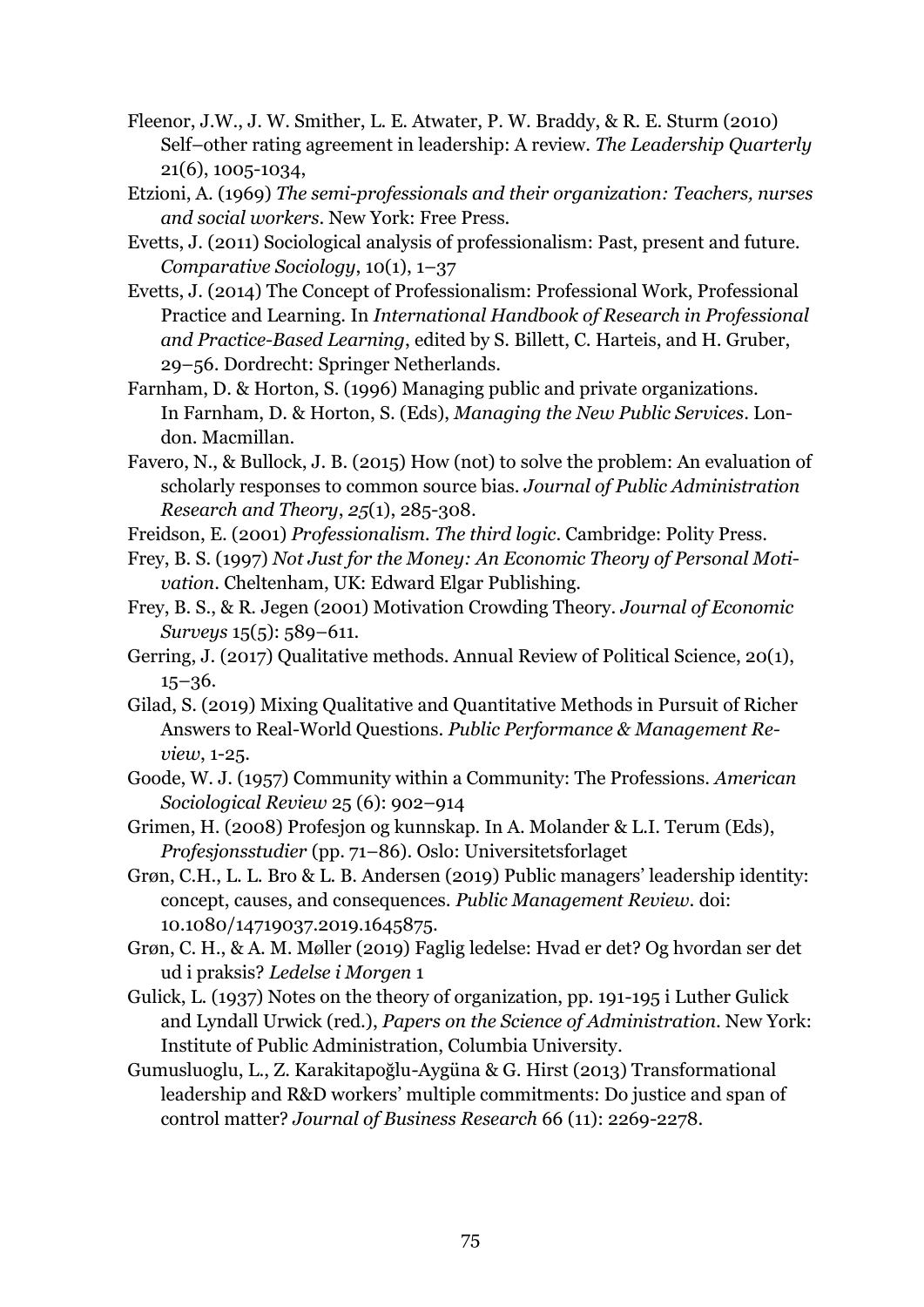- Hansen, K. M & H. Lolle (2020) Lineær regression. Chapter 17 in *Metoder i Statskundskab*. 3rd Edition. Edited by Kasper Møller Hansen, Lotte Bøgh Andersen, and Sune Welling Hansen.
- Hasenfeld, Y. (1972) People Processing Organizations: An Exchange Approach. *American Sociological Review* 37(3): 256–63.
- Headley, M. G. & V. Clark (2020) Multilevel Mixed Methods Research Designs: Advancing a Refined Definition. Journal of Mixed Methods Research 2020, Vol. 14(2) 145–163.
- Holm-Petersen, C., L. B. Andersen, B. Bjornholt, M. Højbye-Mortensen, L. L. Bro & V. N. Andersen (2015) *Ledelsesspænd på daginstitutionsområdet – størrelse, ledelsesstil, faglig kvalitet og trivsel*. KORA.
- Ibarra, H., Wittman, S., Petriglieri, G., & Day, D. V. (2014) Leadership and identity: An examination of three theories and new research directions.
- Jacobsen, C. B., J. Hvidtved, & L. B. Andersen (2014) Command and Motivation: How the Perception of External Interventions Relates to Intrinsic Motivation and Public Service Motivation. *Public Administration* 92(4): 790–806.
- Jacobsen, C. B., and L. B. Andersen (2015) Is Leadership in the Eye of the Beholder? A Study of Intended and Perceived Leadership Practices and Organizational Performance. *Public Administration Review* 75(6): 829–41.
- Jakobsen, M. L., Kjeldsen, A. M., & Pallesen, T. (2021) Distributed leadership and performance‐related employee outcomes in public sector organizations. *Public Administration*.
- Jakobsen, M. L. (2021) At få dansen til at flyde: kommunalpolitikere bør skabe gode rammer for faglig ledelse. I *Kommunalpolitisk lederskab: tæt på borgerne i de lokale fælleskaber.* Red. Ulrik Kjær & Lotte Bøgh Andersen. Copenhagen. Hans Reitzels Forlag, 2021. pp. 169-185.
- Jensen, U.T., Andersen, L.B., Ladegaard, L., Bøllingtoft, A. Eriksen, T., Holten, L.A., Jacobsen, C.B., Ladenburg, J., Nielsen, P.A., Salomonsen, H., Westergård-Nielsen, N., Würtz, A. (2019) Conceptualizing and Measuring Transformational and Transactional Leadership. *Administration & Society*. 51 (1): 3-33.
- Johnson, T. (1972) *Professions and Power.* London: The Macmillan Press.
- Judge, T. A., & Piccolo, R. F. (2004) Transformational and transactional leadership: A meta-analytic test of their relative validity. *Journal of Applied Psychology*, 89, 755-768.
- Kallman, M. E. (2021) Encapsulation, Professionalization and Managerialism in the Peace Corps, International Public Management Journal, 24:6, 943-972.
- Kjeldsen, A. M. (2014) Dynamics of public service motivation: Attraction–selection and socialization in the production and regulation of social services. *Public Administration Review*, *74*, 101-112.
- Kwok, N., S. Hanig, D. J. Brown & Winny Shen (2018) How leader role identity influences the process of leader emergence: A social network analysis. *The Leadership Quarterly* 29 (6): 648-662.
- Larson, M. S. (1977) *The Rise of Professionalism: A Sociological Analysis*. Berkeley: University of California Press.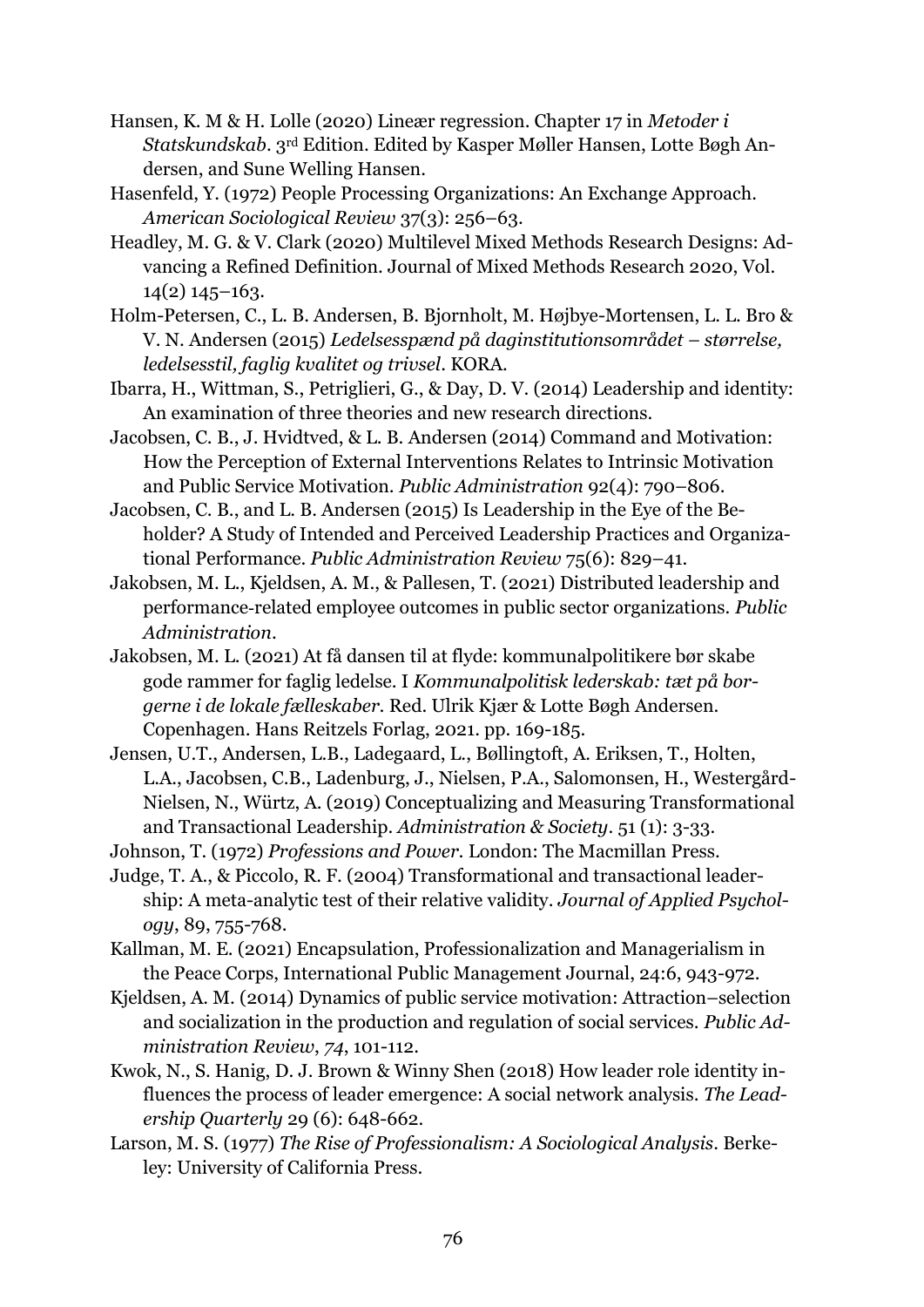- Le Grand, J. (2003) *Motivation, Agency, and Public Policy: Of Knights and Knaves, Pawns and Queens*. Oxford: Oxford University Press.
- Leithwood, K., Mascall, B., Strauss, T., Sacks, R., Memon, N. & Yashkina, A. (2007) Distributing leadership to make schools smarter: taking the ego out of the system*. Leadership and Policy in Schools,* 6, 37–67
- Lipsky, M. (1980/2010) *Street-level bureaucracy: Dilemmas of the individual in public service*. Russell Sage Foundation.
- Lord, R. G., Roseanne J. Foti, & Christy L. De Vader (1984) A Test of Leadership Categorization Theory: Internal Structure, Information Processing, and Leadership Perceptions. *Organizational Behavior and Human Performance* 34(3): 343−78.
- Lund, C. S. (2021) Faglig ledelse i offentlige organisationer: Et multilevel studie af relevans og forudsætninger blandt afdelingssygeplejersker og sygeplejersker. *Politica*, 53(4) 335-357.
- Lund, C.S., Hvilsted, L.H., Salomonsen, H.H., & Andersen. L.B. (2021). Organisatorisk resiliens: Hvad offentlige ledere gør for at sikre fortsat målopfyldelse under drastiske forandringer. *Politica*, 53(4), 429-454
- MacDonald, K. M. (1995) *The Sociology of the Professions*. London: Sage Publications.
- Manz, C. C. (1986) Self-leadership: Toward an expanded theory of self-influence processes in organizations. *The Academy of Management Review, 11*(3), 585– 600.
- May, P. J., & Winter, S. C. (2009) Politicians, managers, and street-level bureaucrats: Influences on policy implementation. *Journal of Public Administration Research and Theory*, *19*(3), 453-476.
- Maynard-Moody, S., & McClintock, C. (1987) Weeding an old garden: Toward a new understanding of organizational goals. *Administration & Society*, *19*(1), 125-142.
- Maynard-Moody, S., & Musheno, M. (2014) Stories for Research. In D. Yanow & P. Schwartz-Shea (Eds.), *Interpretation and Method* (pp. 328-352). New York: Routledge.
- McGivern, G., Currie, G., Ferlie, E., Fitzgerald, L., & Waring, J. (2015) Hybrid manager-professionals' identity work: The maintenance and hybridization of medical professionalism in managerial contexts. Public Administration Vol. 93(2) 412–432.
- Mehmetoglu, M. (2015) [CONDISC: Stata module to perform convergent and discri](https://ideas.repec.org/c/boc/bocode/s458003.html)[minant validity assessment in CFA.](https://ideas.repec.org/c/boc/bocode/s458003.html) [Statistical Software Components](https://ideas.repec.org/s/boc/bocode.html) S458003, Boston College Department of Economics
- Meier, Kenneth J. & John Bothe (2003) Span of control and public organizations: Implementing Luther Gulick's research design. *Public Administration Review*  63: 61-70.
- Miller, G. J., & Whitford, A. B. (2006) The principal's moral hazard: Constraints on the use of incentives in hierarchy. *Journal of Public Administration Research and Theory*, *17*(2), 213-233.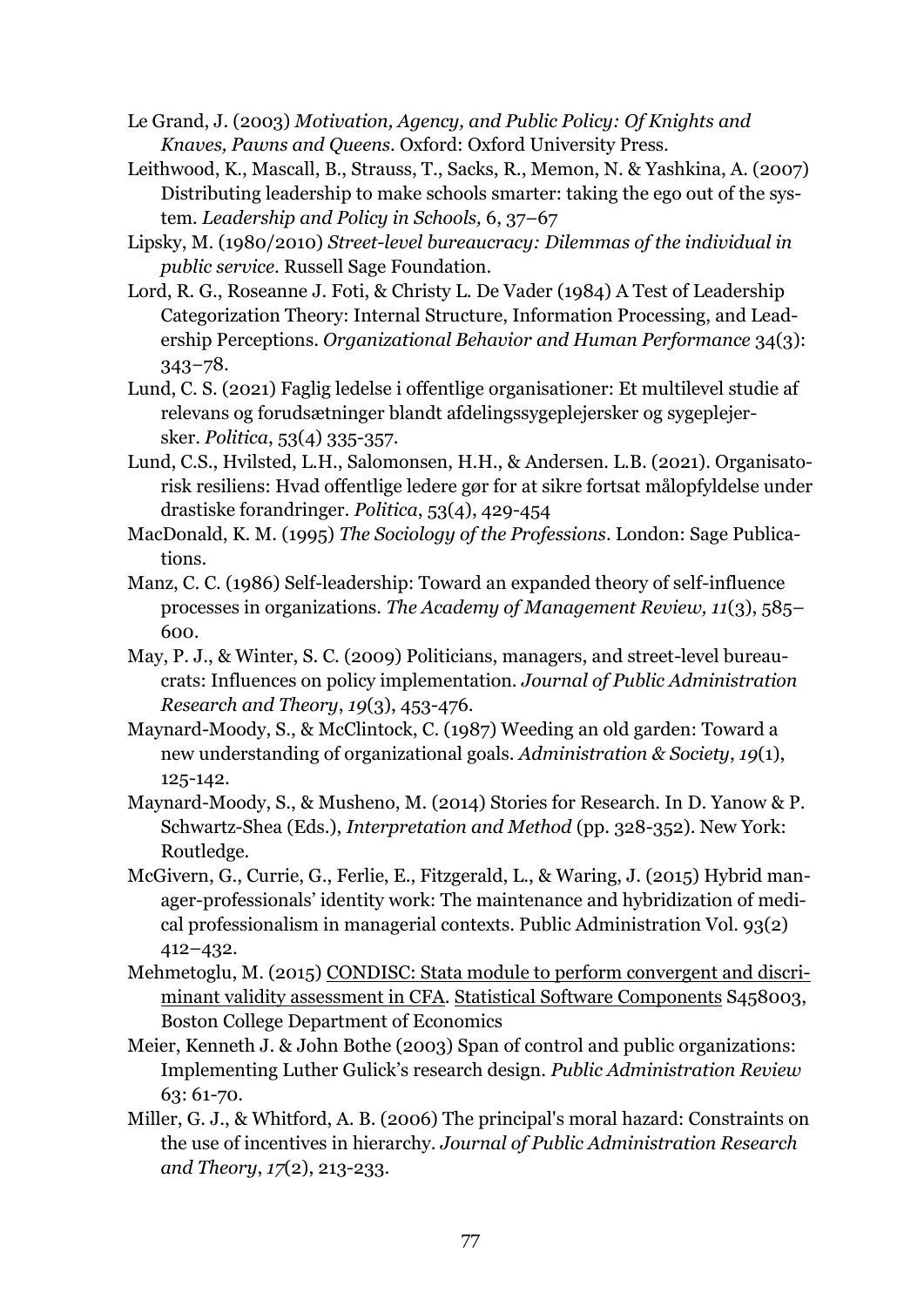Miller, G. J., & Whitford, A. B. (2016) *Above politics*. Cambridge University Press.

- Mikkelsen, M. F., C. B. Jacobsen, & L. B. Andersen (2015) Managing Employee Motivation: Exploring the Connections between Managers' Enforcement Actions, Employee Perceptions, and Employee Intrinsic Motivation. *International Public Management Journal* 20(2): 183–205.
- Mik-Meyer, N. (2018) Organizational professionalism: social workers negotiating tools of NPM. *Professions and Professionalism*, *8*(2).
- Miles, M. B., A. M. Huberman, & J. Sandaña (2014) Qualitative Data Analysis: A Methods Sourcebook and The Coding Manual for Qualitative Researchers. Third Edition. Sage Publications.
- Miscenko, D., H. Guenter & D. V. Day (2017). Am I a leader? Examining leader identity development over time. *The Leadership Quarterly* 28 (5): 605-620.
- Moe T. (1987) Interests, institutions and positive theory. In *Studies in American Political Development*, ed. K Orren, S Skowronek, 2:236–99. New Haven, CT: Yale Univ. Press
- Moynihan, D. P., S. K. Pandey, & B. E. Wright. 2012. Setting the Table: How Transformational Leadership Fosters Performance Information Use. *Journal of Public Administration Research and Theory* 22(1): 143–64.
- Møller, A. M., & Harrits, G. S. (2021) *Forskningsinterview: en praktisk og metodisk introduktion*. Djøf Forlag.
- Nicolini, D. (2009) Articulating Practice through the Interview to the Double. Management Learning Vol. 40(2): 195–212. 1350–5076.
- Nishii, L. H., D. P. Lepak, & B. Schneider (2008) Employee Attributions of the "Why" of HR Practices: Their Effects on Employee Attitudes and Behaviors, and Customer Satisfaction. *Personnel Psychology* 61(3): 503–45.
- Noordegraaf, M. (2007) From "Pure" to "Hybrid" Professionalism: Present-Day Professionalism in Ambiguous Public Domains. Administration & Society 39  $(6)$ : 761–85.
- Noordegraaf, M. (2011) Risky Business: How Professionals and Professional Fields (Must) Deal with Organizational Issues. Organization Studies 32 (10): 1349– 1371.
- Noordegraaf, M. (2016) Reconfiguring Professional Work: Changing Forms of Professionalism in Public Services. *Administration & Society* 48 (7): 783–810.
- Noordegraaf, M., M. M. E. Schneider, E. L. J. Van Rensen, & J. P. P. E. F. Boselie (2016) Cultural Complementarity: Reshaping Professional and Organizational Logics in Developing Frontline Medical Leadership. Public Management Review, 2016 Vol. 18, No. 8, 1111–1137.
- Nylehn, B. (2009) Ledelse som profesjon? In *Profesjonsledelse og kunnskapsorganisering*, Bergen: FORPRO
- Orazi, D.C., Turrini, A. & Valotti, G. (2013) Public sector leadership: new perspectives for research and practice. International Review of Administrative Sciences, 79, 486–504.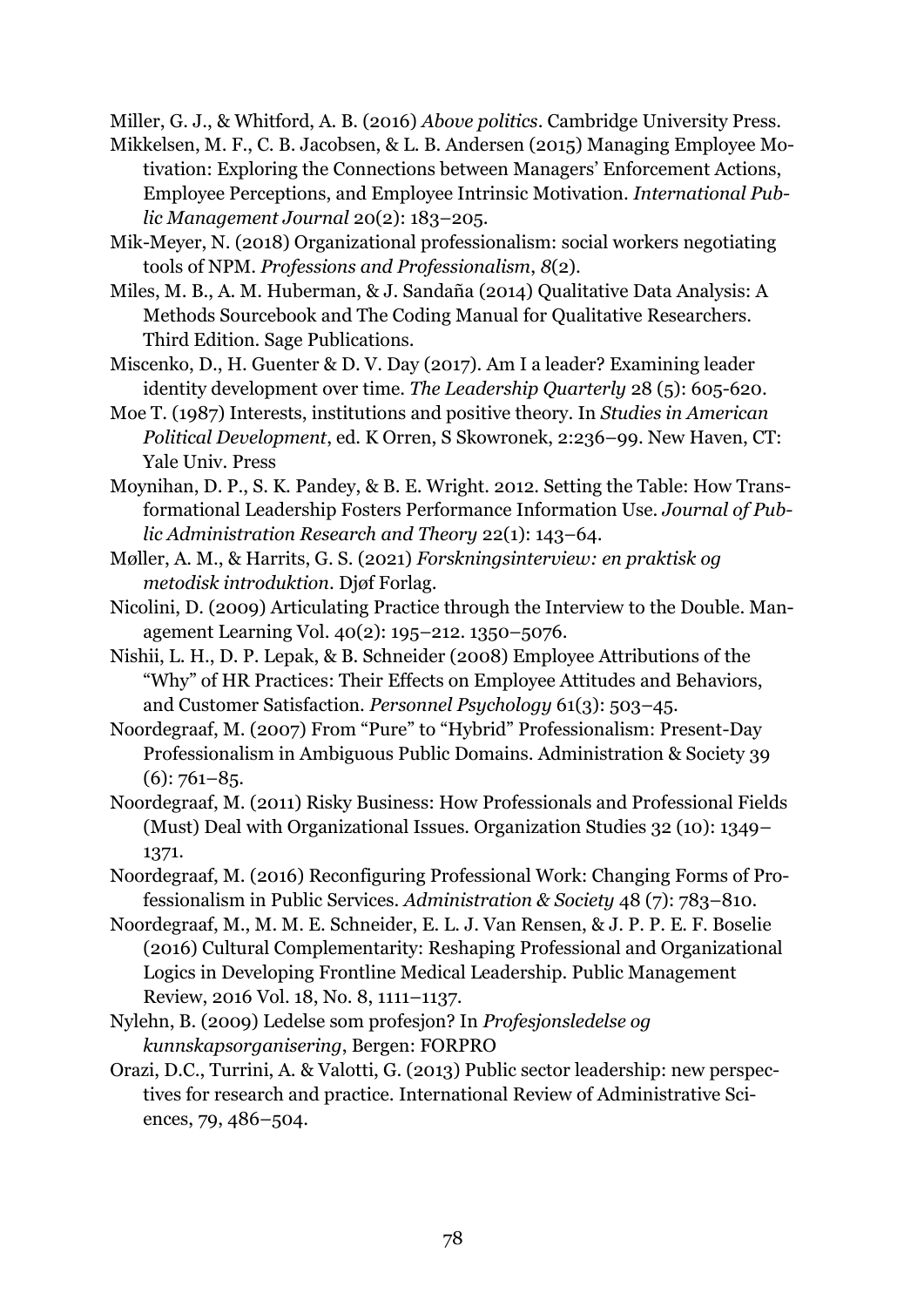- Ospina, S. M. (2017) Collective leadership and context in public administration: bridging public leadership research and leadership studies. Public Administration Review, 77, 275–287.
- Parkin, F. (1979) *Marxism and class theory: A bourgeois critique*. London: Tavistock Publications.
- Parsons, T. (1939) The professions and social structure. *Social Forces*, 17(4), 457– 467.
- Pedersen, L. B., Andersen, M. K. K., Jensen, U. T., Waldorff, F. B., & Jacobsen, C. B. (2018) Can external interventions crowd in intrinsic motivation? A cluster randomised field experiment on mandatory accreditation of general practice in Denmark. *Social Science & Medicine*, *211*, 224-233.
- Perry, J. L. (2017) The 2017 John Gaus Award Lecture: What if we took professionalism seriously? *PS: Political Science & Politics* **51**:93–102.
- Petersen, N. B. G. (2020) Whoever has will be given more: The effect of performance information on frontline employees' support for managerial policy initiatives. *Journal of Public Administration Research and Theory*, *30*(4), 533-547.

Podsakoff, Philip M., and Dennis W. Organ (1986) Self-Reports in Organizational Research: Problems and Prospects. *Journal of Management* 12(4): 531−44.

Rabe-Hesketh, S. & A. Skrondal (2008) *Multilevel and longitudinal modeling using Stata*, 2. udg. College Station: Stata Press.

- Radin , B. A. (2006) *Challenging the Performance Movement : Accountability, Complexity and Democratic Values* . Washington, DC: Georgetown University Press.
- Raelin, J. A. (1986) The Clash of Culture. Boston, MA: Harvard Business School Press.
- Reay, T., & C. R. Hinings (2009) Managing the Rivalry of Competing Institutional Logics. Organization Studies 30 (6): 629–652.
- Riccucci, N. (2005) How Management Matters: Street-Level Bureaucrats and Welfare Reform. Washington: Georgetown University Press.
- Schilit, W. K., Locke, E. A. (1982) A study of upward influence in organizations. Administrative Science Quarterly, 27, 304-316.
- Schön, D. (1983) *The reflective practitioner: How professionals think in action*. New York: Basic Books.
- Schott, C., van Kleef, D. & Noordegraaf, M. (2015) Confused professionals? Capacities to cope with pressures on professional work. *Public Management Review*, 18(4), 583–610.
- Schriesheim, Chester A., Angelo J. Kinicki, and Janet F, Schriesheim (1979) The Effect of Leniency on Leader Behavior Descriptions. *Organizational Behaviors and Human Performance* 23, 1-29.
- Schwartz-Shea, P., & Yanow, D. (2011) *Interpretive research design: concepts and processes*. In *Routledge series on interpretive methods*. .
- Sehested, K. (1996) *Professioner og offentlige strukturændringer.* Copenhagen: AKF Forlaget.
- Silva, A. (2016) What is Leadership? *Journal of Business Studies Quarterly,* 8(1).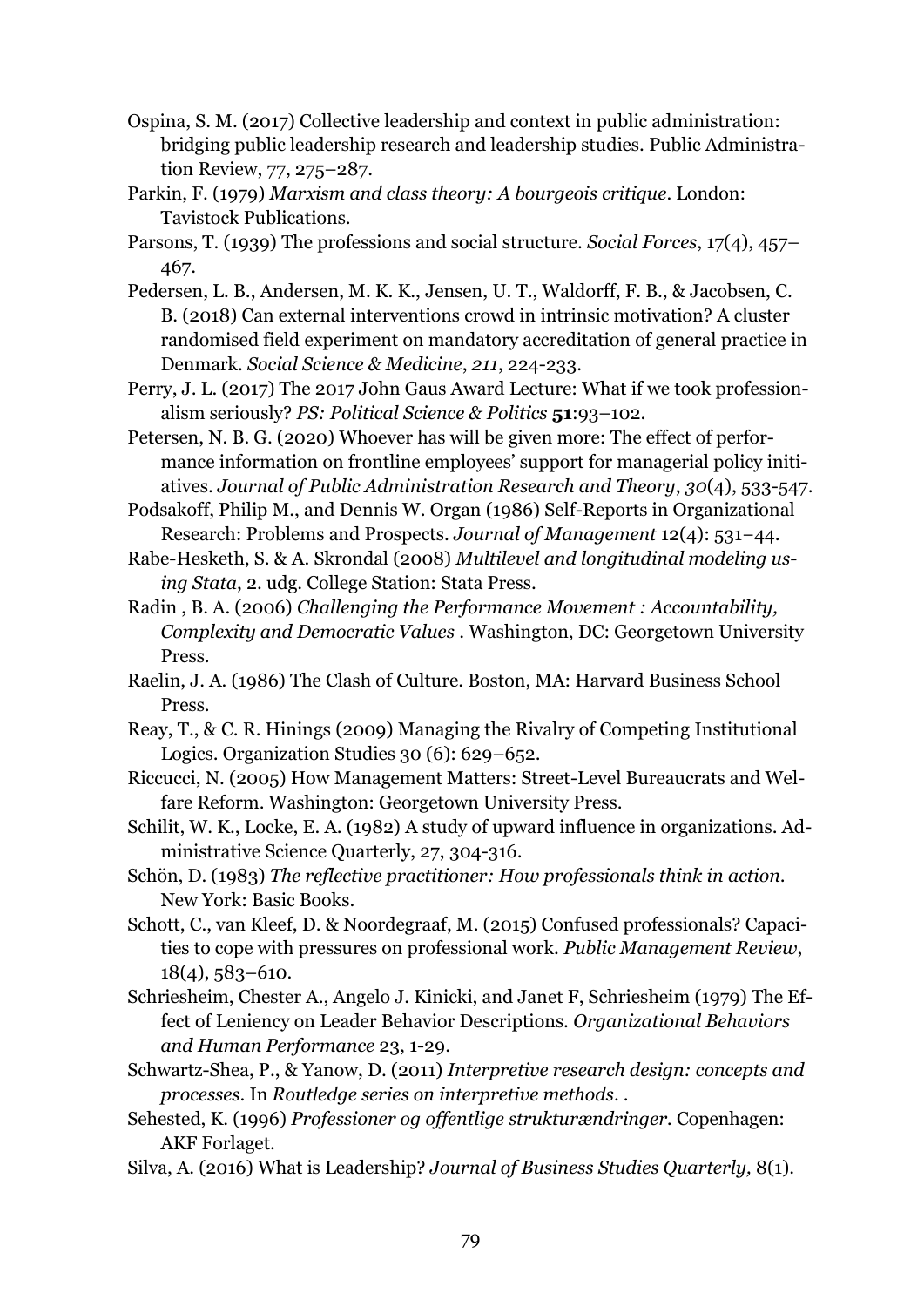- Stewart, J., & O'Donnell, M. (2007) Implementing change in a public agency: Leadership, learning and organizational resilience. *International Journal of Public Sector Management*, *20*(3), 239‒25.
- Stogdill, R. M. (1950) Leadership, membership, and organization. *Psychological Bulletin*, Vol. 47(1), Jan 1950, 1-14.
- Thomsen, M. K., and U. T. Jensen (2019) Service Professionals' Response to Volunteer Involvement in Service Production. *Journal of Public Administration Research and Theory* 30(2): 220–39.
- Torfing, J., L. B. Andersen, C. Greve, & K. K. Klausen (2020) *Public Governance Paradigms: Competing and Co-Existing*. Policy, Administrative and Institutional Change series. Cheltenham, UK: Edward Elgar.
- Tummers, L., Steijn, B., & Bekkers, V. (2012) Explaining the willingness of public professionals to implement public policies: Content, context, and personality characteristics. *Public Administration*, *90*(3), 716-736.
- Van Knippenberg, D., & Sitkin, S. B. (2013) A critical assessment of charismatic— Transformational leadership research: Back to the drawing board? *The Academy of Management Annals*, 7(1), 1-60
- Van Loon, Nina M. (2015) Does Context Matter for the Type of Performance-Related Behavior of Public Service Motivated Employees? Review of Public Personnel Administration 2017, Vol. 37(4) 405– 429
- Van Wart, Montgomery (2013) Administrative Leadership Theory: A Reassessment after 10 Years. *Public Administration* 91(3): 521–43.
- Vogel, R. & Masal, D. (2015) Public leadership: a review of the literature and framework for future research. Public Management Review, 17, 1165–1189.
- Voxsted, Søren (2016) *Faglig ledelse i den offentlige sektor*. København: Hans Reitzels Forlag.
- Væksthus for Ledelse (2020) *Fællestræk i faglig ledelse. Hvad karakteriserer faglig ledelse på tværs af opgavesøjler?* www.lederweb.dk
- Walker, R. M., Jung, C. S., & Boyne, G. A. (2013) Marching to different drummers? The performance effects of alignment between political and managerial perceptions of performance management. *Public Administration Review*, *73*, 833- 844.
- Weber, M. (1978) *Economy and society. An outline of interpretive sociology*. Ed. G. Roth & C. Wittich. Berkeley, CA: University of California Press. Originally published in 1922.
- Williams, L. J., Vandenberg, R. J., & Edwards, J. R. (2009) Structural equation modeling in management research: A guide for improved analysis. *The Academy of Management Annals*, 3(1), 543-604.
- Winter, S. & V. L. Nielsen (2008). *Implementering af politik*. Aarhus: Academica.
- Wright, P. M., & L. H. Nishii (2007) Strategic HRM and Organizational Behavior: Integrating Multiple Levels of Analysis. CAHRS Working Paper no. 468, Cornell University, School of Industrial and Labor Relations, Center for Advanced Human Resource Studies